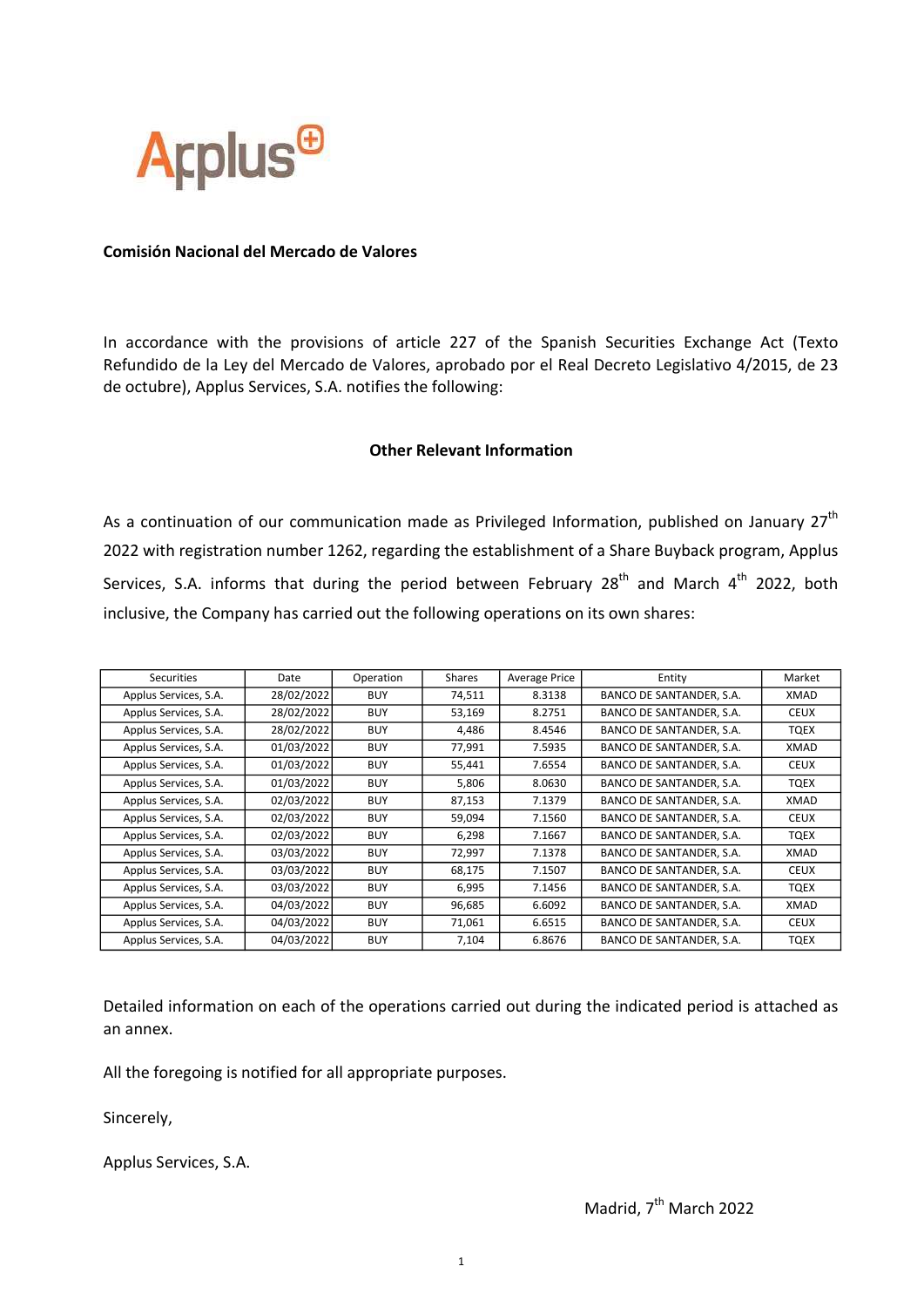| <b>Securities</b>         | Date       | <b>Operation</b> | <b>Number of</b> | <b>Price in Euros</b> | Market      | <b>Entity</b>            |
|---------------------------|------------|------------------|------------------|-----------------------|-------------|--------------------------|
|                           |            |                  | <b>Shares</b>    | per Share             |             |                          |
| <b>APPLUS SERVICES SA</b> | 2022-02-28 | <b>BUY</b>       | 259              | 8.145                 | <b>XMAD</b> | Banco de Santander, S.A. |
| <b>APPLUS SERVICES SA</b> | 2022-02-28 | <b>BUY</b>       | 248              | 8.15                  | <b>CEUX</b> | Banco de Santander, S.A. |
| <b>APPLUS SERVICES SA</b> | 2022-02-28 | <b>BUY</b>       | 249              | 8.155                 | <b>CEUX</b> | Banco de Santander, S.A. |
| APPLUS SERVICES SA        | 2022-02-28 | <b>BUY</b>       | 444              | 8.155                 | <b>CEUX</b> | Banco de Santander, S.A. |
| <b>APPLUS SERVICES SA</b> | 2022-02-28 | <b>BUY</b>       | 348              | 8.155                 | <b>XMAD</b> | Banco de Santander, S.A. |
| <b>APPLUS SERVICES SA</b> | 2022-02-28 | <b>BUY</b>       | 484              | 8.16                  | <b>XMAD</b> | Banco de Santander, S.A. |
| <b>APPLUS SERVICES SA</b> | 2022-02-28 | <b>BUY</b>       | 427              | 8.165                 | <b>XMAD</b> | Banco de Santander, S.A. |
| <b>APPLUS SERVICES SA</b> | 2022-02-28 | <b>BUY</b>       | 95               | 8.165                 | <b>CEUX</b> | Banco de Santander, S.A. |
| <b>APPLUS SERVICES SA</b> | 2022-02-28 | <b>BUY</b>       | 223              | 8.165                 | <b>CEUX</b> | Banco de Santander, S.A. |
| APPLUS SERVICES SA        | 2022-02-28 | <b>BUY</b>       | 828              | 8.17                  | <b>XMAD</b> | Banco de Santander, S.A. |
| <b>APPLUS SERVICES SA</b> | 2022-02-28 | <b>BUY</b>       | 240              | 8.17                  | <b>XMAD</b> | Banco de Santander, S.A. |
| <b>APPLUS SERVICES SA</b> | 2022-02-28 | <b>BUY</b>       | 327              | 8.17                  | <b>CEUX</b> | Banco de Santander, S.A. |
| <b>APPLUS SERVICES SA</b> | 2022-02-28 | <b>BUY</b>       | 510              | 8.17                  | <b>XMAD</b> | Banco de Santander, S.A. |
| <b>APPLUS SERVICES SA</b> | 2022-02-28 | <b>BUY</b>       | 318              | 8.18                  | <b>CEUX</b> | Banco de Santander, S.A. |
| <b>APPLUS SERVICES SA</b> | 2022-02-28 | <b>BUY</b>       | 206              | 8.18                  | <b>CEUX</b> | Banco de Santander, S.A. |
| <b>APPLUS SERVICES SA</b> | 2022-02-28 | <b>BUY</b>       | 196              | 8.185                 | <b>CEUX</b> | Banco de Santander, S.A. |
| APPLUS SERVICES SA        | 2022-02-28 | <b>BUY</b>       | 246              | 8.19                  | <b>CEUX</b> | Banco de Santander, S.A. |
| <b>APPLUS SERVICES SA</b> | 2022-02-28 | <b>BUY</b>       | 597              | 8.195                 | <b>CEUX</b> | Banco de Santander, S.A. |
| <b>APPLUS SERVICES SA</b> | 2022-02-28 | <b>BUY</b>       | 307              | 8.195                 | <b>XMAD</b> | Banco de Santander, S.A. |
| <b>APPLUS SERVICES SA</b> | 2022-02-28 | <b>BUY</b>       | 247              | 8.195                 | <b>CEUX</b> | Banco de Santander, S.A. |
| APPLUS SERVICES SA        | 2022-02-28 | <b>BUY</b>       | 328              | 8.195                 | <b>CEUX</b> | Banco de Santander, S.A. |
| <b>APPLUS SERVICES SA</b> | 2022-02-28 | <b>BUY</b>       | 489              | 8.195                 | <b>XMAD</b> | Banco de Santander, S.A. |
|                           | 2022-02-28 | <b>BUY</b>       | 502              | 8.195                 | <b>XMAD</b> |                          |
| <b>APPLUS SERVICES SA</b> |            |                  |                  |                       |             | Banco de Santander, S.A. |
| <b>APPLUS SERVICES SA</b> | 2022-02-28 | <b>BUY</b>       | 1582             | 8.195                 | <b>XMAD</b> | Banco de Santander, S.A. |
| <b>APPLUS SERVICES SA</b> | 2022-02-28 | <b>BUY</b>       | 207              | 8.195                 | XMAD        | Banco de Santander, S.A. |
| <b>APPLUS SERVICES SA</b> | 2022-02-28 | <b>BUY</b>       | 95               | 8.195                 | <b>XMAD</b> | Banco de Santander, S.A. |
| <b>APPLUS SERVICES SA</b> | 2022-02-28 | <b>BUY</b>       | 1538             | 8.195                 | <b>XMAD</b> | Banco de Santander, S.A. |
| APPLUS SERVICES SA        | 2022-02-28 | <b>BUY</b>       | 436              | 8.2                   | XMAD        | Banco de Santander, S.A. |
| APPLUS SERVICES SA        | 2022-02-28 | <b>BUY</b>       | 204              | 8.205                 | <b>XMAD</b> | Banco de Santander, S.A. |
| <b>APPLUS SERVICES SA</b> | 2022-02-28 | <b>BUY</b>       | 259              | 8.205                 | <b>CEUX</b> | Banco de Santander, S.A. |
| <b>APPLUS SERVICES SA</b> | 2022-02-28 | <b>BUY</b>       | 358              | 8.205                 | <b>XMAD</b> | Banco de Santander, S.A. |
| <b>APPLUS SERVICES SA</b> | 2022-02-28 | <b>BUY</b>       | 227              | 8.205                 | <b>XMAD</b> | Banco de Santander, S.A. |
| <b>APPLUS SERVICES SA</b> | 2022-02-28 | <b>BUY</b>       | 115              | 8.205                 | <b>CEUX</b> | Banco de Santander, S.A. |
| <b>APPLUS SERVICES SA</b> | 2022-02-28 | <b>BUY</b>       | 178              | 8.205                 | <b>XMAD</b> | Banco de Santander, S.A. |
| <b>APPLUS SERVICES SA</b> | 2022-02-28 | <b>BUY</b>       | 73               | 8.205                 | <b>CEUX</b> | Banco de Santander, S.A. |
| <b>APPLUS SERVICES SA</b> | 2022-02-28 | <b>BUY</b>       | 251              | 8.205                 | <b>XMAD</b> | Banco de Santander, S.A. |
| APPLUS SERVICES SA        | 2022-02-28 | <b>BUY</b>       | 853              | 8.21                  | <b>XMAD</b> | Banco de Santander, S.A. |
| <b>APPLUS SERVICES SA</b> | 2022-02-28 | <b>BUY</b>       | 232              | 8.21                  | <b>CEUX</b> | Banco de Santander, S.A. |
| <b>APPLUS SERVICES SA</b> | 2022-02-28 | <b>BUY</b>       | 1694             | 8.21                  | <b>CEUX</b> | Banco de Santander, S.A. |
| APPLUS SERVICES SA        | 2022-02-28 | <b>BUY</b>       | 830              | 8.21                  | <b>CEUX</b> | Banco de Santander, S.A. |
| <b>APPLUS SERVICES SA</b> | 2022-02-28 | <b>BUY</b>       | 1190             | 8.21                  | <b>CEUX</b> | Banco de Santander, S.A. |
| APPLUS SERVICES SA        | 2022-02-28 | <b>BUY</b>       | 1800             | 8.21                  | <b>CEUX</b> | Banco de Santander, S.A. |
| <b>APPLUS SERVICES SA</b> | 2022-02-28 | <b>BUY</b>       | 2433             | 8.21                  | <b>CEUX</b> | Banco de Santander, S.A. |
| <b>APPLUS SERVICES SA</b> | 2022-02-28 | <b>BUY</b>       | 209              | 8.215                 | <b>CEUX</b> | Banco de Santander, S.A. |
| <b>APPLUS SERVICES SA</b> | 2022-02-28 | <b>BUY</b>       | 252              | 8.215                 | <b>XMAD</b> | Banco de Santander, S.A. |
| <b>APPLUS SERVICES SA</b> | 2022-02-28 | <b>BUY</b>       | 270              | 8.215                 | <b>CEUX</b> | Banco de Santander, S.A. |
| <b>APPLUS SERVICES SA</b> | 2022-02-28 | <b>BUY</b>       | 380              | 8.215                 | <b>CEUX</b> | Banco de Santander, S.A. |
| APPLUS SERVICES SA        | 2022-02-28 | <b>BUY</b>       | 56               | 8.215                 | <b>CEUX</b> | Banco de Santander, S.A. |
| <b>APPLUS SERVICES SA</b> | 2022-02-28 | <b>BUY</b>       | 451              | 8.22                  | <b>XMAD</b> | Banco de Santander, S.A. |
| <b>APPLUS SERVICES SA</b> | 2022-02-28 | <b>BUY</b>       | 231              | 8.22                  | <b>CEUX</b> | Banco de Santander, S.A. |
| APPLUS SERVICES SA        | 2022-02-28 | <b>BUY</b>       | 184              | 8.22                  | <b>XMAD</b> | Banco de Santander, S.A. |
| <b>APPLUS SERVICES SA</b> | 2022-02-28 | <b>BUY</b>       | 193              | 8.22                  | <b>XMAD</b> | Banco de Santander, S.A. |
| APPLUS SERVICES SA        | 2022-02-28 | <b>BUY</b>       | 3                | 8.22                  | <b>CEUX</b> | Banco de Santander, S.A. |
| APPLUS SERVICES SA        | 2022-02-28 | <b>BUY</b>       | 336              | 8.22                  | <b>CEUX</b> | Banco de Santander, S.A. |
|                           |            |                  |                  |                       |             |                          |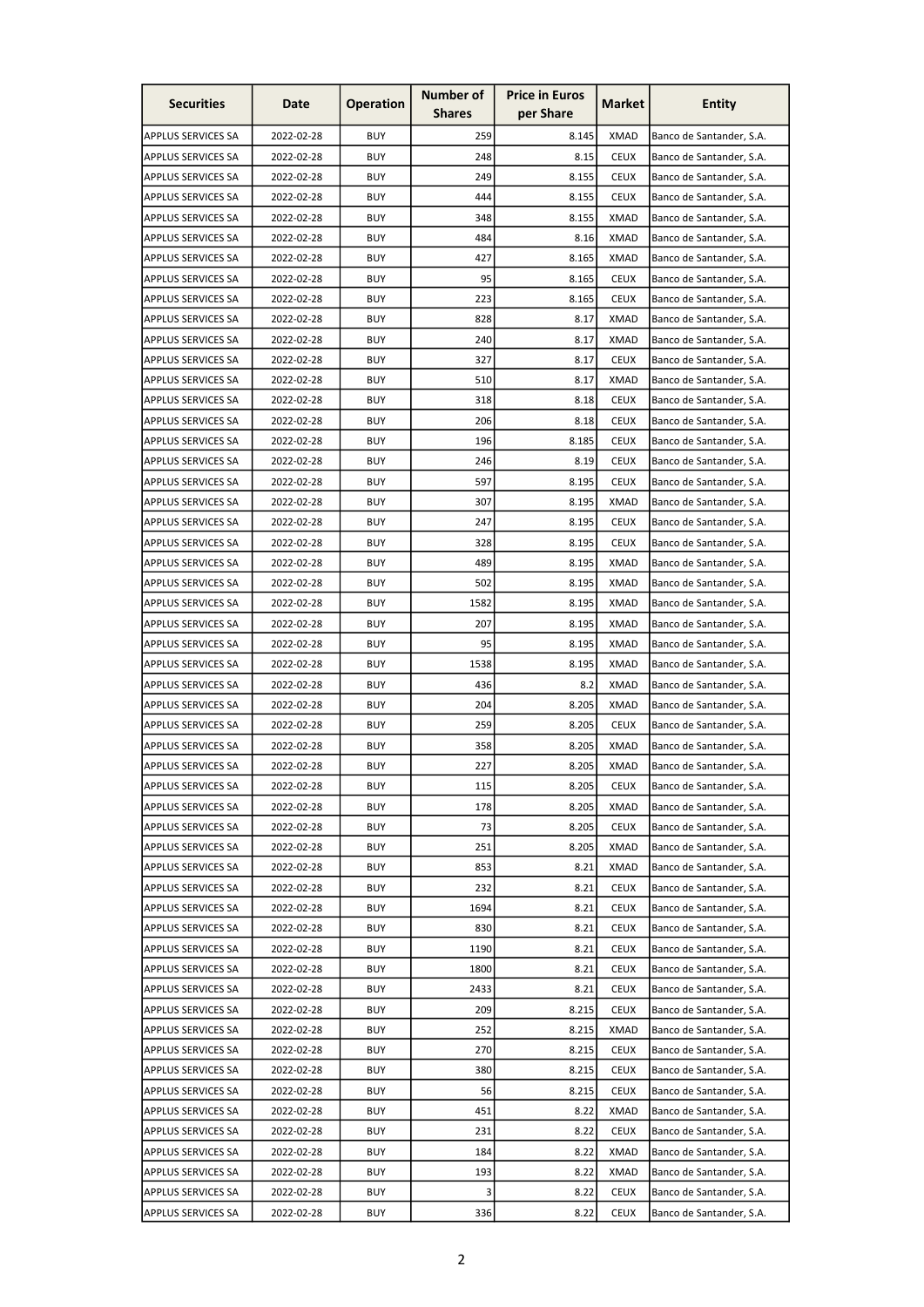| <b>Securities</b>         | Date       | <b>Operation</b> | <b>Number of</b><br><b>Shares</b> | <b>Price in Euros</b><br>per Share | Market      | <b>Entity</b>            |
|---------------------------|------------|------------------|-----------------------------------|------------------------------------|-------------|--------------------------|
|                           |            |                  |                                   |                                    |             |                          |
| APPLUS SERVICES SA        | 2022-02-28 | <b>BUY</b>       | 229                               | 8.22                               | <b>CEUX</b> | Banco de Santander, S.A. |
| <b>APPLUS SERVICES SA</b> | 2022-02-28 | <b>BUY</b>       | 14                                | 8.22                               | <b>XMAD</b> | Banco de Santander, S.A. |
| <b>APPLUS SERVICES SA</b> | 2022-02-28 | <b>BUY</b>       | 1122                              | 8.22                               | <b>CEUX</b> | Banco de Santander, S.A. |
| APPLUS SERVICES SA        | 2022-02-28 | <b>BUY</b>       | 90                                | 8.22                               | <b>CEUX</b> | Banco de Santander, S.A. |
| <b>APPLUS SERVICES SA</b> | 2022-02-28 | <b>BUY</b>       | 53                                | 8.22                               | <b>CEUX</b> | Banco de Santander, S.A. |
| <b>APPLUS SERVICES SA</b> | 2022-02-28 | <b>BUY</b>       | 322                               | 8.225                              | <b>CEUX</b> | Banco de Santander, S.A. |
| <b>APPLUS SERVICES SA</b> | 2022-02-28 | <b>BUY</b>       | 464                               | 8.225                              | <b>XMAD</b> | Banco de Santander, S.A. |
| <b>APPLUS SERVICES SA</b> | 2022-02-28 | <b>BUY</b>       | 122                               | 8.225                              | <b>CEUX</b> | Banco de Santander, S.A. |
| <b>APPLUS SERVICES SA</b> | 2022-02-28 | <b>BUY</b>       | 91                                | 8.225                              | <b>CEUX</b> | Banco de Santander, S.A. |
| <b>APPLUS SERVICES SA</b> | 2022-02-28 | <b>BUY</b>       | 229                               | 8.225                              | <b>CEUX</b> | Banco de Santander, S.A. |
| <b>APPLUS SERVICES SA</b> | 2022-02-28 | <b>BUY</b>       | 295                               | 8.225                              | <b>XMAD</b> | Banco de Santander, S.A. |
| <b>APPLUS SERVICES SA</b> | 2022-02-28 | <b>BUY</b>       | 282                               | 8.225                              | <b>CEUX</b> | Banco de Santander, S.A. |
| <b>APPLUS SERVICES SA</b> | 2022-02-28 | <b>BUY</b>       | 372                               | 8.225                              | <b>CEUX</b> | Banco de Santander, S.A. |
| <b>APPLUS SERVICES SA</b> | 2022-02-28 | <b>BUY</b>       | 245                               | 8.225                              | <b>CEUX</b> | Banco de Santander, S.A. |
| APPLUS SERVICES SA        | 2022-02-28 | <b>BUY</b>       | 396                               | 8.225                              | <b>CEUX</b> | Banco de Santander, S.A. |
| <b>APPLUS SERVICES SA</b> | 2022-02-28 | <b>BUY</b>       | 311                               | 8.225                              | <b>CEUX</b> | Banco de Santander, S.A. |
| APPLUS SERVICES SA        | 2022-02-28 | <b>BUY</b>       | 203                               | 8.225                              | <b>XMAD</b> | Banco de Santander, S.A. |
| <b>APPLUS SERVICES SA</b> | 2022-02-28 | <b>BUY</b>       | 117                               | 8.23                               | <b>XMAD</b> | Banco de Santander, S.A. |
| <b>APPLUS SERVICES SA</b> | 2022-02-28 | <b>BUY</b>       | 827                               | 8.23                               | <b>XMAD</b> | Banco de Santander, S.A. |
| <b>APPLUS SERVICES SA</b> | 2022-02-28 | <b>BUY</b>       | 987                               | 8.23                               | <b>CEUX</b> | Banco de Santander, S.A. |
| APPLUS SERVICES SA        | 2022-02-28 | <b>BUY</b>       | 221                               | 8.23                               | <b>XMAD</b> | Banco de Santander, S.A. |
| <b>APPLUS SERVICES SA</b> | 2022-02-28 | <b>BUY</b>       | 386                               | 8.23                               | <b>CEUX</b> | Banco de Santander, S.A. |
| <b>APPLUS SERVICES SA</b> | 2022-02-28 | <b>BUY</b>       | 103                               | 8.23                               | <b>CEUX</b> | Banco de Santander, S.A. |
| <b>APPLUS SERVICES SA</b> | 2022-02-28 | <b>BUY</b>       | 705                               | 8.23                               | <b>CEUX</b> |                          |
|                           |            |                  |                                   |                                    |             | Banco de Santander, S.A. |
| <b>APPLUS SERVICES SA</b> | 2022-02-28 | <b>BUY</b>       | 16                                | 8.23                               | <b>CEUX</b> | Banco de Santander, S.A. |
| <b>APPLUS SERVICES SA</b> | 2022-02-28 | <b>BUY</b>       | 105                               | 8.23                               | <b>CEUX</b> | Banco de Santander, S.A. |
| <b>APPLUS SERVICES SA</b> | 2022-02-28 | <b>BUY</b>       | 8                                 | 8.23                               | <b>CEUX</b> | Banco de Santander, S.A. |
| APPLUS SERVICES SA        | 2022-02-28 | <b>BUY</b>       | 1676                              | 8.23                               | <b>CEUX</b> | Banco de Santander, S.A. |
| APPLUS SERVICES SA        | 2022-02-28 | <b>BUY</b>       | 558                               | 8.23                               | <b>XMAD</b> | Banco de Santander, S.A. |
| <b>APPLUS SERVICES SA</b> | 2022-02-28 | <b>BUY</b>       | 500                               | 8.23                               | <b>CEUX</b> | Banco de Santander, S.A. |
| APPLUS SERVICES SA        | 2022-02-28 | <b>BUY</b>       | 544                               | 8.23                               | <b>CEUX</b> | Banco de Santander, S.A. |
| <b>APPLUS SERVICES SA</b> | 2022-02-28 | <b>BUY</b>       | 267                               | 8.23                               | <b>CEUX</b> | Banco de Santander, S.A. |
| APPLUS SERVICES SA        | 2022-02-28 | <b>BUY</b>       | 506                               | 8.23                               | <b>CEUX</b> | Banco de Santander, S.A. |
| <b>APPLUS SERVICES SA</b> | 2022-02-28 | <b>BUY</b>       | 18                                | 8.23                               | <b>CEUX</b> | Banco de Santander, S.A. |
| <b>APPLUS SERVICES SA</b> | 2022-02-28 | <b>BUY</b>       | 1055                              | 8.23                               | <b>CEUX</b> | Banco de Santander, S.A. |
| <b>APPLUS SERVICES SA</b> | 2022-02-28 | <b>BUY</b>       | 194                               | 8.23                               | <b>CEUX</b> | Banco de Santander, S.A. |
| APPLUS SERVICES SA        | 2022-02-28 | <b>BUY</b>       | 6                                 | 8.23                               | <b>CEUX</b> | Banco de Santander, S.A. |
| <b>APPLUS SERVICES SA</b> | 2022-02-28 | <b>BUY</b>       | 292                               | 8.23                               | <b>XMAD</b> | Banco de Santander, S.A. |
| <b>APPLUS SERVICES SA</b> | 2022-02-28 | <b>BUY</b>       | 500                               | 8.23                               | <b>CEUX</b> | Banco de Santander, S.A. |
| APPLUS SERVICES SA        | 2022-02-28 | <b>BUY</b>       | 22                                | 8.23                               | <b>CEUX</b> | Banco de Santander, S.A. |
| <b>APPLUS SERVICES SA</b> | 2022-02-28 | <b>BUY</b>       | 1930                              | 8.23                               | <b>CEUX</b> | Banco de Santander, S.A. |
| APPLUS SERVICES SA        | 2022-02-28 | <b>BUY</b>       | 232                               | 8.23                               | <b>XMAD</b> | Banco de Santander, S.A. |
| <b>APPLUS SERVICES SA</b> | 2022-02-28 | <b>BUY</b>       | 689                               | 8.23                               | <b>CEUX</b> | Banco de Santander, S.A. |
| <b>APPLUS SERVICES SA</b> | 2022-02-28 | <b>BUY</b>       | 558                               | 8.23                               | <b>CEUX</b> | Banco de Santander, S.A. |
| <b>APPLUS SERVICES SA</b> | 2022-02-28 | <b>BUY</b>       | 564                               | 8.23                               | <b>CEUX</b> | Banco de Santander, S.A. |
| <b>APPLUS SERVICES SA</b> | 2022-02-28 | <b>BUY</b>       | 562                               | 8.23                               | <b>CEUX</b> | Banco de Santander, S.A. |
| <b>APPLUS SERVICES SA</b> | 2022-02-28 | <b>BUY</b>       | 316                               | 8.23                               | <b>CEUX</b> | Banco de Santander, S.A. |
| APPLUS SERVICES SA        | 2022-02-28 | <b>BUY</b>       | 500                               | 8.23                               | <b>CEUX</b> | Banco de Santander, S.A. |
| <b>APPLUS SERVICES SA</b> | 2022-02-28 | <b>BUY</b>       | 122                               | 8.23                               | <b>CEUX</b> | Banco de Santander, S.A. |
| <b>APPLUS SERVICES SA</b> | 2022-02-28 | <b>BUY</b>       | 49                                | 8.23                               | <b>CEUX</b> | Banco de Santander, S.A. |
|                           |            |                  |                                   |                                    |             |                          |
| APPLUS SERVICES SA        | 2022-02-28 | <b>BUY</b>       | 10                                | 8.23                               | <b>CEUX</b> | Banco de Santander, S.A. |
| <b>APPLUS SERVICES SA</b> | 2022-02-28 | <b>BUY</b>       | 96                                | 8.23                               | <b>CEUX</b> | Banco de Santander, S.A. |
| APPLUS SERVICES SA        | 2022-02-28 | <b>BUY</b>       | 223                               | 8.23                               | <b>CEUX</b> | Banco de Santander, S.A. |
| APPLUS SERVICES SA        | 2022-02-28 | <b>BUY</b>       | 94                                | 8.23                               | <b>CEUX</b> | Banco de Santander, S.A. |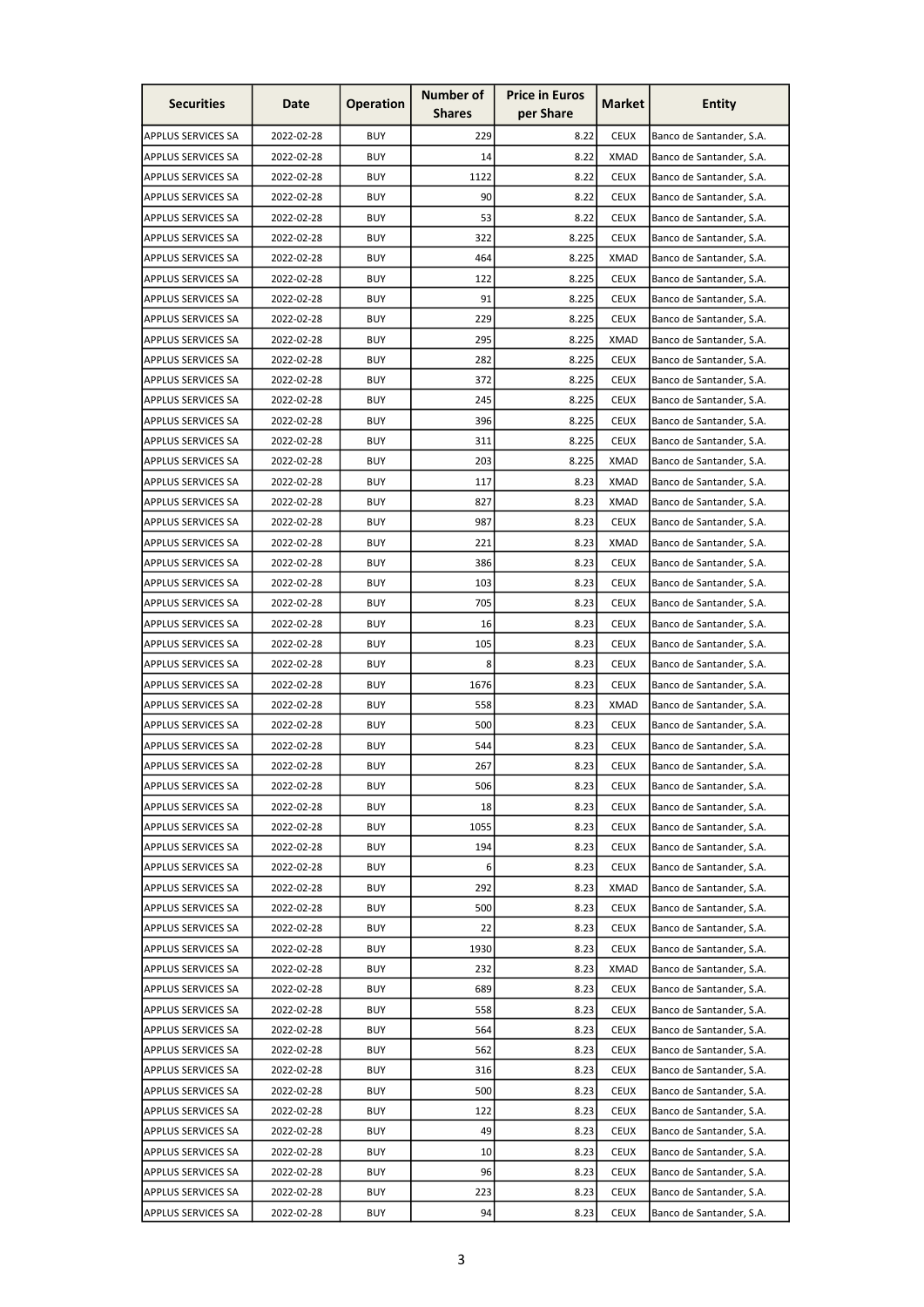| <b>Securities</b>         | Date       | <b>Operation</b> | <b>Number of</b><br><b>Shares</b> | <b>Price in Euros</b><br>per Share | Market      | <b>Entity</b>            |
|---------------------------|------------|------------------|-----------------------------------|------------------------------------|-------------|--------------------------|
|                           |            |                  |                                   |                                    |             |                          |
| APPLUS SERVICES SA        | 2022-02-28 | <b>BUY</b>       | 329                               | 8.23                               | <b>CEUX</b> | Banco de Santander, S.A. |
| <b>APPLUS SERVICES SA</b> | 2022-02-28 | <b>BUY</b>       | 194                               | 8.23                               | <b>CEUX</b> | Banco de Santander, S.A. |
| APPLUS SERVICES SA        | 2022-02-28 | <b>BUY</b>       | 194                               | 8.23                               | <b>CEUX</b> | Banco de Santander, S.A. |
| APPLUS SERVICES SA        | 2022-02-28 | <b>BUY</b>       | 190                               | 8.23                               | <b>CEUX</b> | Banco de Santander, S.A. |
| <b>APPLUS SERVICES SA</b> | 2022-02-28 | <b>BUY</b>       | 362                               | 8.235                              | <b>XMAD</b> | Banco de Santander, S.A. |
| <b>APPLUS SERVICES SA</b> | 2022-02-28 | <b>BUY</b>       | 896                               | 8.235                              | <b>XMAD</b> | Banco de Santander, S.A. |
| APPLUS SERVICES SA        | 2022-02-28 | <b>BUY</b>       | 198                               | 8.235                              | <b>XMAD</b> | Banco de Santander, S.A. |
| <b>APPLUS SERVICES SA</b> | 2022-02-28 | <b>BUY</b>       | 355                               | 8.235                              | <b>CEUX</b> | Banco de Santander, S.A. |
| <b>APPLUS SERVICES SA</b> | 2022-02-28 | <b>BUY</b>       | 359                               | 8.235                              | <b>CEUX</b> | Banco de Santander, S.A. |
| APPLUS SERVICES SA        | 2022-02-28 | <b>BUY</b>       | 290                               | 8.235                              | <b>CEUX</b> | Banco de Santander, S.A. |
| <b>APPLUS SERVICES SA</b> | 2022-02-28 | <b>BUY</b>       | 59                                | 8.235                              | <b>CEUX</b> | Banco de Santander, S.A. |
| <b>APPLUS SERVICES SA</b> | 2022-02-28 | <b>BUY</b>       | 133                               | 8.235                              | <b>CEUX</b> | Banco de Santander, S.A. |
| <b>APPLUS SERVICES SA</b> | 2022-02-28 | <b>BUY</b>       | 355                               | 8.235                              | <b>CEUX</b> | Banco de Santander, S.A. |
| <b>APPLUS SERVICES SA</b> | 2022-02-28 | <b>BUY</b>       | 185                               | 8.24                               | <b>XMAD</b> | Banco de Santander, S.A. |
| APPLUS SERVICES SA        | 2022-02-28 | <b>BUY</b>       | 405                               | 8.24                               | <b>XMAD</b> | Banco de Santander, S.A. |
| <b>APPLUS SERVICES SA</b> | 2022-02-28 | <b>BUY</b>       | 415                               | 8.24                               | <b>CEUX</b> | Banco de Santander, S.A. |
| APPLUS SERVICES SA        | 2022-02-28 | <b>BUY</b>       | 330                               | 8.24                               | <b>CEUX</b> | Banco de Santander, S.A. |
| APPLUS SERVICES SA        | 2022-02-28 | <b>BUY</b>       | 954                               | 8.24                               | <b>XMAD</b> | Banco de Santander, S.A. |
| <b>APPLUS SERVICES SA</b> | 2022-02-28 | <b>BUY</b>       | 285                               | 8.24                               | <b>CEUX</b> | Banco de Santander, S.A. |
| <b>APPLUS SERVICES SA</b> | 2022-02-28 | <b>BUY</b>       | 221                               | 8.24                               | <b>CEUX</b> | Banco de Santander, S.A. |
| APPLUS SERVICES SA        | 2022-02-28 | <b>BUY</b>       | 240                               | 8.24                               | <b>CEUX</b> | Banco de Santander, S.A. |
| <b>APPLUS SERVICES SA</b> | 2022-02-28 | <b>BUY</b>       | 500                               | 8.24                               | <b>XMAD</b> | Banco de Santander, S.A. |
| <b>APPLUS SERVICES SA</b> | 2022-02-28 | <b>BUY</b>       | 500                               | 8.24                               | <b>XMAD</b> | Banco de Santander, S.A. |
| <b>APPLUS SERVICES SA</b> | 2022-02-28 | <b>BUY</b>       | 5                                 | 8.24                               | <b>XMAD</b> | Banco de Santander, S.A. |
| <b>APPLUS SERVICES SA</b> | 2022-02-28 | BUY              | 285                               | 8.24                               | XMAD        | Banco de Santander, S.A. |
| <b>APPLUS SERVICES SA</b> | 2022-02-28 | <b>BUY</b>       | 813                               | 8.24                               | <b>CEUX</b> | Banco de Santander, S.A. |
| <b>APPLUS SERVICES SA</b> | 2022-02-28 | <b>BUY</b>       | 225                               | 8.24                               | <b>XMAD</b> | Banco de Santander, S.A. |
| APPLUS SERVICES SA        | 2022-02-28 | <b>BUY</b>       | 476                               | 8.24                               | <b>CEUX</b> | Banco de Santander, S.A. |
| APPLUS SERVICES SA        | 2022-02-28 | <b>BUY</b>       | 748                               | 8.24                               | <b>CEUX</b> | Banco de Santander, S.A. |
|                           | 2022-02-28 | <b>BUY</b>       | 409                               | 8.24                               | <b>XMAD</b> |                          |
| <b>APPLUS SERVICES SA</b> |            |                  |                                   |                                    |             | Banco de Santander, S.A. |
| APPLUS SERVICES SA        | 2022-02-28 | <b>BUY</b>       | 220                               | 8.245                              | <b>XMAD</b> | Banco de Santander, S.A. |
| <b>APPLUS SERVICES SA</b> | 2022-02-28 | <b>BUY</b>       | 257                               | 8.245                              | <b>CEUX</b> | Banco de Santander, S.A. |
| APPLUS SERVICES SA        | 2022-02-28 | <b>BUY</b>       | 61                                | 8.245                              | XMAD        | Banco de Santander, S.A. |
| <b>APPLUS SERVICES SA</b> | 2022-02-28 | <b>BUY</b>       | 235                               | 8.245                              | <b>XMAD</b> | Banco de Santander, S.A. |
| APPLUS SERVICES SA        | 2022-02-28 | <b>BUY</b>       | 280                               | 8.245                              | <b>XMAD</b> | Banco de Santander, S.A. |
| <b>APPLUS SERVICES SA</b> | 2022-02-28 | <b>BUY</b>       | 122                               | 8.245                              | <b>CEUX</b> | Banco de Santander, S.A. |
| APPLUS SERVICES SA        | 2022-02-28 | <b>BUY</b>       | 233                               | 8.245                              | <b>CEUX</b> | Banco de Santander, S.A. |
| <b>APPLUS SERVICES SA</b> | 2022-02-28 | <b>BUY</b>       | 327                               | 8.245                              | <b>CEUX</b> | Banco de Santander, S.A. |
| <b>APPLUS SERVICES SA</b> | 2022-02-28 | <b>BUY</b>       | 315                               | 8.245                              | <b>XMAD</b> | Banco de Santander, S.A. |
| <b>APPLUS SERVICES SA</b> | 2022-02-28 | <b>BUY</b>       | 366                               | 8.245                              | XMAD        | Banco de Santander, S.A. |
| <b>APPLUS SERVICES SA</b> | 2022-02-28 | <b>BUY</b>       | 250                               | 8.245                              | <b>XMAD</b> | Banco de Santander, S.A. |
| <b>APPLUS SERVICES SA</b> | 2022-02-28 | <b>BUY</b>       | 206                               | 8.25                               | <b>XMAD</b> | Banco de Santander, S.A. |
| <b>APPLUS SERVICES SA</b> | 2022-02-28 | <b>BUY</b>       | 479                               | 8.25                               | <b>XMAD</b> | Banco de Santander, S.A. |
| <b>APPLUS SERVICES SA</b> | 2022-02-28 | <b>BUY</b>       | 309                               | 8.25                               | <b>XMAD</b> | Banco de Santander, S.A. |
| <b>APPLUS SERVICES SA</b> | 2022-02-28 | <b>BUY</b>       | 394                               | 8.25                               | <b>XMAD</b> | Banco de Santander, S.A. |
| <b>APPLUS SERVICES SA</b> | 2022-02-28 | <b>BUY</b>       | 362                               | 8.25                               | <b>XMAD</b> | Banco de Santander, S.A. |
| <b>APPLUS SERVICES SA</b> | 2022-02-28 | <b>BUY</b>       | 510                               | 8.25                               | <b>XMAD</b> | Banco de Santander, S.A. |
| APPLUS SERVICES SA        | 2022-02-28 | <b>BUY</b>       | 18995                             | 8.25                               | <b>XMAD</b> | Banco de Santander, S.A. |
| <b>APPLUS SERVICES SA</b> | 2022-02-28 | <b>BUY</b>       | 461                               | 8.25                               | <b>XMAD</b> | Banco de Santander, S.A. |
| <b>APPLUS SERVICES SA</b> | 2022-02-28 | <b>BUY</b>       | 240                               | 8.255                              | <b>CEUX</b> | Banco de Santander, S.A. |
| APPLUS SERVICES SA        | 2022-02-28 | <b>BUY</b>       | 338                               | 8.255                              | <b>CEUX</b> | Banco de Santander, S.A. |
| <b>APPLUS SERVICES SA</b> | 2022-02-28 | <b>BUY</b>       | 212                               | 8.255                              | <b>XMAD</b> | Banco de Santander, S.A. |
| APPLUS SERVICES SA        | 2022-02-28 | <b>BUY</b>       | 206                               | 8.26                               | <b>XMAD</b> | Banco de Santander, S.A. |
| APPLUS SERVICES SA        | 2022-02-28 | <b>BUY</b>       | 515                               | 8.265                              | <b>XMAD</b> | Banco de Santander, S.A. |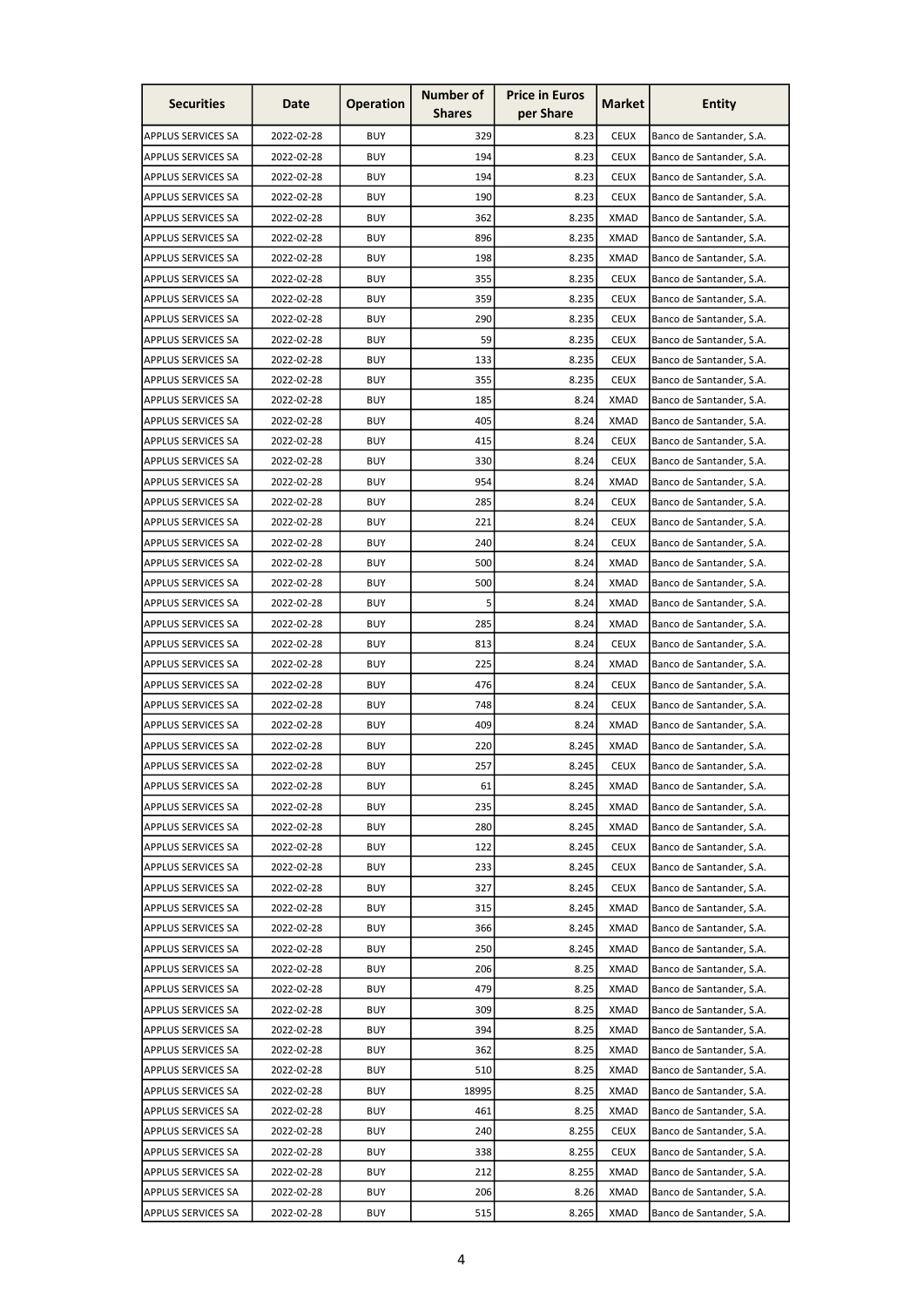| <b>Securities</b>         | Date       | <b>Operation</b> | Number of<br><b>Shares</b> | <b>Price in Euros</b><br>per Share | Market      | <b>Entity</b>            |
|---------------------------|------------|------------------|----------------------------|------------------------------------|-------------|--------------------------|
| APPLUS SERVICES SA        | 2022-02-28 | <b>BUY</b>       | 307                        | 8.265                              | <b>CEUX</b> | Banco de Santander, S.A. |
| <b>APPLUS SERVICES SA</b> | 2022-02-28 | <b>BUY</b>       | 102                        | 8.265                              | <b>XMAD</b> | Banco de Santander, S.A. |
| <b>APPLUS SERVICES SA</b> | 2022-02-28 | <b>BUY</b>       | 273                        | 8.265                              | XMAD        | Banco de Santander, S.A. |
| APPLUS SERVICES SA        | 2022-02-28 | <b>BUY</b>       | 373                        | 8.275                              | XMAD        | Banco de Santander, S.A. |
| <b>APPLUS SERVICES SA</b> | 2022-02-28 | <b>BUY</b>       | 224                        | 8.275                              | <b>XMAD</b> | Banco de Santander, S.A. |
| <b>APPLUS SERVICES SA</b> | 2022-02-28 | <b>BUY</b>       | 269                        | 8.275                              | <b>CEUX</b> | Banco de Santander, S.A. |
| APPLUS SERVICES SA        | 2022-02-28 | <b>BUY</b>       | 250                        | 8.28                               | <b>XMAD</b> | Banco de Santander, S.A. |
| <b>APPLUS SERVICES SA</b> | 2022-02-28 | <b>BUY</b>       | 350                        | 8.28                               | <b>CEUX</b> | Banco de Santander, S.A. |
| <b>APPLUS SERVICES SA</b> | 2022-02-28 | <b>BUY</b>       | 509                        | 8.28                               | <b>XMAD</b> | Banco de Santander, S.A. |
| APPLUS SERVICES SA        | 2022-02-28 | <b>BUY</b>       | 350                        | 8.28                               | <b>CEUX</b> | Banco de Santander, S.A. |
| <b>APPLUS SERVICES SA</b> | 2022-02-28 | <b>BUY</b>       | 222                        | 8.28                               | <b>XMAD</b> |                          |
|                           |            |                  |                            |                                    |             | Banco de Santander, S.A. |
| <b>APPLUS SERVICES SA</b> | 2022-02-28 | <b>BUY</b>       | 210                        | 8.285                              | <b>CEUX</b> | Banco de Santander, S.A. |
| <b>APPLUS SERVICES SA</b> | 2022-02-28 | <b>BUY</b>       | 292                        | 8.29                               | <b>CEUX</b> | Banco de Santander, S.A. |
| <b>APPLUS SERVICES SA</b> | 2022-02-28 | <b>BUY</b>       | 459                        | 8.29                               | <b>XMAD</b> | Banco de Santander, S.A. |
| <b>APPLUS SERVICES SA</b> | 2022-02-28 | <b>BUY</b>       | 420                        | 8.295                              | <b>XMAD</b> | Banco de Santander, S.A. |
| <b>APPLUS SERVICES SA</b> | 2022-02-28 | <b>BUY</b>       | 94                         | 8.295                              | <b>XMAD</b> | Banco de Santander, S.A. |
| APPLUS SERVICES SA        | 2022-02-28 | <b>BUY</b>       | 186                        | 8.295                              | <b>XMAD</b> | Banco de Santander, S.A. |
| APPLUS SERVICES SA        | 2022-02-28 | <b>BUY</b>       | 245                        | 8.3                                | <b>XMAD</b> | Banco de Santander, S.A. |
| <b>APPLUS SERVICES SA</b> | 2022-02-28 | <b>BUY</b>       | 407                        | 8.305                              | <b>CEUX</b> | Banco de Santander, S.A. |
| <b>APPLUS SERVICES SA</b> | 2022-02-28 | <b>BUY</b>       | $\overline{2}$             | 8.305                              | <b>XMAD</b> | Banco de Santander, S.A. |
| APPLUS SERVICES SA        | 2022-02-28 | <b>BUY</b>       | 963                        | 8.305                              | <b>XMAD</b> | Banco de Santander, S.A. |
| <b>APPLUS SERVICES SA</b> | 2022-02-28 | <b>BUY</b>       | 243                        | 8.31                               | <b>CEUX</b> | Banco de Santander, S.A. |
| <b>APPLUS SERVICES SA</b> | 2022-02-28 | <b>BUY</b>       | 243                        | 8.31                               | <b>XMAD</b> | Banco de Santander, S.A. |
| <b>APPLUS SERVICES SA</b> | 2022-02-28 | <b>BUY</b>       | 203                        | 8.315                              | <b>CEUX</b> | Banco de Santander, S.A. |
| APPLUS SERVICES SA        | 2022-02-28 | BUY              | 509                        | 8.34                               | CEUX        | Banco de Santander, S.A. |
| <b>APPLUS SERVICES SA</b> | 2022-02-28 | <b>BUY</b>       | 410                        | 8.34                               | <b>XMAD</b> | Banco de Santander, S.A. |
| <b>APPLUS SERVICES SA</b> | 2022-02-28 | <b>BUY</b>       | 639                        | 8.35                               | <b>XMAD</b> | Banco de Santander, S.A. |
| APPLUS SERVICES SA        | 2022-02-28 | <b>BUY</b>       | 298                        | 8.35                               | <b>CEUX</b> | Banco de Santander, S.A. |
| APPLUS SERVICES SA        | 2022-02-28 | <b>BUY</b>       | 497                        | 8.36                               | <b>XMAD</b> | Banco de Santander, S.A. |
| <b>APPLUS SERVICES SA</b> | 2022-02-28 | <b>BUY</b>       | 203                        | 8.365                              | <b>XMAD</b> | Banco de Santander, S.A. |
| <b>APPLUS SERVICES SA</b> | 2022-02-28 | <b>BUY</b>       | 93                         | 8.37                               | <b>CEUX</b> | Banco de Santander, S.A. |
| APPLUS SERVICES SA        | 2022-02-28 | <b>BUY</b>       | 248                        | 8.37                               | <b>XMAD</b> | Banco de Santander, S.A. |
| APPLUS SERVICES SA        | 2022-02-28 | <b>BUY</b>       | 36                         | 8.37                               | XMAD        | Banco de Santander, S.A. |
| <b>APPLUS SERVICES SA</b> | 2022-02-28 | <b>BUY</b>       | 7                          | 8.37                               | <b>XMAD</b> | Banco de Santander, S.A. |
| <b>APPLUS SERVICES SA</b> | 2022-02-28 | <b>BUY</b>       | 199                        | 8.37                               | <b>XMAD</b> | Banco de Santander, S.A. |
| <b>APPLUS SERVICES SA</b> | 2022-02-28 | <b>BUY</b>       | 124                        | 8.375                              | <b>CEUX</b> | Banco de Santander, S.A. |
| APPLUS SERVICES SA        | 2022-02-28 | <b>BUY</b>       | 86                         | 8.375                              | <b>CEUX</b> | Banco de Santander, S.A. |
| <b>APPLUS SERVICES SA</b> | 2022-02-28 | <b>BUY</b>       | 344                        | 8.375                              | <b>XMAD</b> | Banco de Santander, S.A. |
| <b>APPLUS SERVICES SA</b> | 2022-02-28 | <b>BUY</b>       | 264                        | 8.375                              | <b>CEUX</b> | Banco de Santander, S.A. |
| APPLUS SERVICES SA        | 2022-02-28 | <b>BUY</b>       | 247                        | 8.38                               | <b>CEUX</b> | Banco de Santander, S.A. |
| <b>APPLUS SERVICES SA</b> | 2022-02-28 | <b>BUY</b>       | 262                        | 8.38                               | <b>XMAD</b> | Banco de Santander, S.A. |
| <b>APPLUS SERVICES SA</b> | 2022-02-28 | <b>BUY</b>       | 102                        | 8.39                               | <b>CEUX</b> | Banco de Santander, S.A. |
| <b>APPLUS SERVICES SA</b> | 2022-02-28 | <b>BUY</b>       | 233                        | 8.39                               | <b>CEUX</b> | Banco de Santander, S.A. |
| <b>APPLUS SERVICES SA</b> | 2022-02-28 | <b>BUY</b>       | 255                        | 8.39                               | <b>TQEX</b> | Banco de Santander, S.A. |
| <b>APPLUS SERVICES SA</b> | 2022-02-28 | <b>BUY</b>       | 388                        | 8.4                                | <b>XMAD</b> | Banco de Santander, S.A. |
| <b>APPLUS SERVICES SA</b> | 2022-02-28 | <b>BUY</b>       | 201                        | 8.4                                | <b>CEUX</b> | Banco de Santander, S.A. |
| <b>APPLUS SERVICES SA</b> | 2022-02-28 | <b>BUY</b>       | 235                        | 8.4                                | <b>XMAD</b> | Banco de Santander, S.A. |
| APPLUS SERVICES SA        | 2022-02-28 | <b>BUY</b>       | 139                        | 8.4                                | <b>CEUX</b> | Banco de Santander, S.A. |
| <b>APPLUS SERVICES SA</b> | 2022-02-28 | <b>BUY</b>       | 40                         | 8.4                                | <b>CEUX</b> | Banco de Santander, S.A. |
| <b>APPLUS SERVICES SA</b> | 2022-02-28 | <b>BUY</b>       | 21                         | 8.4                                | <b>CEUX</b> | Banco de Santander, S.A. |
| APPLUS SERVICES SA        | 2022-02-28 | <b>BUY</b>       | 216                        | 8.4                                | <b>CEUX</b> | Banco de Santander, S.A. |
| <b>APPLUS SERVICES SA</b> | 2022-02-28 | <b>BUY</b>       | 200                        | 8.405                              | <b>XMAD</b> | Banco de Santander, S.A. |
| <b>APPLUS SERVICES SA</b> | 2022-02-28 | <b>BUY</b>       | 133                        | 8.405                              | <b>CEUX</b> | Banco de Santander, S.A. |
| APPLUS SERVICES SA        | 2022-02-28 | <b>BUY</b>       | 212                        | 8.41                               | <b>CEUX</b> | Banco de Santander, S.A. |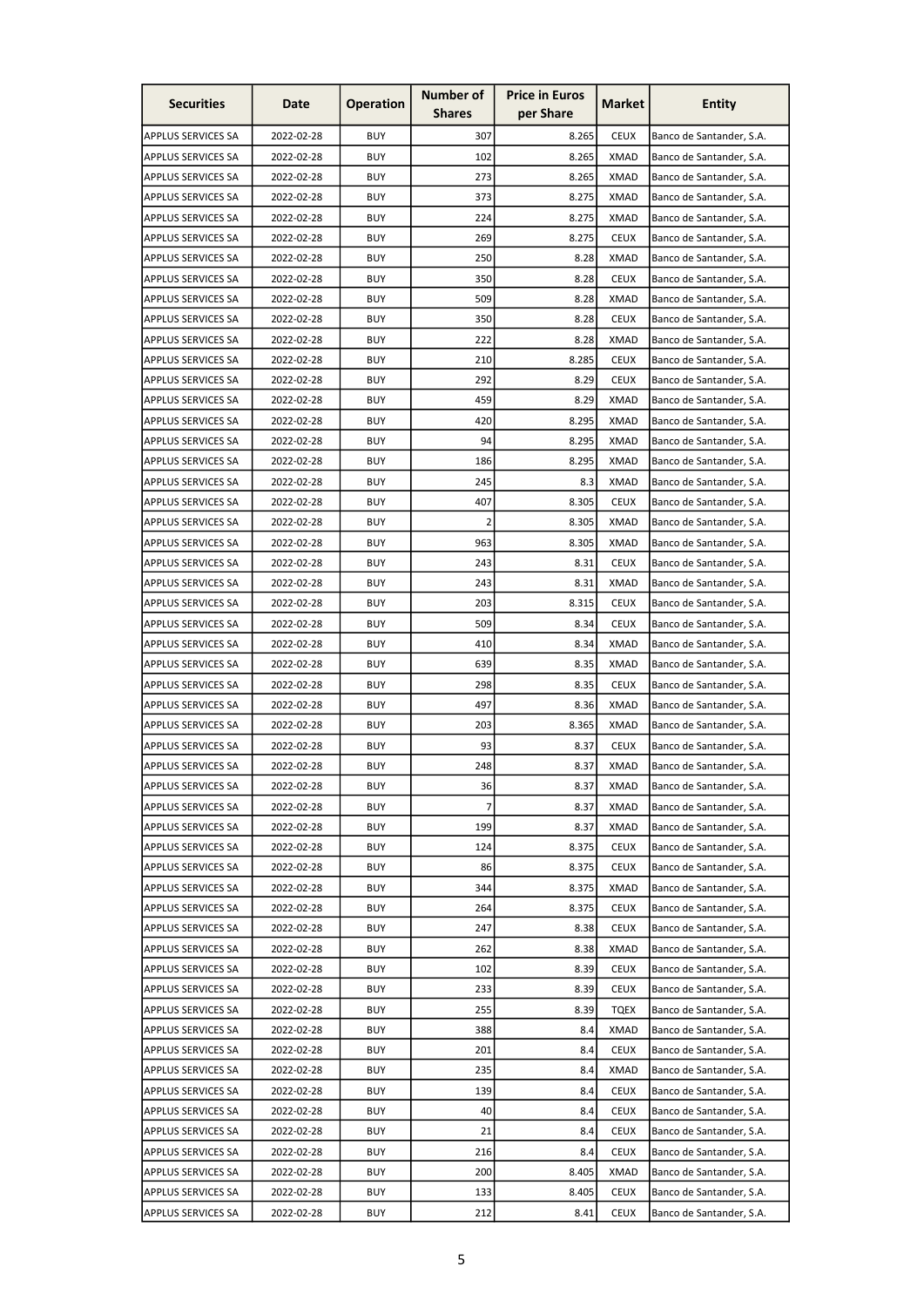| <b>Securities</b>                               | Date       | <b>Operation</b> | Number of<br><b>Shares</b> | <b>Price in Euros</b><br>per Share | Market      | <b>Entity</b>            |
|-------------------------------------------------|------------|------------------|----------------------------|------------------------------------|-------------|--------------------------|
| APPLUS SERVICES SA                              | 2022-02-28 | <b>BUY</b>       | 239                        | 8.41                               | <b>TQEX</b> | Banco de Santander, S.A. |
| <b>APPLUS SERVICES SA</b>                       | 2022-02-28 | <b>BUY</b>       | 351                        | 8.41                               | <b>CEUX</b> | Banco de Santander, S.A. |
| <b>APPLUS SERVICES SA</b>                       | 2022-02-28 | <b>BUY</b>       | 442                        | 8.415                              | XMAD        | Banco de Santander, S.A. |
| APPLUS SERVICES SA                              | 2022-02-28 | <b>BUY</b>       | 209                        | 8.415                              | XMAD        | Banco de Santander, S.A. |
| <b>APPLUS SERVICES SA</b>                       | 2022-02-28 | <b>BUY</b>       | 424                        | 8.415                              | <b>XMAD</b> | Banco de Santander, S.A. |
| <b>APPLUS SERVICES SA</b>                       | 2022-02-28 | <b>BUY</b>       | 329                        | 8.415                              | <b>XMAD</b> | Banco de Santander, S.A. |
| APPLUS SERVICES SA                              | 2022-02-28 | <b>BUY</b>       | 264                        | 8.415                              | <b>XMAD</b> | Banco de Santander, S.A. |
| <b>APPLUS SERVICES SA</b>                       | 2022-02-28 | <b>BUY</b>       | 162                        | 8.42                               | <b>XMAD</b> | Banco de Santander, S.A. |
| <b>APPLUS SERVICES SA</b>                       | 2022-02-28 | <b>BUY</b>       | 163                        | 8.42                               | <b>XMAD</b> | Banco de Santander, S.A. |
| APPLUS SERVICES SA                              | 2022-02-28 | <b>BUY</b>       | 20                         | 8.42                               | <b>XMAD</b> | Banco de Santander, S.A. |
| <b>APPLUS SERVICES SA</b>                       | 2022-02-28 | <b>BUY</b>       | 302                        | 8.42                               | <b>XMAD</b> | Banco de Santander, S.A. |
| <b>APPLUS SERVICES SA</b>                       | 2022-02-28 | <b>BUY</b>       | 354                        | 8.42                               | TQEX        | Banco de Santander, S.A. |
| <b>APPLUS SERVICES SA</b>                       | 2022-02-28 | <b>BUY</b>       | 151                        | 8.42                               | <b>TQEX</b> | Banco de Santander, S.A. |
| <b>APPLUS SERVICES SA</b>                       | 2022-02-28 | <b>BUY</b>       | 253                        | 8.42                               | <b>XMAD</b> | Banco de Santander, S.A. |
| <b>APPLUS SERVICES SA</b>                       | 2022-02-28 | <b>BUY</b>       | 306                        | 8.42                               | <b>CEUX</b> | Banco de Santander, S.A. |
| <b>APPLUS SERVICES SA</b>                       | 2022-02-28 | <b>BUY</b>       | 259                        | 8.42                               | <b>TQEX</b> | Banco de Santander, S.A. |
| APPLUS SERVICES SA                              | 2022-02-28 | <b>BUY</b>       | 277                        | 8.42                               | <b>XMAD</b> | Banco de Santander, S.A. |
| APPLUS SERVICES SA                              | 2022-02-28 | <b>BUY</b>       | 140                        | 8.42                               | <b>TQEX</b> | Banco de Santander, S.A. |
| <b>APPLUS SERVICES SA</b>                       | 2022-02-28 | <b>BUY</b>       | 63                         | 8.42                               | <b>TQEX</b> | Banco de Santander, S.A. |
| <b>APPLUS SERVICES SA</b>                       | 2022-02-28 | <b>BUY</b>       | 215                        | 8.42                               | <b>CEUX</b> | Banco de Santander, S.A. |
| APPLUS SERVICES SA                              | 2022-02-28 | <b>BUY</b>       | 234                        | 8.425                              | <b>XMAD</b> | Banco de Santander, S.A. |
| <b>APPLUS SERVICES SA</b>                       | 2022-02-28 | <b>BUY</b>       | 898                        | 8.425                              | <b>XMAD</b> | Banco de Santander, S.A. |
| <b>APPLUS SERVICES SA</b>                       | 2022-02-28 | <b>BUY</b>       | 13                         | 8.425                              | <b>XMAD</b> | Banco de Santander, S.A. |
| <b>APPLUS SERVICES SA</b>                       | 2022-02-28 | <b>BUY</b>       | 222                        | 8.425                              | <b>CEUX</b> | Banco de Santander, S.A. |
| <b>APPLUS SERVICES SA</b>                       | 2022-02-28 | BUY              | 227                        | 8.425                              | CEUX        | Banco de Santander, S.A. |
| <b>APPLUS SERVICES SA</b>                       | 2022-02-28 | <b>BUY</b>       | 139                        | 8.425                              | <b>CEUX</b> | Banco de Santander, S.A. |
| <b>APPLUS SERVICES SA</b>                       | 2022-02-28 | <b>BUY</b>       | 258                        | 8.43                               | <b>XMAD</b> | Banco de Santander, S.A. |
| APPLUS SERVICES SA                              | 2022-02-28 | <b>BUY</b>       | 205                        | 8.43                               | <b>CEUX</b> | Banco de Santander, S.A. |
| APPLUS SERVICES SA                              | 2022-02-28 | <b>BUY</b>       | 100                        | 8.43                               | <b>XMAD</b> | Banco de Santander, S.A. |
| <b>APPLUS SERVICES SA</b>                       | 2022-02-28 | <b>BUY</b>       | 262                        | 8.43                               | <b>XMAD</b> | Banco de Santander, S.A. |
| <b>APPLUS SERVICES SA</b>                       | 2022-02-28 | <b>BUY</b>       | 213                        | 8.43                               | <b>CEUX</b> | Banco de Santander, S.A. |
| <b>APPLUS SERVICES SA</b>                       | 2022-02-28 | <b>BUY</b>       | 223                        | 8.43                               | <b>XMAD</b> | Banco de Santander, S.A. |
| APPLUS SERVICES SA                              | 2022-02-28 | <b>BUY</b>       | 34                         | 8.43                               | <b>CEUX</b> | Banco de Santander, S.A. |
| <b>APPLUS SERVICES SA</b>                       | 2022-02-28 | <b>BUY</b>       | 239                        | 8.435                              | <b>CEUX</b> | Banco de Santander, S.A. |
| <b>APPLUS SERVICES SA</b>                       | 2022-02-28 | <b>BUY</b>       | 231                        | 8.435                              | <b>XMAD</b> | Banco de Santander, S.A. |
| <b>APPLUS SERVICES SA</b>                       | 2022-02-28 | <b>BUY</b>       | 211                        | 8.435                              | <b>XMAD</b> | Banco de Santander, S.A. |
|                                                 | 2022-02-28 | <b>BUY</b>       | 335                        | 8.435                              | <b>XMAD</b> | Banco de Santander, S.A. |
| APPLUS SERVICES SA<br><b>APPLUS SERVICES SA</b> | 2022-02-28 | <b>BUY</b>       | 226                        | 8.435                              | <b>XMAD</b> | Banco de Santander, S.A. |
| <b>APPLUS SERVICES SA</b>                       | 2022-02-28 | <b>BUY</b>       | 80                         | 8.435                              | <b>CEUX</b> | Banco de Santander, S.A. |
| APPLUS SERVICES SA                              | 2022-02-28 | <b>BUY</b>       | 204                        | 8.435                              | <b>CEUX</b> | Banco de Santander, S.A. |
| <b>APPLUS SERVICES SA</b>                       | 2022-02-28 | <b>BUY</b>       | 276                        | 8.44                               | <b>CEUX</b> | Banco de Santander, S.A. |
|                                                 |            |                  |                            | 8.44                               |             |                          |
| APPLUS SERVICES SA                              | 2022-02-28 | <b>BUY</b>       | 682                        |                                    | <b>XMAD</b> | Banco de Santander, S.A. |
| <b>APPLUS SERVICES SA</b>                       | 2022-02-28 | <b>BUY</b>       | 300                        | 8.44                               | <b>XMAD</b> | Banco de Santander, S.A. |
| <b>APPLUS SERVICES SA</b>                       | 2022-02-28 | <b>BUY</b>       | 65                         | 8.44                               | <b>CEUX</b> | Banco de Santander, S.A. |
| <b>APPLUS SERVICES SA</b>                       | 2022-02-28 | <b>BUY</b>       | 543                        | 8.44                               | <b>TQEX</b> | Banco de Santander, S.A. |
| <b>APPLUS SERVICES SA</b>                       | 2022-02-28 | <b>BUY</b>       | 212                        | 8.44                               | <b>XMAD</b> | Banco de Santander, S.A. |
| <b>APPLUS SERVICES SA</b>                       | 2022-02-28 | <b>BUY</b>       | 221                        | 8.44                               | <b>TQEX</b> | Banco de Santander, S.A. |
| APPLUS SERVICES SA                              | 2022-02-28 | <b>BUY</b>       | 307                        | 8.44                               | <b>CEUX</b> | Banco de Santander, S.A. |
| <b>APPLUS SERVICES SA</b>                       | 2022-02-28 | <b>BUY</b>       | 244                        | 8.44                               | <b>XMAD</b> | Banco de Santander, S.A. |
| <b>APPLUS SERVICES SA</b>                       | 2022-02-28 | <b>BUY</b>       | 235                        | 8.445                              | <b>CEUX</b> | Banco de Santander, S.A. |
| APPLUS SERVICES SA                              | 2022-02-28 | <b>BUY</b>       | 111                        | 8.445                              | TQEX        | Banco de Santander, S.A. |
| <b>APPLUS SERVICES SA</b>                       | 2022-02-28 | <b>BUY</b>       | 105                        | 8.445                              | <b>XMAD</b> | Banco de Santander, S.A. |
| APPLUS SERVICES SA                              | 2022-02-28 | <b>BUY</b>       | 260                        | 8.445                              | <b>XMAD</b> | Banco de Santander, S.A. |
| APPLUS SERVICES SA                              | 2022-02-28 | <b>BUY</b>       | 307                        | 8.445                              | <b>XMAD</b> | Banco de Santander, S.A. |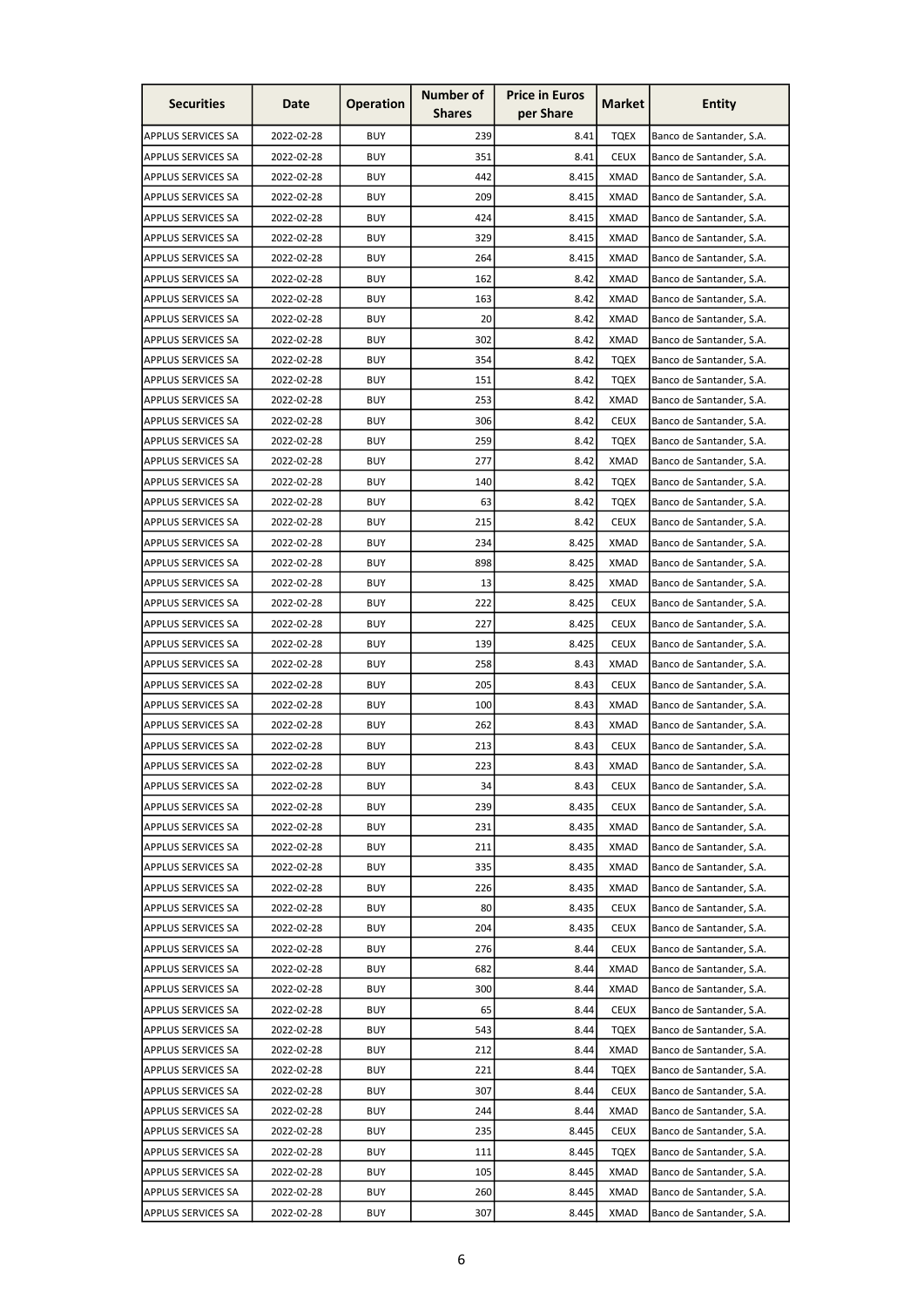| <b>Securities</b>                               | Date       | <b>Operation</b> | Number of<br><b>Shares</b> | <b>Price in Euros</b><br>per Share | Market      | <b>Entity</b>            |
|-------------------------------------------------|------------|------------------|----------------------------|------------------------------------|-------------|--------------------------|
| APPLUS SERVICES SA                              | 2022-02-28 | <b>BUY</b>       | 218                        | 8.445                              | <b>XMAD</b> | Banco de Santander, S.A. |
| <b>APPLUS SERVICES SA</b>                       | 2022-02-28 | <b>BUY</b>       | 181                        | 8.45                               | <b>XMAD</b> | Banco de Santander, S.A. |
| <b>APPLUS SERVICES SA</b>                       | 2022-02-28 | <b>BUY</b>       | 138                        | 8.45                               | XMAD        | Banco de Santander, S.A. |
| APPLUS SERVICES SA                              | 2022-02-28 | <b>BUY</b>       | 282                        | 8.45                               | <b>CEUX</b> | Banco de Santander, S.A. |
| <b>APPLUS SERVICES SA</b>                       | 2022-02-28 | <b>BUY</b>       | 253                        | 8.45                               | <b>XMAD</b> | Banco de Santander, S.A. |
| <b>APPLUS SERVICES SA</b>                       | 2022-02-28 | <b>BUY</b>       | 517                        | 8.45                               | <b>XMAD</b> | Banco de Santander, S.A. |
| APPLUS SERVICES SA                              | 2022-02-28 | <b>BUY</b>       | 284                        | 8.45                               | <b>CEUX</b> | Banco de Santander, S.A. |
| <b>APPLUS SERVICES SA</b>                       | 2022-02-28 | <b>BUY</b>       | 208                        | 8.455                              | <b>XMAD</b> | Banco de Santander, S.A. |
| <b>APPLUS SERVICES SA</b>                       | 2022-02-28 | <b>BUY</b>       | 71                         | 8.455                              | <b>XMAD</b> | Banco de Santander, S.A. |
| APPLUS SERVICES SA                              | 2022-02-28 | <b>BUY</b>       | 72                         | 8.455                              | <b>XMAD</b> | Banco de Santander, S.A. |
| <b>APPLUS SERVICES SA</b>                       | 2022-02-28 | <b>BUY</b>       | 139                        | 8.455                              | <b>XMAD</b> |                          |
|                                                 |            |                  |                            |                                    |             | Banco de Santander, S.A. |
| <b>APPLUS SERVICES SA</b>                       | 2022-02-28 | <b>BUY</b>       | 269                        | 8.455                              | <b>XMAD</b> | Banco de Santander, S.A. |
| <b>APPLUS SERVICES SA</b>                       | 2022-02-28 | <b>BUY</b>       | 453                        | 8.46                               | <b>CEUX</b> | Banco de Santander, S.A. |
| APPLUS SERVICES SA                              | 2022-02-28 | <b>BUY</b>       | 276                        | 8.46                               | <b>XMAD</b> | Banco de Santander, S.A. |
| APPLUS SERVICES SA                              | 2022-02-28 | <b>BUY</b>       | 150                        | 8.46                               | <b>TQEX</b> | Banco de Santander, S.A. |
| <b>APPLUS SERVICES SA</b>                       | 2022-02-28 | <b>BUY</b>       | 73                         | 8.46                               | <b>CEUX</b> | Banco de Santander, S.A. |
| APPLUS SERVICES SA                              | 2022-02-28 | <b>BUY</b>       | 166                        | 8.46                               | <b>CEUX</b> | Banco de Santander, S.A. |
| APPLUS SERVICES SA                              | 2022-02-28 | <b>BUY</b>       | 214                        | 8.465                              | <b>TQEX</b> | Banco de Santander, S.A. |
| <b>APPLUS SERVICES SA</b>                       | 2022-02-28 | <b>BUY</b>       | 235                        | 8.465                              | <b>CEUX</b> | Banco de Santander, S.A. |
| <b>APPLUS SERVICES SA</b>                       | 2022-02-28 | <b>BUY</b>       | 399                        | 8.47                               | <b>XMAD</b> | Banco de Santander, S.A. |
| APPLUS SERVICES SA                              | 2022-02-28 | <b>BUY</b>       | 256                        | 8.47                               | <b>XMAD</b> | Banco de Santander, S.A. |
| <b>APPLUS SERVICES SA</b>                       | 2022-02-28 | <b>BUY</b>       | 302                        | 8.47                               | <b>CEUX</b> | Banco de Santander, S.A. |
| <b>APPLUS SERVICES SA</b>                       | 2022-02-28 | <b>BUY</b>       | 294                        | 8.47                               | <b>XMAD</b> | Banco de Santander, S.A. |
| <b>APPLUS SERVICES SA</b>                       | 2022-02-28 | <b>BUY</b>       | 198                        | 8.47                               | <b>XMAD</b> | Banco de Santander, S.A. |
| APPLUS SERVICES SA                              | 2022-02-28 | BUY              | 187                        | 8.47                               | CEUX        | Banco de Santander, S.A. |
| <b>APPLUS SERVICES SA</b>                       | 2022-02-28 | <b>BUY</b>       | 349                        | 8.47                               | <b>XMAD</b> | Banco de Santander, S.A. |
| <b>APPLUS SERVICES SA</b>                       | 2022-02-28 | <b>BUY</b>       | 457                        | 8.475                              | <b>XMAD</b> | Banco de Santander, S.A. |
| APPLUS SERVICES SA                              | 2022-02-28 | <b>BUY</b>       | 513                        | 8.475                              | <b>XMAD</b> | Banco de Santander, S.A. |
| APPLUS SERVICES SA                              | 2022-02-28 | <b>BUY</b>       | 924                        | 8.475                              | <b>XMAD</b> | Banco de Santander, S.A. |
| <b>APPLUS SERVICES SA</b>                       | 2022-02-28 | <b>BUY</b>       | 297                        | 8.48                               | <b>TQEX</b> | Banco de Santander, S.A. |
| <b>APPLUS SERVICES SA</b>                       | 2022-02-28 | <b>BUY</b>       | 207                        | 8.48                               | <b>XMAD</b> | Banco de Santander, S.A. |
| <b>APPLUS SERVICES SA</b>                       | 2022-02-28 | <b>BUY</b>       | 418                        | 8.48                               | <b>XMAD</b> | Banco de Santander, S.A. |
| <b>APPLUS SERVICES SA</b>                       | 2022-02-28 | <b>BUY</b>       | 402                        | 8.48                               | XMAD        | Banco de Santander, S.A. |
| <b>APPLUS SERVICES SA</b>                       | 2022-02-28 | <b>BUY</b>       | 206                        | 8.48                               | <b>CEUX</b> | Banco de Santander, S.A. |
| <b>APPLUS SERVICES SA</b>                       | 2022-02-28 | <b>BUY</b>       | 247                        | 8.48                               | <b>TQEX</b> | Banco de Santander, S.A. |
| <b>APPLUS SERVICES SA</b>                       | 2022-02-28 | <b>BUY</b>       | 408                        | 8.48                               | <b>CEUX</b> | Banco de Santander, S.A. |
| APPLUS SERVICES SA                              | 2022-02-28 | <b>BUY</b>       | 96                         | 8.48                               | <b>XMAD</b> | Banco de Santander, S.A. |
| <b>APPLUS SERVICES SA</b>                       | 2022-02-28 | <b>BUY</b>       | 144                        | 8.48                               | <b>CEUX</b> | Banco de Santander, S.A. |
| <b>APPLUS SERVICES SA</b>                       | 2022-02-28 | <b>BUY</b>       | 239                        | 8.48                               | <b>CEUX</b> | Banco de Santander, S.A. |
| APPLUS SERVICES SA                              | 2022-02-28 | <b>BUY</b>       | 2                          | 8.48                               | <b>CEUX</b> | Banco de Santander, S.A. |
| <b>APPLUS SERVICES SA</b>                       | 2022-02-28 | <b>BUY</b>       | 250                        | 8.485                              | <b>XMAD</b> | Banco de Santander, S.A. |
| APPLUS SERVICES SA                              | 2022-02-28 | <b>BUY</b>       | 122                        | 8.485                              | <b>XMAD</b> | Banco de Santander, S.A. |
| <b>APPLUS SERVICES SA</b>                       | 2022-02-28 | <b>BUY</b>       | 158                        | 8.485                              | <b>XMAD</b> | Banco de Santander, S.A. |
| <b>APPLUS SERVICES SA</b>                       | 2022-02-28 | <b>BUY</b>       | 133                        | 8.485                              | <b>TQEX</b> | Banco de Santander, S.A. |
| <b>APPLUS SERVICES SA</b>                       | 2022-02-28 | <b>BUY</b>       | 355                        | 8.485                              | <b>TQEX</b> | Banco de Santander, S.A. |
| <b>APPLUS SERVICES SA</b>                       | 2022-02-28 | <b>BUY</b>       | 1200                       | 8.485                              | <b>XMAD</b> | Banco de Santander, S.A. |
| <b>APPLUS SERVICES SA</b>                       | 2022-02-28 | <b>BUY</b>       | 452                        | 8.49                               | <b>XMAD</b> | Banco de Santander, S.A. |
|                                                 | 2022-02-28 | <b>BUY</b>       | 208                        | 8.49                               | <b>XMAD</b> | Banco de Santander, S.A. |
| APPLUS SERVICES SA<br><b>APPLUS SERVICES SA</b> | 2022-02-28 | <b>BUY</b>       | 600                        | 8.49                               | <b>XMAD</b> | Banco de Santander, S.A. |
|                                                 |            |                  |                            |                                    |             |                          |
| <b>APPLUS SERVICES SA</b>                       | 2022-02-28 | <b>BUY</b>       | 37                         | 8.49                               | <b>XMAD</b> | Banco de Santander, S.A. |
| APPLUS SERVICES SA                              | 2022-02-28 | <b>BUY</b>       | 66                         | 8.49                               | TQEX        | Banco de Santander, S.A. |
| <b>APPLUS SERVICES SA</b>                       | 2022-02-28 | <b>BUY</b>       | 159                        | 8.49                               | <b>TQEX</b> | Banco de Santander, S.A. |
| APPLUS SERVICES SA                              | 2022-02-28 | <b>BUY</b>       | 95                         | 8.49                               | <b>TQEX</b> | Banco de Santander, S.A. |
| APPLUS SERVICES SA                              | 2022-02-28 | <b>BUY</b>       | 344                        | 8.495                              | <b>CEUX</b> | Banco de Santander, S.A. |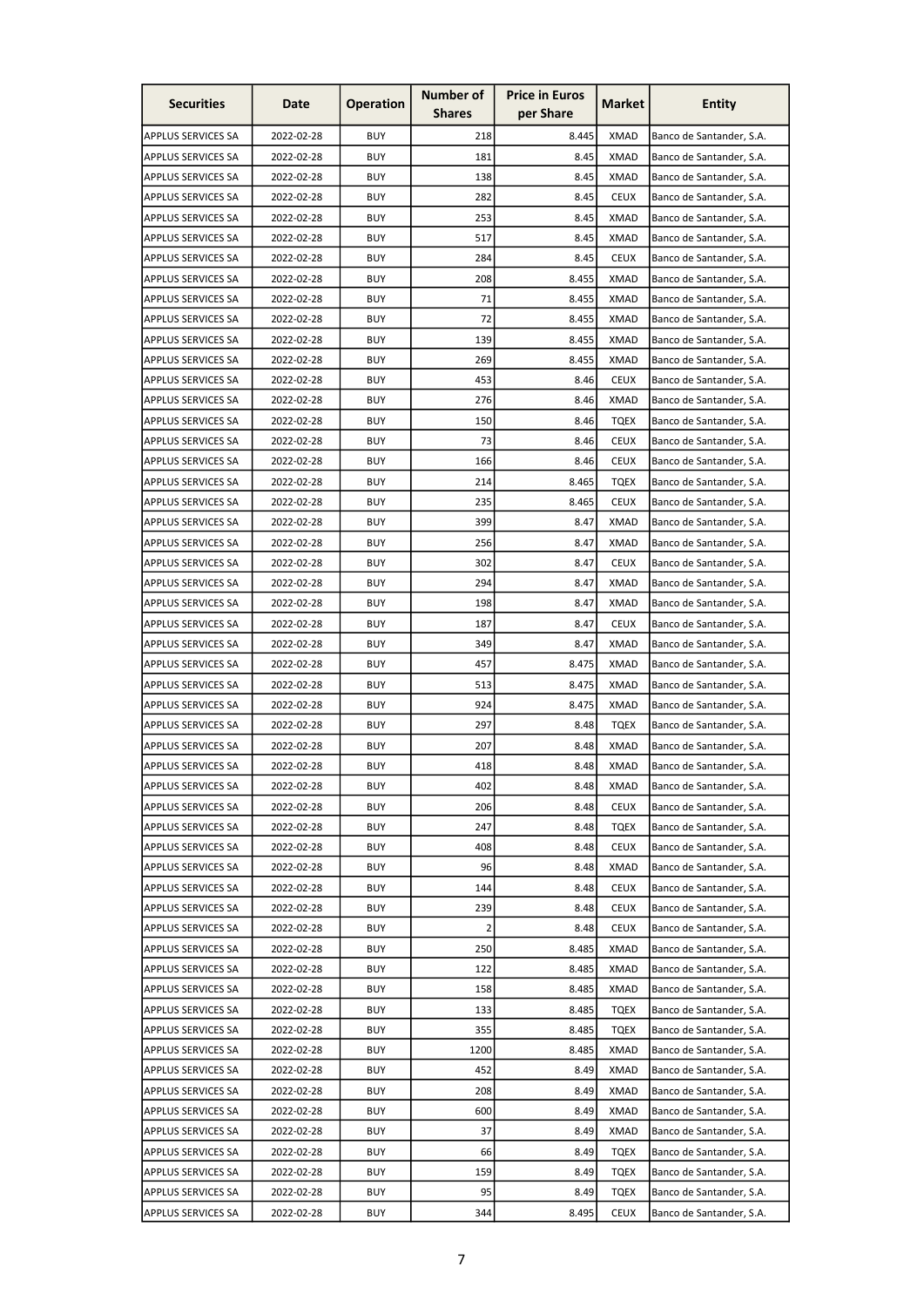| <b>Securities</b>         | Date       | <b>Operation</b> | <b>Number of</b> | <b>Price in Euros</b> | Market      | <b>Entity</b>            |
|---------------------------|------------|------------------|------------------|-----------------------|-------------|--------------------------|
|                           |            |                  | <b>Shares</b>    | per Share             |             |                          |
| APPLUS SERVICES SA        | 2022-02-28 | <b>BUY</b>       | 568              | 8.495                 | <b>CEUX</b> | Banco de Santander, S.A. |
| <b>APPLUS SERVICES SA</b> | 2022-02-28 | <b>BUY</b>       | 194              | 8.495                 | <b>CEUX</b> | Banco de Santander, S.A. |
| <b>APPLUS SERVICES SA</b> | 2022-02-28 | <b>BUY</b>       | 110              | 8.495                 | <b>CEUX</b> | Banco de Santander, S.A. |
| APPLUS SERVICES SA        | 2022-02-28 | <b>BUY</b>       | 266              | 8.5                   | <b>XMAD</b> | Banco de Santander, S.A. |
| <b>APPLUS SERVICES SA</b> | 2022-02-28 | <b>BUY</b>       | 325              | 8.5                   | <b>XMAD</b> | Banco de Santander, S.A. |
| <b>APPLUS SERVICES SA</b> | 2022-02-28 | <b>BUY</b>       | 244              | 8.5                   | <b>XMAD</b> | Banco de Santander, S.A. |
| <b>APPLUS SERVICES SA</b> | 2022-02-28 | <b>BUY</b>       | 224              | 8.5                   | <b>CEUX</b> | Banco de Santander, S.A. |
| <b>APPLUS SERVICES SA</b> | 2022-02-28 | <b>BUY</b>       | 120              | 8.5                   | <b>TQEX</b> | Banco de Santander, S.A. |
| <b>APPLUS SERVICES SA</b> | 2022-02-28 | <b>BUY</b>       | 79               | 8.505                 | <b>XMAD</b> | Banco de Santander, S.A. |
| <b>APPLUS SERVICES SA</b> | 2022-02-28 | <b>BUY</b>       | 130              | 8.505                 | <b>XMAD</b> | Banco de Santander, S.A. |
| <b>APPLUS SERVICES SA</b> | 2022-02-28 | <b>BUY</b>       | 215              | 8.505                 | <b>CEUX</b> | Banco de Santander, S.A. |
| <b>APPLUS SERVICES SA</b> | 2022-02-28 | <b>BUY</b>       | 172              | 8.505                 | <b>CEUX</b> | Banco de Santander, S.A. |
| <b>APPLUS SERVICES SA</b> | 2022-02-28 | <b>BUY</b>       | 102              | 8.505                 | <b>TQEX</b> | Banco de Santander, S.A. |
| <b>APPLUS SERVICES SA</b> | 2022-02-28 | <b>BUY</b>       | 236              | 8.515                 | <b>XMAD</b> | Banco de Santander, S.A. |
| APPLUS SERVICES SA        | 2022-02-28 | <b>BUY</b>       | 221              | 8.515                 | <b>XMAD</b> | Banco de Santander, S.A. |
| <b>APPLUS SERVICES SA</b> | 2022-02-28 | <b>BUY</b>       | 213              | 8.52                  | <b>CEUX</b> | Banco de Santander, S.A. |
| APPLUS SERVICES SA        | 2022-02-28 | <b>BUY</b>       | 321              | 8.525                 | <b>XMAD</b> | Banco de Santander, S.A. |
| APPLUS SERVICES SA        | 2022-02-28 | <b>BUY</b>       | 268              | 8.54                  | <b>CEUX</b> | Banco de Santander, S.A. |
| APPLUS SERVICES SA        | 2022-02-28 | <b>BUY</b>       | 194              | 8.545                 | <b>XMAD</b> | Banco de Santander, S.A. |
| <b>APPLUS SERVICES SA</b> | 2022-02-28 | <b>BUY</b>       | 252              | 8.545                 | <b>CEUX</b> | Banco de Santander, S.A. |
| APPLUS SERVICES SA        | 2022-02-28 | <b>BUY</b>       | 212              | 8.545                 | <b>TQEX</b> | Banco de Santander, S.A. |
| <b>APPLUS SERVICES SA</b> | 2022-02-28 | <b>BUY</b>       | 201              | 8.545                 | <b>XMAD</b> | Banco de Santander, S.A. |
| <b>APPLUS SERVICES SA</b> | 2022-02-28 | <b>BUY</b>       | 414              | 8.545                 | <b>XMAD</b> | Banco de Santander, S.A. |
| <b>APPLUS SERVICES SA</b> | 2022-02-28 | <b>BUY</b>       | 249              | 8.545                 | <b>XMAD</b> |                          |
|                           |            |                  |                  |                       |             | Banco de Santander, S.A. |
| <b>APPLUS SERVICES SA</b> | 2022-02-28 | <b>BUY</b>       | 495              | 8.55                  | XMAD        | Banco de Santander, S.A. |
| <b>APPLUS SERVICES SA</b> | 2022-02-28 | <b>BUY</b>       | 261              | 8.55                  | <b>XMAD</b> | Banco de Santander, S.A. |
| <b>APPLUS SERVICES SA</b> | 2022-02-28 | <b>BUY</b>       | 248              | 8.56                  | <b>CEUX</b> | Banco de Santander, S.A. |
| APPLUS SERVICES SA        | 2022-02-28 | <b>BUY</b>       | 21               | 8.575                 | <b>XMAD</b> | Banco de Santander, S.A. |
| APPLUS SERVICES SA        | 2022-02-28 | <b>BUY</b>       | 250              | 8.58                  | <b>XMAD</b> | Banco de Santander, S.A. |
| <b>APPLUS SERVICES SA</b> | 2022-02-28 | <b>BUY</b>       | 177              | 8.58                  | <b>XMAD</b> | Banco de Santander, S.A. |
| <b>APPLUS SERVICES SA</b> | 2022-02-28 | <b>BUY</b>       | 221              | 8.58                  | <b>XMAD</b> | Banco de Santander, S.A. |
| <b>APPLUS SERVICES SA</b> | 2022-02-28 | <b>BUY</b>       | 219              | 8.585                 | <b>XMAD</b> | Banco de Santander, S.A. |
| APPLUS SERVICES SA        | 2022-03-01 | <b>BUY</b>       | 1966             | 7.355                 | XMAD        | Banco de Santander, S.A. |
| <b>APPLUS SERVICES SA</b> | 2022-03-01 | <b>BUY</b>       | 446              | 7.355                 | <b>XMAD</b> | Banco de Santander, S.A. |
| <b>APPLUS SERVICES SA</b> | 2022-03-01 | <b>BUY</b>       | 1438             | 7.355                 | <b>XMAD</b> | Banco de Santander, S.A. |
| <b>APPLUS SERVICES SA</b> | 2022-03-01 | <b>BUY</b>       | 722              | 7.355                 | <b>XMAD</b> | Banco de Santander, S.A. |
| APPLUS SERVICES SA        | 2022-03-01 | <b>BUY</b>       | 622              | 7.355                 | <b>XMAD</b> | Banco de Santander, S.A. |
| <b>APPLUS SERVICES SA</b> | 2022-03-01 | <b>BUY</b>       | 270              | 7.355                 | <b>XMAD</b> | Banco de Santander, S.A. |
| <b>APPLUS SERVICES SA</b> | 2022-03-01 | <b>BUY</b>       | 1215             | 7.355                 | XMAD        | Banco de Santander, S.A. |
| APPLUS SERVICES SA        | 2022-03-01 | <b>BUY</b>       | 187              | 7.355                 | XMAD        | Banco de Santander, S.A. |
| <b>APPLUS SERVICES SA</b> | 2022-03-01 | <b>BUY</b>       | 488              | 7.355                 | <b>XMAD</b> | Banco de Santander, S.A. |
| <b>APPLUS SERVICES SA</b> | 2022-03-01 | <b>BUY</b>       | 441              | 7.385                 | <b>XMAD</b> | Banco de Santander, S.A. |
| <b>APPLUS SERVICES SA</b> | 2022-03-01 | <b>BUY</b>       | 3028             | 7.385                 | <b>XMAD</b> | Banco de Santander, S.A. |
| <b>APPLUS SERVICES SA</b> | 2022-03-01 | <b>BUY</b>       | 281              | 7.385                 | <b>XMAD</b> | Banco de Santander, S.A. |
| <b>APPLUS SERVICES SA</b> | 2022-03-01 | <b>BUY</b>       | 68               | 7.385                 | <b>XMAD</b> | Banco de Santander, S.A. |
| <b>APPLUS SERVICES SA</b> | 2022-03-01 | <b>BUY</b>       | 226              | 7.385                 | <b>XMAD</b> | Banco de Santander, S.A. |
| <b>APPLUS SERVICES SA</b> | 2022-03-01 | <b>BUY</b>       | 681              | 7.385                 | <b>XMAD</b> | Banco de Santander, S.A. |
| APPLUS SERVICES SA        | 2022-03-01 | <b>BUY</b>       | 275              | 7.385                 | <b>XMAD</b> | Banco de Santander, S.A. |
| <b>APPLUS SERVICES SA</b> | 2022-03-01 | <b>BUY</b>       | 335              | 7.46                  | <b>CEUX</b> | Banco de Santander, S.A. |
| <b>APPLUS SERVICES SA</b> | 2022-03-01 | <b>BUY</b>       | 428              | 7.46                  | <b>CEUX</b> | Banco de Santander, S.A. |
| APPLUS SERVICES SA        | 2022-03-01 | <b>BUY</b>       | 744              | 7.465                 | <b>CEUX</b> | Banco de Santander, S.A. |
| <b>APPLUS SERVICES SA</b> | 2022-03-01 | <b>BUY</b>       | 929              | 7.465                 | <b>XMAD</b> | Banco de Santander, S.A. |
| <b>APPLUS SERVICES SA</b> | 2022-03-01 | <b>BUY</b>       | 285              | 7.465                 | <b>XMAD</b> | Banco de Santander, S.A. |
| APPLUS SERVICES SA        | 2022-03-01 | <b>BUY</b>       | 272              | 7.465                 | <b>XMAD</b> | Banco de Santander, S.A. |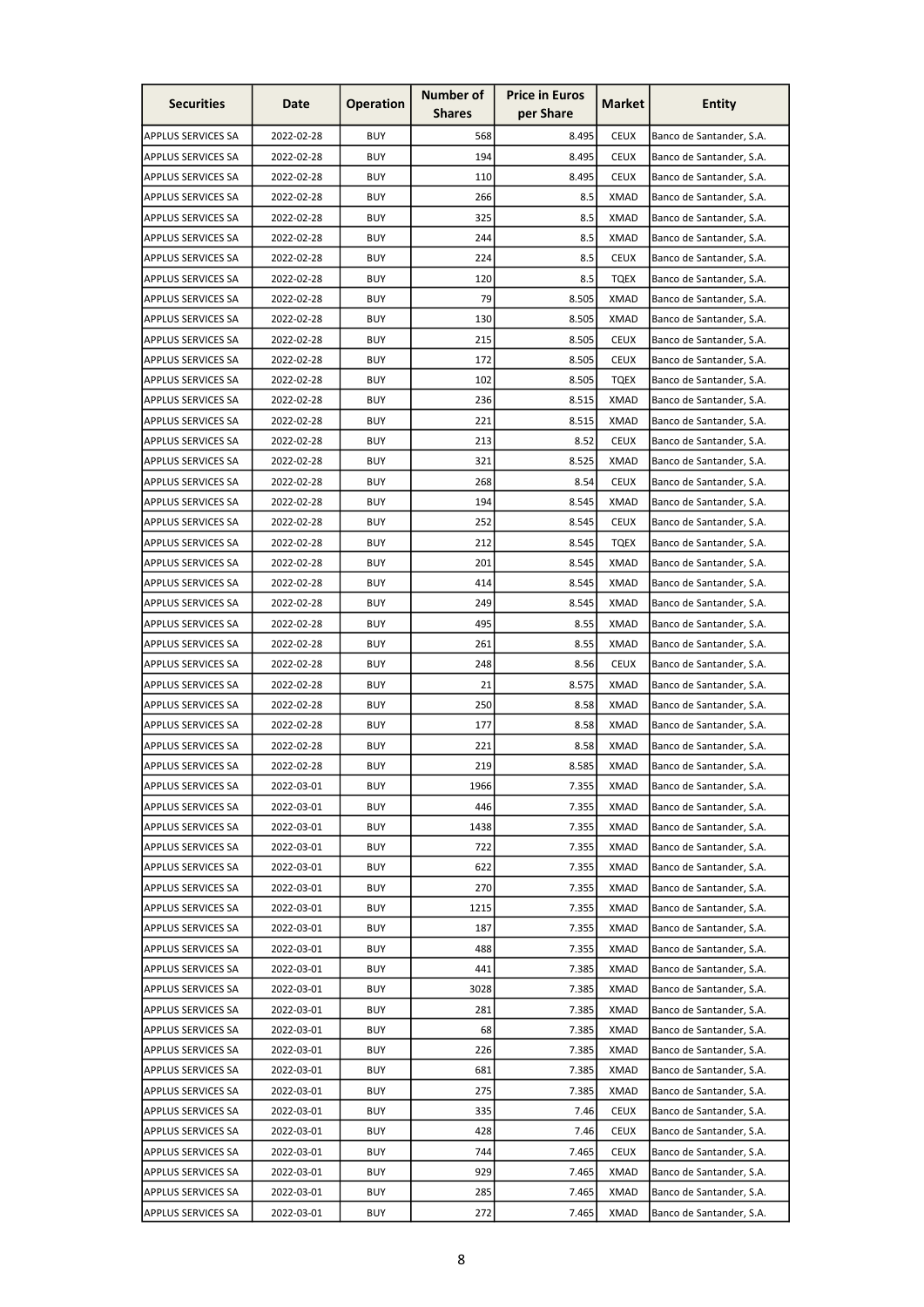| <b>Securities</b>         | Date       | <b>Operation</b> | <b>Number of</b><br><b>Shares</b> | <b>Price in Euros</b><br>per Share | Market      | <b>Entity</b>            |
|---------------------------|------------|------------------|-----------------------------------|------------------------------------|-------------|--------------------------|
| APPLUS SERVICES SA        | 2022-03-01 | <b>BUY</b>       | 451                               | 7.465                              | <b>XMAD</b> | Banco de Santander, S.A. |
| <b>APPLUS SERVICES SA</b> | 2022-03-01 | <b>BUY</b>       | 883                               | 7.465                              | <b>XMAD</b> | Banco de Santander, S.A. |
| <b>APPLUS SERVICES SA</b> | 2022-03-01 | <b>BUY</b>       | 330                               | 7.465                              | XMAD        | Banco de Santander, S.A. |
| APPLUS SERVICES SA        | 2022-03-01 | <b>BUY</b>       | 900                               | 7.465                              | <b>XMAD</b> | Banco de Santander, S.A. |
| <b>APPLUS SERVICES SA</b> | 2022-03-01 | <b>BUY</b>       | 450                               | 7.465                              | <b>XMAD</b> | Banco de Santander, S.A. |
| <b>APPLUS SERVICES SA</b> | 2022-03-01 | <b>BUY</b>       | 500                               | 7.465                              | <b>XMAD</b> | Banco de Santander, S.A. |
| <b>APPLUS SERVICES SA</b> | 2022-03-01 | <b>BUY</b>       | 661                               | 7.475                              | <b>XMAD</b> | Banco de Santander, S.A. |
| <b>APPLUS SERVICES SA</b> | 2022-03-01 | <b>BUY</b>       | 60                                | 7.475                              | <b>CEUX</b> | Banco de Santander, S.A. |
| <b>APPLUS SERVICES SA</b> | 2022-03-01 | <b>BUY</b>       | 863                               | 7.48                               | <b>CEUX</b> | Banco de Santander, S.A. |
| APPLUS SERVICES SA        | 2022-03-01 | <b>BUY</b>       | 1324                              | 7.48                               | <b>XMAD</b> | Banco de Santander, S.A. |
| <b>APPLUS SERVICES SA</b> | 2022-03-01 | <b>BUY</b>       | 724                               | 7.48                               | <b>XMAD</b> | Banco de Santander, S.A. |
| <b>APPLUS SERVICES SA</b> | 2022-03-01 | <b>BUY</b>       | 80                                | 7.48                               | <b>XMAD</b> | Banco de Santander, S.A. |
| <b>APPLUS SERVICES SA</b> | 2022-03-01 | <b>BUY</b>       | 635                               | 7.48                               | <b>XMAD</b> | Banco de Santander, S.A. |
|                           |            |                  |                                   |                                    |             |                          |
| APPLUS SERVICES SA        | 2022-03-01 | <b>BUY</b>       | 537                               | 7.48                               | <b>XMAD</b> | Banco de Santander, S.A. |
| APPLUS SERVICES SA        | 2022-03-01 | <b>BUY</b>       | 69                                | 7.48                               | <b>XMAD</b> | Banco de Santander, S.A. |
| <b>APPLUS SERVICES SA</b> | 2022-03-01 | <b>BUY</b>       | 108                               | 7.48                               | <b>XMAD</b> | Banco de Santander, S.A. |
| APPLUS SERVICES SA        | 2022-03-01 | <b>BUY</b>       | 1523                              | 7.48                               | <b>XMAD</b> | Banco de Santander, S.A. |
| APPLUS SERVICES SA        | 2022-03-01 | <b>BUY</b>       | 27                                | 7.48                               | <b>CEUX</b> | Banco de Santander, S.A. |
| <b>APPLUS SERVICES SA</b> | 2022-03-01 | <b>BUY</b>       | 1324                              | 7.48                               | <b>CEUX</b> | Banco de Santander, S.A. |
| <b>APPLUS SERVICES SA</b> | 2022-03-01 | <b>BUY</b>       | 306                               | 7.48                               | <b>TQEX</b> | Banco de Santander, S.A. |
| APPLUS SERVICES SA        | 2022-03-01 | <b>BUY</b>       | 708                               | 7.485                              | <b>XMAD</b> | Banco de Santander, S.A. |
| <b>APPLUS SERVICES SA</b> | 2022-03-01 | <b>BUY</b>       | 740                               | 7.485                              | <b>CEUX</b> | Banco de Santander, S.A. |
| <b>APPLUS SERVICES SA</b> | 2022-03-01 | <b>BUY</b>       | 990                               | 7.485                              | <b>CEUX</b> | Banco de Santander, S.A. |
| <b>APPLUS SERVICES SA</b> | 2022-03-01 | <b>BUY</b>       | 614                               | 7.49                               | <b>XMAD</b> | Banco de Santander, S.A. |
| APPLUS SERVICES SA        | 2022-03-01 | BUY              | 33                                | 7.49                               | XMAD        | Banco de Santander, S.A. |
| <b>APPLUS SERVICES SA</b> | 2022-03-01 | <b>BUY</b>       | 1266                              | 7.49                               | XMAD        | Banco de Santander, S.A. |
| <b>APPLUS SERVICES SA</b> | 2022-03-01 | <b>BUY</b>       | 750                               | 7.5                                | <b>XMAD</b> | Banco de Santander, S.A. |
| APPLUS SERVICES SA        | 2022-03-01 | <b>BUY</b>       | 1699                              | 7.5                                | <b>XMAD</b> | Banco de Santander, S.A. |
| APPLUS SERVICES SA        | 2022-03-01 | <b>BUY</b>       | 435                               | 7.5                                | <b>XMAD</b> | Banco de Santander, S.A. |
| <b>APPLUS SERVICES SA</b> | 2022-03-01 | <b>BUY</b>       | 116                               | 7.5                                | <b>XMAD</b> | Banco de Santander, S.A. |
| APPLUS SERVICES SA        | 2022-03-01 | <b>BUY</b>       | 1000                              | 7.5                                | <b>XMAD</b> | Banco de Santander, S.A. |
| <b>APPLUS SERVICES SA</b> | 2022-03-01 | <b>BUY</b>       | 348                               | 7.5                                | <b>XMAD</b> | Banco de Santander, S.A. |
| APPLUS SERVICES SA        | 2022-03-01 | <b>BUY</b>       | 652                               | 7.5                                | XMAD        | Banco de Santander, S.A. |
| <b>APPLUS SERVICES SA</b> | 2022-03-01 | <b>BUY</b>       | 263                               | 7.505                              | <b>CEUX</b> | Banco de Santander, S.A. |
| <b>APPLUS SERVICES SA</b> | 2022-03-01 | <b>BUY</b>       | 1100                              | 7.505                              | <b>XMAD</b> | Banco de Santander, S.A. |
| <b>APPLUS SERVICES SA</b> | 2022-03-01 | <b>BUY</b>       | 333                               | 7.505                              | <b>XMAD</b> | Banco de Santander, S.A. |
| APPLUS SERVICES SA        | 2022-03-01 | <b>BUY</b>       | 884                               | 7.505                              | <b>XMAD</b> | Banco de Santander, S.A. |
| <b>APPLUS SERVICES SA</b> | 2022-03-01 | <b>BUY</b>       | 1520                              | 7.505                              | <b>XMAD</b> | Banco de Santander, S.A. |
| <b>APPLUS SERVICES SA</b> | 2022-03-01 | <b>BUY</b>       | 505                               | 7.505                              | <b>XMAD</b> | Banco de Santander, S.A. |
| APPLUS SERVICES SA        | 2022-03-01 | <b>BUY</b>       | 658                               | 7.505                              | <b>XMAD</b> | Banco de Santander, S.A. |
| <b>APPLUS SERVICES SA</b> | 2022-03-01 | <b>BUY</b>       | 695                               | 7.505                              | <b>CEUX</b> | Banco de Santander, S.A. |
| APPLUS SERVICES SA        | 2022-03-01 | <b>BUY</b>       | 306                               | 7.51                               | <b>CEUX</b> | Banco de Santander, S.A. |
| <b>APPLUS SERVICES SA</b> | 2022-03-01 | <b>BUY</b>       | 741                               | 7.51                               | <b>CEUX</b> | Banco de Santander, S.A. |
| <b>APPLUS SERVICES SA</b> | 2022-03-01 | <b>BUY</b>       | 33                                | 7.51                               | <b>XMAD</b> | Banco de Santander, S.A. |
| <b>APPLUS SERVICES SA</b> | 2022-03-01 | <b>BUY</b>       | 815                               | 7.51                               | <b>XMAD</b> | Banco de Santander, S.A. |
| <b>APPLUS SERVICES SA</b> | 2022-03-01 | <b>BUY</b>       | 673                               | 7.51                               | <b>CEUX</b> | Banco de Santander, S.A. |
| <b>APPLUS SERVICES SA</b> | 2022-03-01 | <b>BUY</b>       | 275                               | 7.515                              | <b>CEUX</b> | Banco de Santander, S.A. |
| APPLUS SERVICES SA        | 2022-03-01 | <b>BUY</b>       | 202                               | 7.515                              | <b>CEUX</b> | Banco de Santander, S.A. |
| <b>APPLUS SERVICES SA</b> | 2022-03-01 | <b>BUY</b>       | 98                                | 7.515                              | <b>CEUX</b> | Banco de Santander, S.A. |
| <b>APPLUS SERVICES SA</b> | 2022-03-01 | <b>BUY</b>       | 707                               | 7.515                              | <b>XMAD</b> | Banco de Santander, S.A. |
| APPLUS SERVICES SA        | 2022-03-01 | <b>BUY</b>       | 211                               | 7.52                               | <b>CEUX</b> | Banco de Santander, S.A. |
| <b>APPLUS SERVICES SA</b> | 2022-03-01 | <b>BUY</b>       | 824                               | 7.52                               | <b>CEUX</b> | Banco de Santander, S.A. |
| <b>APPLUS SERVICES SA</b> | 2022-03-01 | <b>BUY</b>       | 692                               | 7.52                               | <b>CEUX</b> | Banco de Santander, S.A. |
| APPLUS SERVICES SA        | 2022-03-01 | <b>BUY</b>       | 163                               | 7.52                               | <b>CEUX</b> | Banco de Santander, S.A. |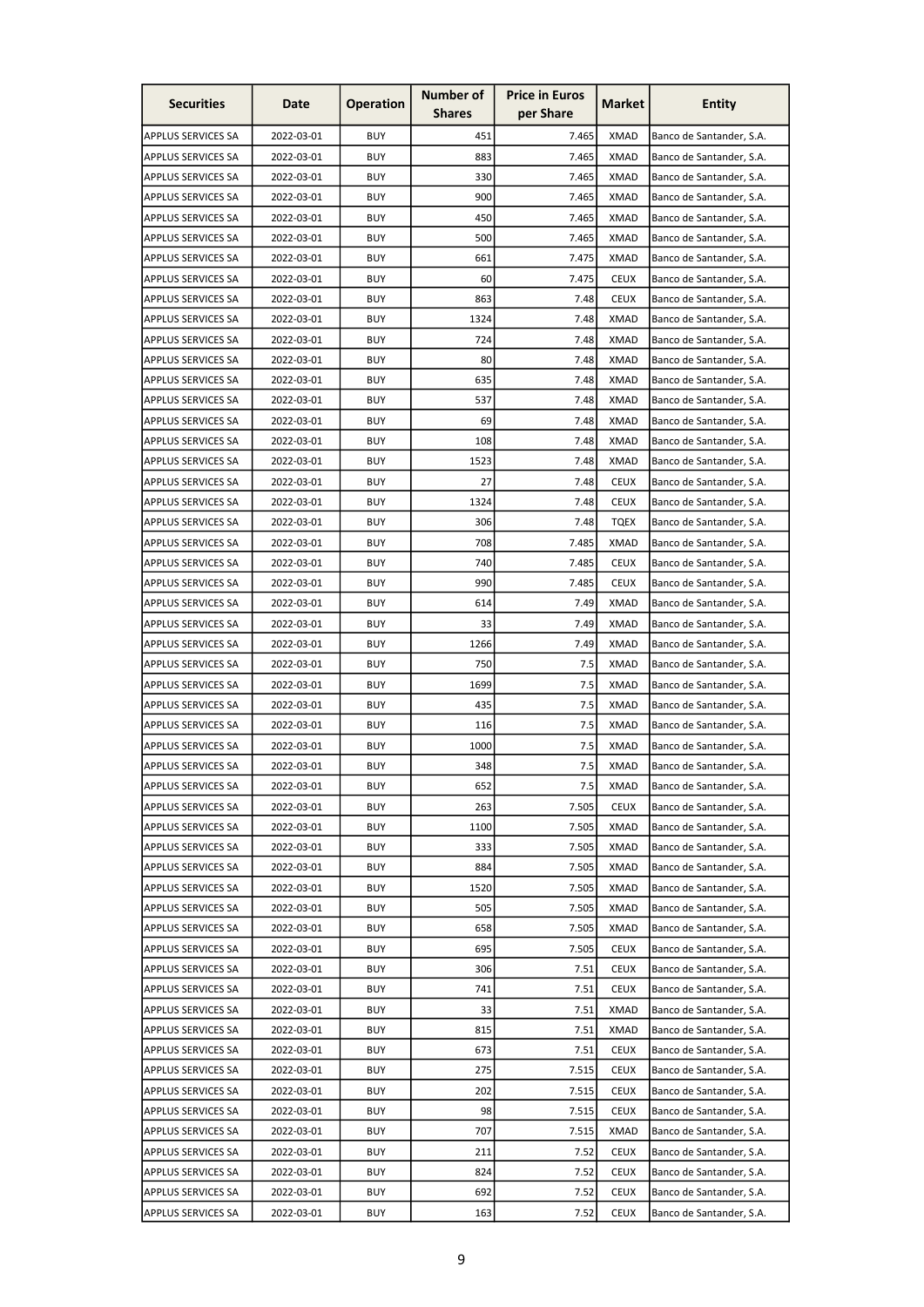| <b>Securities</b>         | Date       | <b>Operation</b> | Number of     | <b>Price in Euros</b><br>per Share | Market      | <b>Entity</b>            |
|---------------------------|------------|------------------|---------------|------------------------------------|-------------|--------------------------|
|                           |            |                  | <b>Shares</b> |                                    |             |                          |
| APPLUS SERVICES SA        | 2022-03-01 | <b>BUY</b>       | 706           | 7.52                               | <b>CEUX</b> | Banco de Santander, S.A. |
| <b>APPLUS SERVICES SA</b> | 2022-03-01 | <b>BUY</b>       | 707           | 7.52                               | <b>XMAD</b> | Banco de Santander, S.A. |
| APPLUS SERVICES SA        | 2022-03-01 | <b>BUY</b>       | 662           | 7.525                              | <b>CEUX</b> | Banco de Santander, S.A. |
| APPLUS SERVICES SA        | 2022-03-01 | <b>BUY</b>       | 687           | 7.525                              | <b>XMAD</b> | Banco de Santander, S.A. |
| <b>APPLUS SERVICES SA</b> | 2022-03-01 | <b>BUY</b>       | 72            | 7.525                              | <b>XMAD</b> | Banco de Santander, S.A. |
| <b>APPLUS SERVICES SA</b> | 2022-03-01 | <b>BUY</b>       | 575           | 7.525                              | <b>XMAD</b> | Banco de Santander, S.A. |
| <b>APPLUS SERVICES SA</b> | 2022-03-01 | <b>BUY</b>       | 65            | 7.525                              | <b>CEUX</b> | Banco de Santander, S.A. |
| APPLUS SERVICES SA        | 2022-03-01 | <b>BUY</b>       | 64            | 7.525                              | <b>CEUX</b> | Banco de Santander, S.A. |
| <b>APPLUS SERVICES SA</b> | 2022-03-01 | <b>BUY</b>       | 189           | 7.525                              | <b>CEUX</b> | Banco de Santander, S.A. |
| APPLUS SERVICES SA        | 2022-03-01 | <b>BUY</b>       | 724           | 7.53                               | <b>CEUX</b> | Banco de Santander, S.A. |
| <b>APPLUS SERVICES SA</b> | 2022-03-01 | <b>BUY</b>       | 47            | 7.53                               | <b>XMAD</b> | Banco de Santander, S.A. |
| <b>APPLUS SERVICES SA</b> | 2022-03-01 | <b>BUY</b>       | 460           | 7.53                               | <b>XMAD</b> | Banco de Santander, S.A. |
| <b>APPLUS SERVICES SA</b> | 2022-03-01 | <b>BUY</b>       | 645           | 7.53                               | <b>CEUX</b> | Banco de Santander, S.A. |
| APPLUS SERVICES SA        | 2022-03-01 | <b>BUY</b>       | 30            | 7.535                              | <b>XMAD</b> | Banco de Santander, S.A. |
| APPLUS SERVICES SA        | 2022-03-01 | <b>BUY</b>       | 672           | 7.535                              | <b>XMAD</b> | Banco de Santander, S.A. |
| <b>APPLUS SERVICES SA</b> | 2022-03-01 | <b>BUY</b>       | 285           | 7.54                               | <b>CEUX</b> | Banco de Santander, S.A. |
| APPLUS SERVICES SA        | 2022-03-01 | <b>BUY</b>       | 47            | 7.54                               | <b>CEUX</b> | Banco de Santander, S.A. |
| APPLUS SERVICES SA        | 2022-03-01 | <b>BUY</b>       | 678           | 7.54                               | <b>CEUX</b> | Banco de Santander, S.A. |
| APPLUS SERVICES SA        | 2022-03-01 | <b>BUY</b>       | 803           | 7.54                               | XMAD        | Banco de Santander, S.A. |
| <b>APPLUS SERVICES SA</b> | 2022-03-01 | <b>BUY</b>       | 47            | 7.54                               | <b>CEUX</b> | Banco de Santander, S.A. |
| APPLUS SERVICES SA        | 2022-03-01 | <b>BUY</b>       | 418           | 7.54                               | <b>CEUX</b> | Banco de Santander, S.A. |
| <b>APPLUS SERVICES SA</b> | 2022-03-01 | <b>BUY</b>       | 679           | 7.54                               | <b>CEUX</b> | Banco de Santander, S.A. |
| <b>APPLUS SERVICES SA</b> | 2022-03-01 | <b>BUY</b>       | 750           | 7.55                               | <b>XMAD</b> | Banco de Santander, S.A. |
| <b>APPLUS SERVICES SA</b> | 2022-03-01 | <b>BUY</b>       | 649           | 7.55                               | <b>CEUX</b> | Banco de Santander, S.A. |
| APPLUS SERVICES SA        | 2022-03-01 | <b>BUY</b>       | 688           | 7.55                               | <b>CEUX</b> | Banco de Santander, S.A. |
| <b>APPLUS SERVICES SA</b> | 2022-03-01 | <b>BUY</b>       | 701           | 7.55                               | <b>CEUX</b> | Banco de Santander, S.A. |
| <b>APPLUS SERVICES SA</b> | 2022-03-01 | <b>BUY</b>       | 768           | 7.555                              | <b>CEUX</b> | Banco de Santander, S.A. |
| <b>APPLUS SERVICES SA</b> | 2022-03-01 | <b>BUY</b>       | 735           | 7.555                              | <b>CEUX</b> | Banco de Santander, S.A. |
| <b>APPLUS SERVICES SA</b> | 2022-03-01 | <b>BUY</b>       | 676           | 7.555                              | <b>XMAD</b> | Banco de Santander, S.A. |
| <b>APPLUS SERVICES SA</b> | 2022-03-01 | <b>BUY</b>       | 639           | 7.555                              | <b>CEUX</b> | Banco de Santander, S.A. |
| APPLUS SERVICES SA        | 2022-03-01 | <b>BUY</b>       | 102           | 7.56                               | <b>CEUX</b> | Banco de Santander, S.A. |
| <b>APPLUS SERVICES SA</b> | 2022-03-01 | <b>BUY</b>       | 285           | 7.56                               | <b>CEUX</b> | Banco de Santander, S.A. |
| APPLUS SERVICES SA        | 2022-03-01 | <b>BUY</b>       | $\vert$ 3     | 7.56                               | <b>CEUX</b> | Banco de Santander, S.A. |
| <b>APPLUS SERVICES SA</b> | 2022-03-01 | <b>BUY</b>       | 299           | 7.56                               | <b>CEUX</b> | Banco de Santander, S.A. |
| <b>APPLUS SERVICES SA</b> | 2022-03-01 | <b>BUY</b>       | 482           | 7.565                              | <b>CEUX</b> | Banco de Santander, S.A. |
|                           | 2022-03-01 | <b>BUY</b>       | 82            | 7.565                              | <b>CEUX</b> | Banco de Santander, S.A. |
| <b>APPLUS SERVICES SA</b> |            |                  |               |                                    |             |                          |
| APPLUS SERVICES SA        | 2022-03-01 | <b>BUY</b>       | 2250          | 7.57                               | XMAD        | Banco de Santander, S.A. |
| <b>APPLUS SERVICES SA</b> | 2022-03-01 | <b>BUY</b>       | 2750          | 7.57                               | <b>XMAD</b> | Banco de Santander, S.A. |
| <b>APPLUS SERVICES SA</b> | 2022-03-01 | <b>BUY</b>       | 256           | 7.575                              | <b>CEUX</b> | Banco de Santander, S.A. |
| <b>APPLUS SERVICES SA</b> | 2022-03-01 | <b>BUY</b>       | 330           | 7.575                              | <b>XMAD</b> | Banco de Santander, S.A. |
| <b>APPLUS SERVICES SA</b> | 2022-03-01 | <b>BUY</b>       | 1006          | 7.575                              | <b>CEUX</b> | Banco de Santander, S.A. |
| <b>APPLUS SERVICES SA</b> | 2022-03-01 | <b>BUY</b>       | 459           | 7.575                              | <b>XMAD</b> | Banco de Santander, S.A. |
| <b>APPLUS SERVICES SA</b> | 2022-03-01 | <b>BUY</b>       | 532           | 7.575                              | <b>CEUX</b> | Banco de Santander, S.A. |
| <b>APPLUS SERVICES SA</b> | 2022-03-01 | <b>BUY</b>       | 3103          | 7.575                              | <b>XMAD</b> | Banco de Santander, S.A. |
| <b>APPLUS SERVICES SA</b> | 2022-03-01 | <b>BUY</b>       | 97            | 7.575                              | <b>XMAD</b> | Banco de Santander, S.A. |
| APPLUS SERVICES SA        | 2022-03-01 | <b>BUY</b>       | 300           | 7.575                              | <b>XMAD</b> | Banco de Santander, S.A. |
| <b>APPLUS SERVICES SA</b> | 2022-03-01 | <b>BUY</b>       | 207           | 7.575                              | <b>CEUX</b> | Banco de Santander, S.A. |
| APPLUS SERVICES SA        | 2022-03-01 | <b>BUY</b>       | 456           | 7.575                              | <b>CEUX</b> | Banco de Santander, S.A. |
| <b>APPLUS SERVICES SA</b> | 2022-03-01 | <b>BUY</b>       | 702           | 7.58                               | <b>CEUX</b> | Banco de Santander, S.A. |
| <b>APPLUS SERVICES SA</b> | 2022-03-01 | <b>BUY</b>       | 250           | 7.58                               | <b>CEUX</b> | Banco de Santander, S.A. |
| APPLUS SERVICES SA        | 2022-03-01 | <b>BUY</b>       | 622           | 7.58                               | <b>CEUX</b> | Banco de Santander, S.A. |
| <b>APPLUS SERVICES SA</b> | 2022-03-01 | <b>BUY</b>       | 277           | 7.585                              | <b>CEUX</b> | Banco de Santander, S.A. |
| <b>APPLUS SERVICES SA</b> | 2022-03-01 | <b>BUY</b>       | 611           | 7.59                               | <b>CEUX</b> | Banco de Santander, S.A. |
| APPLUS SERVICES SA        | 2022-03-01 | <b>BUY</b>       | 703           | 7.59                               | <b>CEUX</b> | Banco de Santander, S.A. |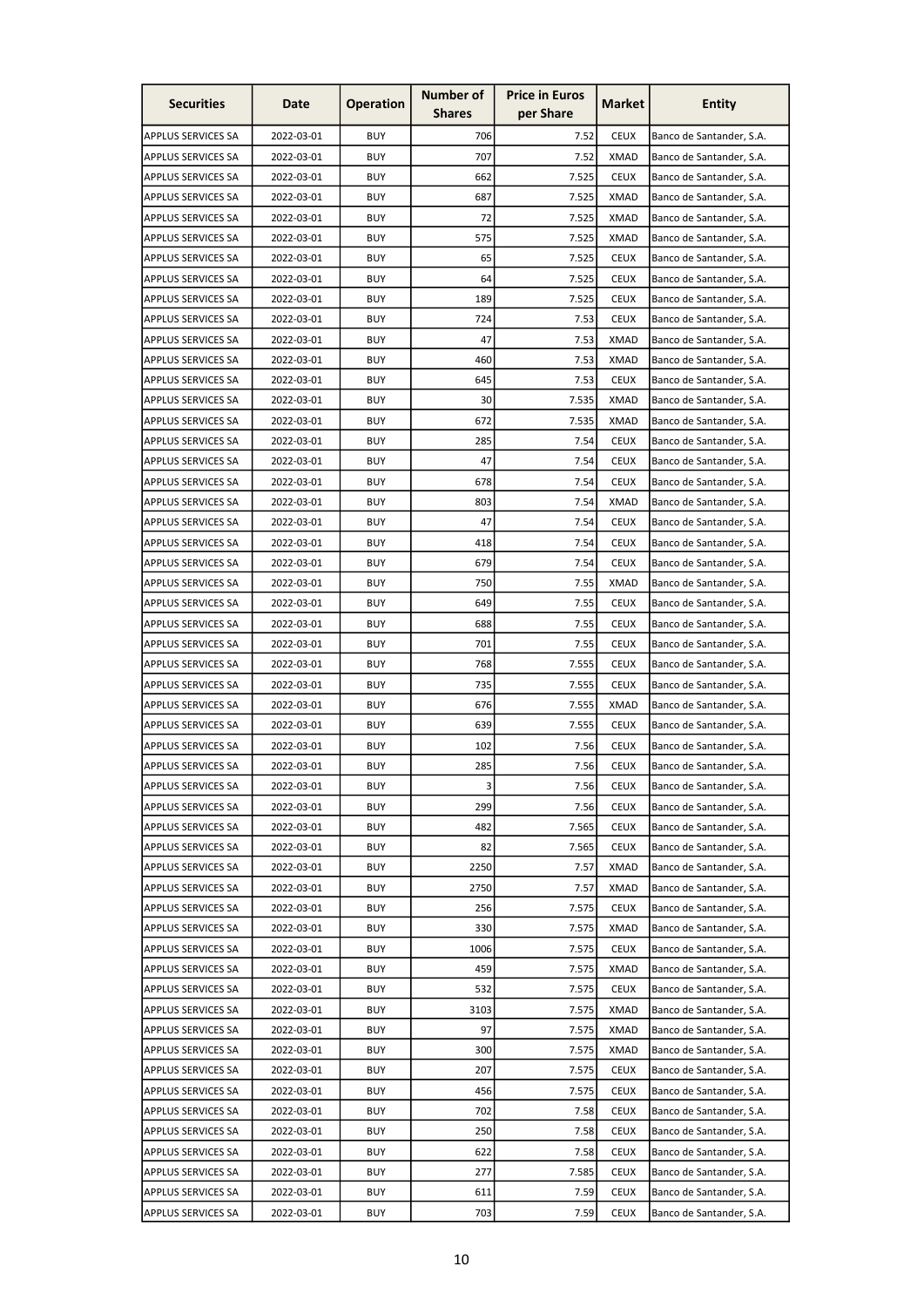| <b>Securities</b>         | Date       | <b>Operation</b> | Number of     | <b>Price in Euros</b> | <b>Market</b> | <b>Entity</b>            |
|---------------------------|------------|------------------|---------------|-----------------------|---------------|--------------------------|
|                           |            |                  | <b>Shares</b> | per Share             |               |                          |
| APPLUS SERVICES SA        | 2022-03-01 | <b>BUY</b>       | 91            | 7.595                 | <b>XMAD</b>   | Banco de Santander, S.A. |
| <b>APPLUS SERVICES SA</b> | 2022-03-01 | <b>BUY</b>       | 206           | 7.595                 | <b>CEUX</b>   | Banco de Santander, S.A. |
| APPLUS SERVICES SA        | 2022-03-01 | <b>BUY</b>       | 245           | 7.6                   | <b>CEUX</b>   | Banco de Santander, S.A. |
| APPLUS SERVICES SA        | 2022-03-01 | <b>BUY</b>       | 79            | 7.6                   | <b>CEUX</b>   | Banco de Santander, S.A. |
| <b>APPLUS SERVICES SA</b> | 2022-03-01 | <b>BUY</b>       | 191           | 7.6                   | <b>CEUX</b>   | Banco de Santander, S.A. |
| <b>APPLUS SERVICES SA</b> | 2022-03-01 | <b>BUY</b>       | 218           | 7.605                 | <b>XMAD</b>   | Banco de Santander, S.A. |
| <b>APPLUS SERVICES SA</b> | 2022-03-01 | <b>BUY</b>       | 274           | 7.605                 | <b>CEUX</b>   | Banco de Santander, S.A. |
| APPLUS SERVICES SA        | 2022-03-01 | <b>BUY</b>       | 81            | 7.605                 | <b>CEUX</b>   | Banco de Santander, S.A. |
| <b>APPLUS SERVICES SA</b> | 2022-03-01 | <b>BUY</b>       | 111           | 7.605                 | <b>CEUX</b>   | Banco de Santander, S.A. |
| APPLUS SERVICES SA        | 2022-03-01 | <b>BUY</b>       | 66            | 7.605                 | <b>CEUX</b>   | Banco de Santander, S.A. |
| <b>APPLUS SERVICES SA</b> | 2022-03-01 | <b>BUY</b>       | 472           | 7.605                 | <b>CEUX</b>   | Banco de Santander, S.A. |
| <b>APPLUS SERVICES SA</b> | 2022-03-01 | <b>BUY</b>       | 695           | 7.605                 | <b>CEUX</b>   | Banco de Santander, S.A. |
| <b>APPLUS SERVICES SA</b> | 2022-03-01 | <b>BUY</b>       | 743           | 7.605                 | <b>CEUX</b>   | Banco de Santander, S.A. |
| APPLUS SERVICES SA        | 2022-03-01 | <b>BUY</b>       | 637           | 7.61                  | <b>XMAD</b>   | Banco de Santander, S.A. |
| APPLUS SERVICES SA        | 2022-03-01 | <b>BUY</b>       | 20            | 7.61                  | <b>CEUX</b>   | Banco de Santander, S.A. |
| <b>APPLUS SERVICES SA</b> | 2022-03-01 | <b>BUY</b>       | 838           | 7.61                  | <b>CEUX</b>   | Banco de Santander, S.A. |
| APPLUS SERVICES SA        | 2022-03-01 | <b>BUY</b>       | 1057          | 7.615                 | <b>XMAD</b>   | Banco de Santander, S.A. |
| APPLUS SERVICES SA        | 2022-03-01 | <b>BUY</b>       | 711           | 7.615                 | <b>XMAD</b>   | Banco de Santander, S.A. |
| <b>APPLUS SERVICES SA</b> | 2022-03-01 | <b>BUY</b>       | 578           | 7.62                  | XMAD          | Banco de Santander, S.A. |
| <b>APPLUS SERVICES SA</b> | 2022-03-01 | <b>BUY</b>       | 445           | 7.625                 | <b>CEUX</b>   | Banco de Santander, S.A. |
| APPLUS SERVICES SA        | 2022-03-01 | <b>BUY</b>       | 199           | 7.625                 | <b>CEUX</b>   | Banco de Santander, S.A. |
| <b>APPLUS SERVICES SA</b> | 2022-03-01 | <b>BUY</b>       | 639           | 7.625                 | <b>CEUX</b>   | Banco de Santander, S.A. |
| <b>APPLUS SERVICES SA</b> | 2022-03-01 | <b>BUY</b>       | 642           | 7.625                 | <b>CEUX</b>   | Banco de Santander, S.A. |
| <b>APPLUS SERVICES SA</b> | 2022-03-01 | <b>BUY</b>       | 616           | 7.635                 | <b>CEUX</b>   | Banco de Santander, S.A. |
| APPLUS SERVICES SA        | 2022-03-01 | <b>BUY</b>       | 212           | 7.64                  | <b>CEUX</b>   | Banco de Santander, S.A. |
| <b>APPLUS SERVICES SA</b> | 2022-03-01 | <b>BUY</b>       | 303           | 7.645                 | <b>CEUX</b>   | Banco de Santander, S.A. |
| <b>APPLUS SERVICES SA</b> | 2022-03-01 | <b>BUY</b>       | 257           | 7.645                 | <b>XMAD</b>   | Banco de Santander, S.A. |
| APPLUS SERVICES SA        | 2022-03-01 | <b>BUY</b>       | 285           | 7.655                 | <b>CEUX</b>   | Banco de Santander, S.A. |
| <b>APPLUS SERVICES SA</b> | 2022-03-01 | <b>BUY</b>       | 633           | 7.655                 | <b>CEUX</b>   | Banco de Santander, S.A. |
| <b>APPLUS SERVICES SA</b> | 2022-03-01 | <b>BUY</b>       | 761           | 7.655                 | <b>CEUX</b>   | Banco de Santander, S.A. |
| APPLUS SERVICES SA        | 2022-03-01 | <b>BUY</b>       | 287           | 7.665                 | <b>CEUX</b>   | Banco de Santander, S.A. |
| <b>APPLUS SERVICES SA</b> | 2022-03-01 | <b>BUY</b>       | 375           | 7.665                 | <b>XMAD</b>   | Banco de Santander, S.A. |
| <b>APPLUS SERVICES SA</b> | 2022-03-01 | <b>BUY</b>       | 329           | 7.67                  | <b>CEUX</b>   | Banco de Santander, S.A. |
| <b>APPLUS SERVICES SA</b> | 2022-03-01 | <b>BUY</b>       | 340           | 7.67                  | <b>CEUX</b>   | Banco de Santander, S.A. |
| <b>APPLUS SERVICES SA</b> | 2022-03-01 | <b>BUY</b>       | 645           | 7.67                  | <b>CEUX</b>   | Banco de Santander, S.A. |
| <b>APPLUS SERVICES SA</b> | 2022-03-01 | <b>BUY</b>       | 259           | 7.675                 | <b>CEUX</b>   | Banco de Santander, S.A. |
| APPLUS SERVICES SA        | 2022-03-01 | <b>BUY</b>       | 302           | 7.69                  | <b>CEUX</b>   | Banco de Santander, S.A. |
| <b>APPLUS SERVICES SA</b> | 2022-03-01 | <b>BUY</b>       | 249           | 7.69                  | <b>XMAD</b>   | Banco de Santander, S.A. |
| <b>APPLUS SERVICES SA</b> | 2022-03-01 | <b>BUY</b>       | 227           | 7.695                 | <b>CEUX</b>   | Banco de Santander, S.A. |
| <b>APPLUS SERVICES SA</b> | 2022-03-01 | <b>BUY</b>       | 665           | 7.7                   | <b>XMAD</b>   | Banco de Santander, S.A. |
| <b>APPLUS SERVICES SA</b> | 2022-03-01 | <b>BUY</b>       | 627           | 7.7                   | <b>CEUX</b>   | Banco de Santander, S.A. |
| <b>APPLUS SERVICES SA</b> | 2022-03-01 | <b>BUY</b>       | 686           | 7.7                   | <b>XMAD</b>   | Banco de Santander, S.A. |
| <b>APPLUS SERVICES SA</b> | 2022-03-01 | <b>BUY</b>       | 182           | 7.705                 | <b>XMAD</b>   | Banco de Santander, S.A. |
| <b>APPLUS SERVICES SA</b> | 2022-03-01 | <b>BUY</b>       | 254           | 7.705                 | <b>XMAD</b>   | Banco de Santander, S.A. |
| <b>APPLUS SERVICES SA</b> | 2022-03-01 | <b>BUY</b>       | 188           | 7.705                 | <b>XMAD</b>   | Banco de Santander, S.A. |
| APPLUS SERVICES SA        | 2022-03-01 | <b>BUY</b>       | 260           | 7.71                  | <b>CEUX</b>   | Banco de Santander, S.A. |
| <b>APPLUS SERVICES SA</b> | 2022-03-01 | <b>BUY</b>       | 209           | 7.71                  | <b>CEUX</b>   | Banco de Santander, S.A. |
| APPLUS SERVICES SA        | 2022-03-01 | <b>BUY</b>       | 701           | 7.71                  | <b>CEUX</b>   | Banco de Santander, S.A. |
| <b>APPLUS SERVICES SA</b> | 2022-03-01 | <b>BUY</b>       | 390           | 7.715                 | <b>XMAD</b>   | Banco de Santander, S.A. |
| <b>APPLUS SERVICES SA</b> | 2022-03-01 | <b>BUY</b>       | 832           | 7.715                 | <b>CEUX</b>   | Banco de Santander, S.A. |
| APPLUS SERVICES SA        | 2022-03-01 | <b>BUY</b>       | 267           | 7.72                  | <b>XMAD</b>   | Banco de Santander, S.A. |
| <b>APPLUS SERVICES SA</b> | 2022-03-01 | <b>BUY</b>       | 50            | 7.725                 | <b>CEUX</b>   | Banco de Santander, S.A. |
| APPLUS SERVICES SA        | 2022-03-01 | <b>BUY</b>       | 584           | 7.725                 | <b>CEUX</b>   | Banco de Santander, S.A. |
| APPLUS SERVICES SA        | 2022-03-01 | <b>BUY</b>       | 360           | 7.73                  | <b>CEUX</b>   | Banco de Santander, S.A. |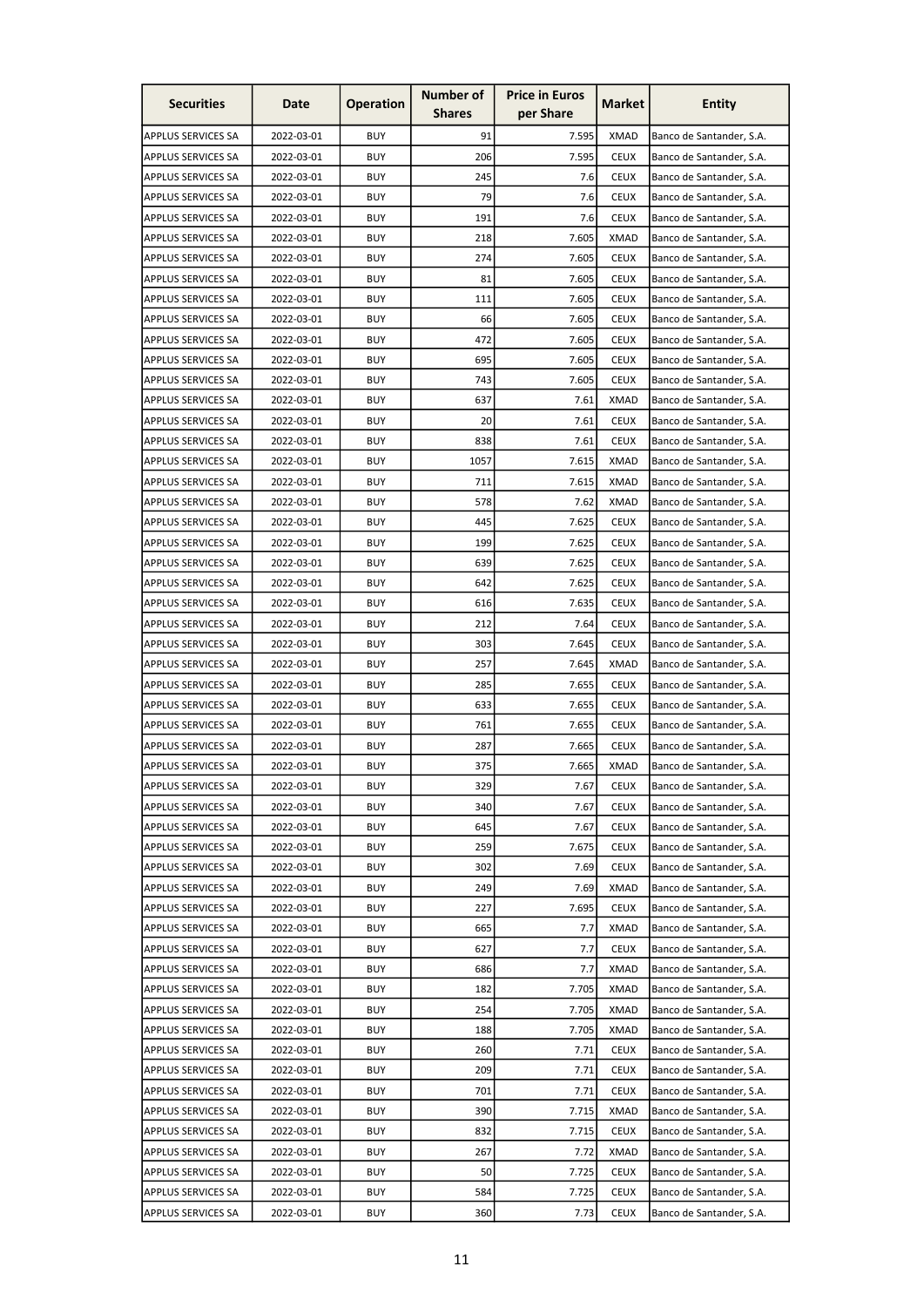| <b>Securities</b>         | Date       | <b>Operation</b> | <b>Number of</b><br><b>Shares</b> | <b>Price in Euros</b><br>per Share | Market      | <b>Entity</b>            |
|---------------------------|------------|------------------|-----------------------------------|------------------------------------|-------------|--------------------------|
|                           |            |                  |                                   |                                    |             |                          |
| APPLUS SERVICES SA        | 2022-03-01 | <b>BUY</b>       | 605                               | 7.76                               | <b>XMAD</b> | Banco de Santander, S.A. |
| <b>APPLUS SERVICES SA</b> | 2022-03-01 | <b>BUY</b>       | 659                               | 7.76                               | <b>XMAD</b> | Banco de Santander, S.A. |
| <b>APPLUS SERVICES SA</b> | 2022-03-01 | <b>BUY</b>       | 696                               | 7.765                              | <b>CEUX</b> | Banco de Santander, S.A. |
| APPLUS SERVICES SA        | 2022-03-01 | <b>BUY</b>       | 447                               | 7.77                               | <b>CEUX</b> | Banco de Santander, S.A. |
| <b>APPLUS SERVICES SA</b> | 2022-03-01 | <b>BUY</b>       | 262                               | 7.82                               | <b>XMAD</b> | Banco de Santander, S.A. |
| <b>APPLUS SERVICES SA</b> | 2022-03-01 | <b>BUY</b>       | 241                               | 7.825                              | <b>CEUX</b> | Banco de Santander, S.A. |
| <b>APPLUS SERVICES SA</b> | 2022-03-01 | <b>BUY</b>       | 270                               | 7.825                              | <b>XMAD</b> | Banco de Santander, S.A. |
| <b>APPLUS SERVICES SA</b> | 2022-03-01 | <b>BUY</b>       | 313                               | 7.84                               | <b>CEUX</b> | Banco de Santander, S.A. |
| <b>APPLUS SERVICES SA</b> | 2022-03-01 | <b>BUY</b>       | 226                               | 7.845                              | <b>CEUX</b> | Banco de Santander, S.A. |
| APPLUS SERVICES SA        | 2022-03-01 | <b>BUY</b>       | 271                               | 7.845                              | <b>CEUX</b> | Banco de Santander, S.A. |
| <b>APPLUS SERVICES SA</b> | 2022-03-01 | <b>BUY</b>       | 397                               | 7.845                              | <b>CEUX</b> | Banco de Santander, S.A. |
| <b>APPLUS SERVICES SA</b> | 2022-03-01 | <b>BUY</b>       | 321                               | 7.845                              | <b>CEUX</b> | Banco de Santander, S.A. |
| <b>APPLUS SERVICES SA</b> | 2022-03-01 | <b>BUY</b>       | 391                               | 7.85                               | <b>CEUX</b> | Banco de Santander, S.A. |
| APPLUS SERVICES SA        | 2022-03-01 | <b>BUY</b>       | 293                               | 7.85                               | <b>CEUX</b> | Banco de Santander, S.A. |
| APPLUS SERVICES SA        | 2022-03-01 | <b>BUY</b>       | 751                               | 7.85                               | <b>XMAD</b> | Banco de Santander, S.A. |
| <b>APPLUS SERVICES SA</b> | 2022-03-01 | <b>BUY</b>       | 225                               | 7.855                              | <b>CEUX</b> | Banco de Santander, S.A. |
| APPLUS SERVICES SA        | 2022-03-01 | <b>BUY</b>       | 239                               | 7.855                              | <b>CEUX</b> | Banco de Santander, S.A. |
| APPLUS SERVICES SA        | 2022-03-01 | <b>BUY</b>       | 257                               | 7.86                               | <b>CEUX</b> | Banco de Santander, S.A. |
| <b>APPLUS SERVICES SA</b> | 2022-03-01 | <b>BUY</b>       | 293                               | 7.86                               | <b>CEUX</b> | Banco de Santander, S.A. |
| <b>APPLUS SERVICES SA</b> | 2022-03-01 | <b>BUY</b>       | 275                               | 7.86                               | <b>XMAD</b> | Banco de Santander, S.A. |
| APPLUS SERVICES SA        | 2022-03-01 | <b>BUY</b>       | 475                               | 7.87                               | <b>CEUX</b> | Banco de Santander, S.A. |
| <b>APPLUS SERVICES SA</b> | 2022-03-01 | <b>BUY</b>       | 161                               | 7.87                               | <b>CEUX</b> | Banco de Santander, S.A. |
| <b>APPLUS SERVICES SA</b> | 2022-03-01 | <b>BUY</b>       | 41                                | 7.87                               | <b>XMAD</b> | Banco de Santander, S.A. |
| <b>APPLUS SERVICES SA</b> | 2022-03-01 | <b>BUY</b>       | 395                               | 7.87                               | <b>CEUX</b> | Banco de Santander, S.A. |
| APPLUS SERVICES SA        | 2022-03-01 | <b>BUY</b>       | 233                               | 7.875                              | <b>CEUX</b> | Banco de Santander, S.A. |
| <b>APPLUS SERVICES SA</b> | 2022-03-01 | <b>BUY</b>       | 400                               | 7.875                              | <b>CEUX</b> | Banco de Santander, S.A. |
| <b>APPLUS SERVICES SA</b> | 2022-03-01 | <b>BUY</b>       | 1716                              | 7.875                              | <b>XMAD</b> | Banco de Santander, S.A. |
| APPLUS SERVICES SA        | 2022-03-01 | <b>BUY</b>       | 666                               | 7.875                              | XMAD        | Banco de Santander, S.A. |
| APPLUS SERVICES SA        | 2022-03-01 | <b>BUY</b>       | 582                               | 7.875                              | <b>XMAD</b> | Banco de Santander, S.A. |
|                           | 2022-03-01 | <b>BUY</b>       | 206                               | 7.875                              | <b>XMAD</b> | Banco de Santander, S.A. |
| <b>APPLUS SERVICES SA</b> |            |                  |                                   |                                    |             |                          |
| APPLUS SERVICES SA        | 2022-03-01 | <b>BUY</b>       | 1826                              | 7.875                              | <b>XMAD</b> | Banco de Santander, S.A. |
| <b>APPLUS SERVICES SA</b> | 2022-03-01 | <b>BUY</b>       | 1504                              | 7.875                              | <b>XMAD</b> | Banco de Santander, S.A. |
| <b>APPLUS SERVICES SA</b> | 2022-03-01 | <b>BUY</b>       | 500                               | 7.875                              | XMAD        | Banco de Santander, S.A. |
| <b>APPLUS SERVICES SA</b> | 2022-03-01 | <b>BUY</b>       | 168                               | 7.875                              | <b>XMAD</b> | Banco de Santander, S.A. |
| <b>APPLUS SERVICES SA</b> | 2022-03-01 | <b>BUY</b>       | 332                               | 7.875                              | <b>XMAD</b> | Banco de Santander, S.A. |
| <b>APPLUS SERVICES SA</b> | 2022-03-01 | <b>BUY</b>       | 500                               | 7.875                              | <b>XMAD</b> | Banco de Santander, S.A. |
| APPLUS SERVICES SA        | 2022-03-01 | <b>BUY</b>       | 62                                | 7.875                              | <b>XMAD</b> | Banco de Santander, S.A. |
| <b>APPLUS SERVICES SA</b> | 2022-03-01 | <b>BUY</b>       | 950                               | 7.875                              | <b>XMAD</b> | Banco de Santander, S.A. |
| <b>APPLUS SERVICES SA</b> | 2022-03-01 | <b>BUY</b>       | 838                               | 7.875                              | <b>XMAD</b> | Banco de Santander, S.A. |
| APPLUS SERVICES SA        | 2022-03-01 | <b>BUY</b>       | 150                               | 7.875                              | XMAD        | Banco de Santander, S.A. |
| <b>APPLUS SERVICES SA</b> | 2022-03-01 | <b>BUY</b>       | 1076                              | 7.875                              | <b>XMAD</b> | Banco de Santander, S.A. |
| <b>APPLUS SERVICES SA</b> | 2022-03-01 | <b>BUY</b>       | 124                               | 7.875                              | <b>XMAD</b> | Banco de Santander, S.A. |
| <b>APPLUS SERVICES SA</b> | 2022-03-01 | <b>BUY</b>       | 300                               | 7.875                              | <b>XMAD</b> | Banco de Santander, S.A. |
| <b>APPLUS SERVICES SA</b> | 2022-03-01 | <b>BUY</b>       | 104                               | 7.875                              | <b>CEUX</b> | Banco de Santander, S.A. |
| <b>APPLUS SERVICES SA</b> | 2022-03-01 | <b>BUY</b>       | 91                                | 7.875                              | <b>CEUX</b> | Banco de Santander, S.A. |
| <b>APPLUS SERVICES SA</b> | 2022-03-01 | <b>BUY</b>       | 364                               | 7.875                              | <b>XMAD</b> | Banco de Santander, S.A. |
| <b>APPLUS SERVICES SA</b> | 2022-03-01 | <b>BUY</b>       | 72                                | 7.875                              | <b>CEUX</b> | Banco de Santander, S.A. |
| APPLUS SERVICES SA        | 2022-03-01 | <b>BUY</b>       | 2385                              | 7.875                              | <b>XMAD</b> | Banco de Santander, S.A. |
| <b>APPLUS SERVICES SA</b> | 2022-03-01 | <b>BUY</b>       | 378                               | 7.88                               | <b>CEUX</b> | Banco de Santander, S.A. |
| <b>APPLUS SERVICES SA</b> | 2022-03-01 | <b>BUY</b>       | 308                               | 7.88                               | <b>CEUX</b> | Banco de Santander, S.A. |
| APPLUS SERVICES SA        | 2022-03-01 | <b>BUY</b>       | 270                               | 7.885                              | <b>CEUX</b> | Banco de Santander, S.A. |
| <b>APPLUS SERVICES SA</b> | 2022-03-01 | <b>BUY</b>       | 466                               | 7.885                              | <b>CEUX</b> | Banco de Santander, S.A. |
| <b>APPLUS SERVICES SA</b> | 2022-03-01 | <b>BUY</b>       | 250                               | 7.89                               | <b>XMAD</b> | Banco de Santander, S.A. |
| APPLUS SERVICES SA        | 2022-03-01 | <b>BUY</b>       | 416                               | 7.89                               | <b>CEUX</b> | Banco de Santander, S.A. |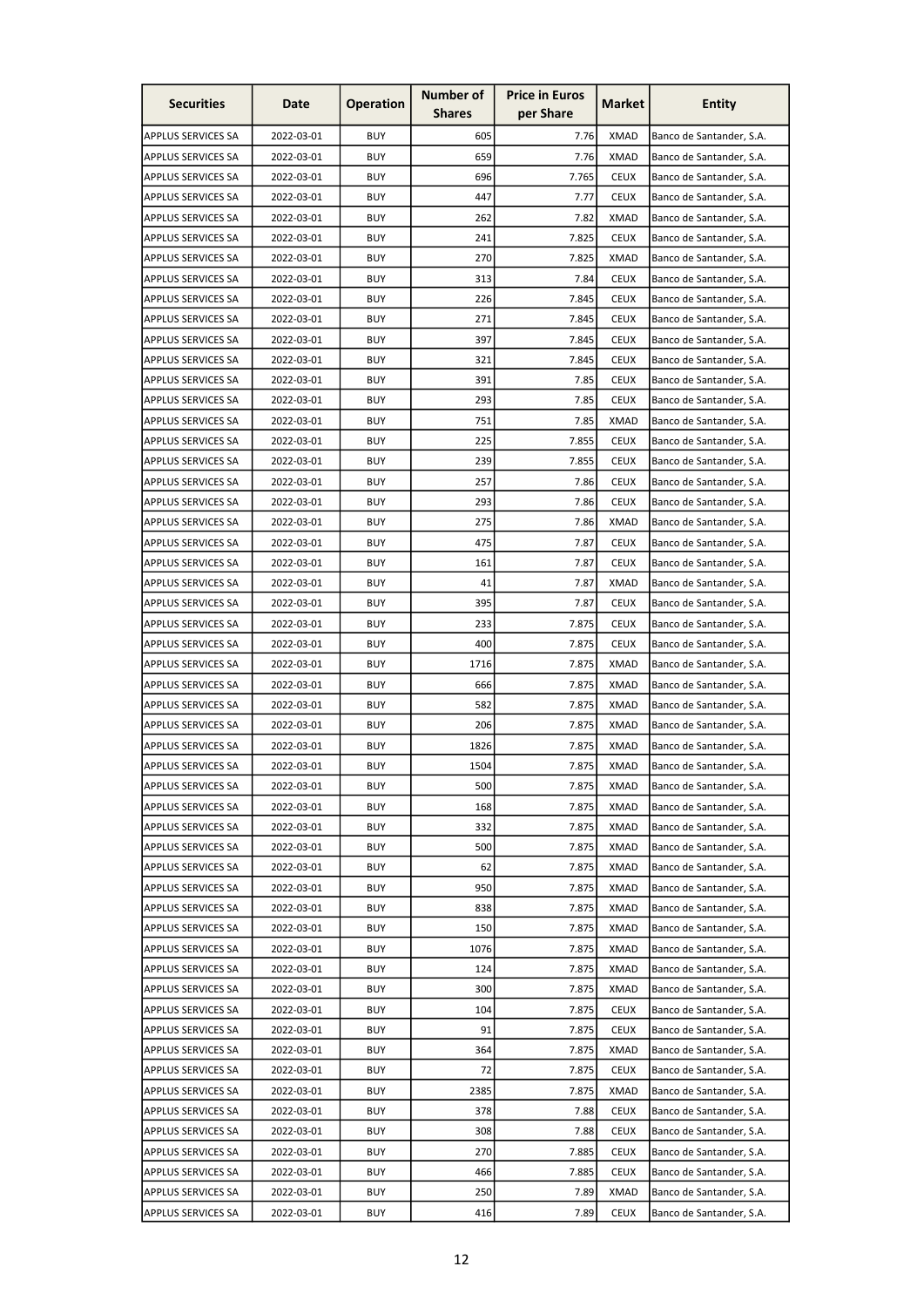| <b>Securities</b>         | Date       | <b>Operation</b> | Number of     | <b>Price in Euros</b> | <b>Market</b> | <b>Entity</b>            |
|---------------------------|------------|------------------|---------------|-----------------------|---------------|--------------------------|
|                           |            |                  | <b>Shares</b> | per Share             |               |                          |
| APPLUS SERVICES SA        | 2022-03-01 | <b>BUY</b>       | 315           | 7.89                  | <b>CEUX</b>   | Banco de Santander, S.A. |
| <b>APPLUS SERVICES SA</b> | 2022-03-01 | <b>BUY</b>       | 57            | 7.895                 | <b>XMAD</b>   | Banco de Santander, S.A. |
| <b>APPLUS SERVICES SA</b> | 2022-03-01 | <b>BUY</b>       | 315           | 7.9                   | XMAD          | Banco de Santander, S.A. |
| APPLUS SERVICES SA        | 2022-03-01 | <b>BUY</b>       | 500           | 7.9                   | TQEX          | Banco de Santander, S.A. |
| <b>APPLUS SERVICES SA</b> | 2022-03-01 | <b>BUY</b>       | 451           | 7.9                   | <b>XMAD</b>   | Banco de Santander, S.A. |
| <b>APPLUS SERVICES SA</b> | 2022-03-01 | <b>BUY</b>       | 343           | 7.9                   | <b>CEUX</b>   | Banco de Santander, S.A. |
| APPLUS SERVICES SA        | 2022-03-01 | <b>BUY</b>       | 481           | 7.905                 | <b>CEUX</b>   | Banco de Santander, S.A. |
| <b>APPLUS SERVICES SA</b> | 2022-03-01 | <b>BUY</b>       | 332           | 7.905                 | <b>CEUX</b>   | Banco de Santander, S.A. |
| <b>APPLUS SERVICES SA</b> | 2022-03-01 | <b>BUY</b>       | 259           | 7.91                  | <b>CEUX</b>   | Banco de Santander, S.A. |
| APPLUS SERVICES SA        | 2022-03-01 | <b>BUY</b>       | 20            | 7.91                  | <b>CEUX</b>   | Banco de Santander, S.A. |
| <b>APPLUS SERVICES SA</b> | 2022-03-01 | <b>BUY</b>       | 358           | 7.915                 | <b>CEUX</b>   | Banco de Santander, S.A. |
| <b>APPLUS SERVICES SA</b> | 2022-03-01 | <b>BUY</b>       | 360           | 7.925                 | <b>CEUX</b>   | Banco de Santander, S.A. |
| <b>APPLUS SERVICES SA</b> | 2022-03-01 | <b>BUY</b>       | 196           | 7.94                  | <b>CEUX</b>   | Banco de Santander, S.A. |
| APPLUS SERVICES SA        | 2022-03-01 | <b>BUY</b>       | 520           | 7.96                  | <b>CEUX</b>   | Banco de Santander, S.A. |
| APPLUS SERVICES SA        | 2022-03-01 | <b>BUY</b>       | 342           | 7.98                  | <b>CEUX</b>   | Banco de Santander, S.A. |
| <b>APPLUS SERVICES SA</b> | 2022-03-01 | <b>BUY</b>       | 63            | 8.01                  | <b>XMAD</b>   | Banco de Santander, S.A. |
| <b>APPLUS SERVICES SA</b> | 2022-03-01 | <b>BUY</b>       | 312           | 8.01                  | <b>XMAD</b>   | Banco de Santander, S.A. |
| APPLUS SERVICES SA        | 2022-03-01 | <b>BUY</b>       | $1\vert$      | 8.01                  | <b>XMAD</b>   | Banco de Santander, S.A. |
| <b>APPLUS SERVICES SA</b> | 2022-03-01 | <b>BUY</b>       | 228           | 8.025                 | <b>CEUX</b>   | Banco de Santander, S.A. |
| <b>APPLUS SERVICES SA</b> | 2022-03-01 | <b>BUY</b>       | 558           | 8.04                  | <b>CEUX</b>   | Banco de Santander, S.A. |
| APPLUS SERVICES SA        | 2022-03-01 | <b>BUY</b>       | 228           | 8.055                 | <b>CEUX</b>   | Banco de Santander, S.A. |
| <b>APPLUS SERVICES SA</b> | 2022-03-01 | <b>BUY</b>       | 345           | 8.1                   | <b>CEUX</b>   | Banco de Santander, S.A. |
| <b>APPLUS SERVICES SA</b> | 2022-03-01 | <b>BUY</b>       | 117           | 8.115                 | <b>CEUX</b>   | Banco de Santander, S.A. |
| <b>APPLUS SERVICES SA</b> | 2022-03-01 | <b>BUY</b>       | 374           | 8.115                 | <b>CEUX</b>   | Banco de Santander, S.A. |
| APPLUS SERVICES SA        | 2022-03-01 | BUY              | 1253          | 8.115                 | TQEX          | Banco de Santander, S.A. |
| <b>APPLUS SERVICES SA</b> | 2022-03-01 | <b>BUY</b>       | 616           | 8.115                 | TQEX          | Banco de Santander, S.A. |
| <b>APPLUS SERVICES SA</b> | 2022-03-01 | <b>BUY</b>       | 205           | 8.115                 | TQEX          | Banco de Santander, S.A. |
| <b>APPLUS SERVICES SA</b> | 2022-03-01 | <b>BUY</b>       | 308           | 8.115                 | <b>TQEX</b>   | Banco de Santander, S.A. |
| <b>APPLUS SERVICES SA</b> | 2022-03-01 | <b>BUY</b>       | 692           | 8.115                 | TOEX          | Banco de Santander, S.A. |
| <b>APPLUS SERVICES SA</b> | 2022-03-01 | <b>BUY</b>       | 1466          | 8.115                 | TQEX          | Banco de Santander, S.A. |
| <b>APPLUS SERVICES SA</b> | 2022-03-01 | <b>BUY</b>       | 460           | 8.115                 | TQEX          | Banco de Santander, S.A. |
| APPLUS SERVICES SA        | 2022-03-01 | <b>BUY</b>       | 264           | 8.15                  | <b>XMAD</b>   | Banco de Santander, S.A. |
| <b>APPLUS SERVICES SA</b> | 2022-03-01 | <b>BUY</b>       | 402           | 8.185                 | XMAD          | Banco de Santander, S.A. |
| <b>APPLUS SERVICES SA</b> | 2022-03-02 | <b>BUY</b>       | 116           | 7.055                 | <b>CEUX</b>   | Banco de Santander, S.A. |
| APPLUS SERVICES SA        | 2022-03-02 | <b>BUY</b>       | 563           | 7.06                  | <b>XMAD</b>   | Banco de Santander, S.A. |
| <b>APPLUS SERVICES SA</b> | 2022-03-02 | <b>BUY</b>       | 262           | 7.065                 | <b>CEUX</b>   | Banco de Santander, S.A. |
| APPLUS SERVICES SA        | 2022-03-02 | <b>BUY</b>       | 411           | 7.065                 | <b>CEUX</b>   | Banco de Santander, S.A. |
| <b>APPLUS SERVICES SA</b> | 2022-03-02 | <b>BUY</b>       | 88            | 7.07                  | TQEX          | Banco de Santander, S.A. |
| <b>APPLUS SERVICES SA</b> | 2022-03-02 | <b>BUY</b>       | 1210          | 7.07                  | TQEX          | Banco de Santander, S.A. |
| APPLUS SERVICES SA        | 2022-03-02 | <b>BUY</b>       | 995           | 7.07                  | <b>XMAD</b>   | Banco de Santander, S.A. |
| <b>APPLUS SERVICES SA</b> | 2022-03-02 | <b>BUY</b>       | 699           | 7.08                  | <b>CEUX</b>   | Banco de Santander, S.A. |
| <b>APPLUS SERVICES SA</b> | 2022-03-02 | <b>BUY</b>       | 17            | 7.09                  | <b>CEUX</b>   | Banco de Santander, S.A. |
| <b>APPLUS SERVICES SA</b> | 2022-03-02 | <b>BUY</b>       | 168           | 7.09                  | <b>CEUX</b>   | Banco de Santander, S.A. |
| <b>APPLUS SERVICES SA</b> | 2022-03-02 | <b>BUY</b>       | 666           | 7.09                  | <b>CEUX</b>   | Banco de Santander, S.A. |
| <b>APPLUS SERVICES SA</b> | 2022-03-02 | <b>BUY</b>       | 761           | 7.09                  | <b>CEUX</b>   | Banco de Santander, S.A. |
| APPLUS SERVICES SA        | 2022-03-02 | <b>BUY</b>       | 1158          | 7.09                  | <b>XMAD</b>   | Banco de Santander, S.A. |
| <b>APPLUS SERVICES SA</b> | 2022-03-02 | <b>BUY</b>       | 501           | 7.095                 | <b>CEUX</b>   | Banco de Santander, S.A. |
| APPLUS SERVICES SA        | 2022-03-02 | <b>BUY</b>       | 540           | 7.095                 | <b>XMAD</b>   | Banco de Santander, S.A. |
| <b>APPLUS SERVICES SA</b> | 2022-03-02 | <b>BUY</b>       | 683           | 7.105                 | <b>CEUX</b>   | Banco de Santander, S.A. |
| <b>APPLUS SERVICES SA</b> | 2022-03-02 | <b>BUY</b>       | 827           | 7.105                 | <b>XMAD</b>   | Banco de Santander, S.A. |
| APPLUS SERVICES SA        | 2022-03-02 | <b>BUY</b>       | 2264          | 7.105                 | <b>XMAD</b>   | Banco de Santander, S.A. |
| <b>APPLUS SERVICES SA</b> | 2022-03-02 | <b>BUY</b>       | 103           | 7.105                 | <b>XMAD</b>   | Banco de Santander, S.A. |
| APPLUS SERVICES SA        | 2022-03-02 | <b>BUY</b>       | 1000          | 7.11                  | TQEX          | Banco de Santander, S.A. |
| APPLUS SERVICES SA        | 2022-03-02 | <b>BUY</b>       | 1100          | 7.11                  | <b>XMAD</b>   | Banco de Santander, S.A. |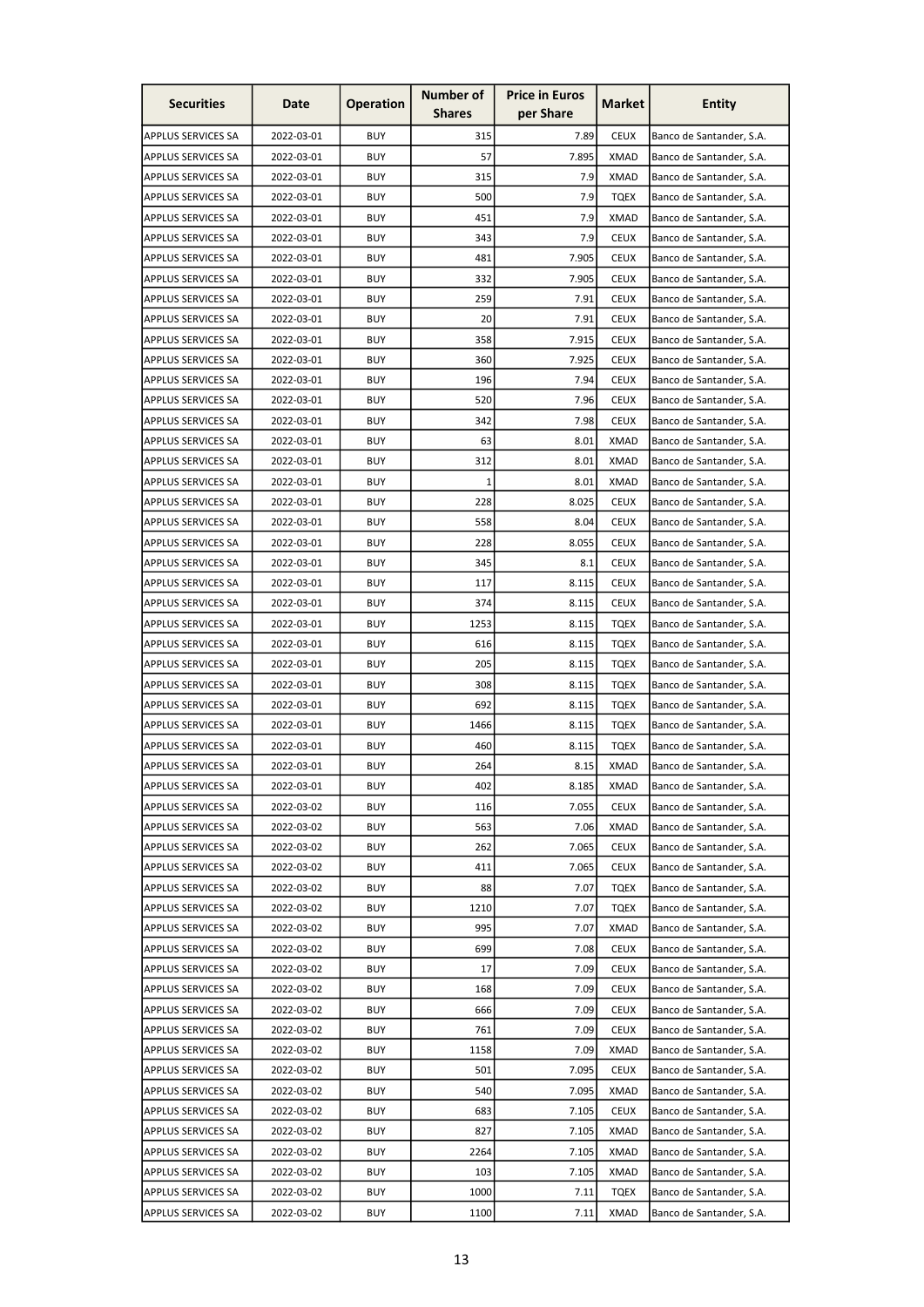| <b>Securities</b>         | Date       | <b>Operation</b> | <b>Number of</b> | <b>Price in Euros</b> | Market      | <b>Entity</b>            |
|---------------------------|------------|------------------|------------------|-----------------------|-------------|--------------------------|
|                           |            |                  | <b>Shares</b>    | per Share             |             |                          |
| APPLUS SERVICES SA        | 2022-03-02 | <b>BUY</b>       | 3900             | 7.11                  | <b>XMAD</b> | Banco de Santander, S.A. |
| <b>APPLUS SERVICES SA</b> | 2022-03-02 | <b>BUY</b>       | 78               | 7.115                 | <b>CEUX</b> | Banco de Santander, S.A. |
| <b>APPLUS SERVICES SA</b> | 2022-03-02 | <b>BUY</b>       | 761              | 7.115                 | <b>CEUX</b> | Banco de Santander, S.A. |
| APPLUS SERVICES SA        | 2022-03-02 | <b>BUY</b>       | 775              | 7.115                 | <b>CEUX</b> | Banco de Santander, S.A. |
| <b>APPLUS SERVICES SA</b> | 2022-03-02 | <b>BUY</b>       | 725              | 7.12                  | <b>XMAD</b> | Banco de Santander, S.A. |
| <b>APPLUS SERVICES SA</b> | 2022-03-02 | <b>BUY</b>       | 656              | 7.12                  | <b>CEUX</b> | Banco de Santander, S.A. |
| <b>APPLUS SERVICES SA</b> | 2022-03-02 | <b>BUY</b>       | 1528             | 7.12                  | <b>XMAD</b> | Banco de Santander, S.A. |
| <b>APPLUS SERVICES SA</b> | 2022-03-02 | <b>BUY</b>       | 476              | 7.12                  | <b>XMAD</b> | Banco de Santander, S.A. |
| <b>APPLUS SERVICES SA</b> | 2022-03-02 | <b>BUY</b>       | 1100             | 7.12                  | <b>XMAD</b> | Banco de Santander, S.A. |
| APPLUS SERVICES SA        | 2022-03-02 | <b>BUY</b>       | 1896             | 7.12                  | <b>XMAD</b> | Banco de Santander, S.A. |
| <b>APPLUS SERVICES SA</b> | 2022-03-02 | <b>BUY</b>       | 661              | 7.12                  | <b>XMAD</b> | Banco de Santander, S.A. |
| <b>APPLUS SERVICES SA</b> | 2022-03-02 | <b>BUY</b>       | 8                | 7.12                  | <b>XMAD</b> | Banco de Santander, S.A. |
| <b>APPLUS SERVICES SA</b> | 2022-03-02 | <b>BUY</b>       | 127              | 7.12                  | <b>CEUX</b> | Banco de Santander, S.A. |
| <b>APPLUS SERVICES SA</b> | 2022-03-02 | <b>BUY</b>       | 1872             | 7.12                  | <b>XMAD</b> | Banco de Santander, S.A. |
| APPLUS SERVICES SA        | 2022-03-02 | <b>BUY</b>       | 711              | 7.125                 | <b>CEUX</b> | Banco de Santander, S.A. |
| <b>APPLUS SERVICES SA</b> | 2022-03-02 | <b>BUY</b>       | 68               | 7.125                 | <b>CEUX</b> | Banco de Santander, S.A. |
| APPLUS SERVICES SA        | 2022-03-02 | <b>BUY</b>       | 721              | 7.125                 | <b>CEUX</b> | Banco de Santander, S.A. |
| APPLUS SERVICES SA        | 2022-03-02 | <b>BUY</b>       | 428              | 7.125                 | <b>CEUX</b> | Banco de Santander, S.A. |
| <b>APPLUS SERVICES SA</b> | 2022-03-02 | <b>BUY</b>       | 719              | 7.125                 | <b>XMAD</b> | Banco de Santander, S.A. |
| <b>APPLUS SERVICES SA</b> | 2022-03-02 | <b>BUY</b>       | 355              | 7.125                 | <b>CEUX</b> | Banco de Santander, S.A. |
| APPLUS SERVICES SA        | 2022-03-02 | <b>BUY</b>       | 289              | 7.125                 | <b>XMAD</b> | Banco de Santander, S.A. |
| <b>APPLUS SERVICES SA</b> | 2022-03-02 | <b>BUY</b>       | 899              | 7.125                 | <b>XMAD</b> | Banco de Santander, S.A. |
| <b>APPLUS SERVICES SA</b> | 2022-03-02 | <b>BUY</b>       | 41               | 7.125                 | <b>XMAD</b> | Banco de Santander, S.A. |
| <b>APPLUS SERVICES SA</b> | 2022-03-02 | <b>BUY</b>       | 28               | 7.125                 | <b>XMAD</b> | Banco de Santander, S.A. |
| <b>APPLUS SERVICES SA</b> | 2022-03-02 | <b>BUY</b>       | 1658             | 7.125                 | XMAD        | Banco de Santander, S.A. |
| <b>APPLUS SERVICES SA</b> | 2022-03-02 | <b>BUY</b>       | 807              | 7.125                 | XMAD        | Banco de Santander, S.A. |
| <b>APPLUS SERVICES SA</b> | 2022-03-02 | <b>BUY</b>       | 191              | 7.125                 | <b>XMAD</b> | Banco de Santander, S.A. |
| APPLUS SERVICES SA        | 2022-03-02 | <b>BUY</b>       | 2446             | 7.125                 | XMAD        | Banco de Santander, S.A. |
| APPLUS SERVICES SA        | 2022-03-02 | <b>BUY</b>       | 236              | 7.125                 | <b>XMAD</b> | Banco de Santander, S.A. |
| <b>APPLUS SERVICES SA</b> | 2022-03-02 | <b>BUY</b>       | 170              | 7.125                 | <b>XMAD</b> | Banco de Santander, S.A. |
| <b>APPLUS SERVICES SA</b> | 2022-03-02 | <b>BUY</b>       | 187              | 7.125                 | <b>XMAD</b> | Banco de Santander, S.A. |
| <b>APPLUS SERVICES SA</b> | 2022-03-02 | <b>BUY</b>       | 96               | 7.125                 | <b>XMAD</b> | Banco de Santander, S.A. |
| APPLUS SERVICES SA        | 2022-03-02 | <b>BUY</b>       | 219              | 7.125                 | XMAD        | Banco de Santander, S.A. |
| <b>APPLUS SERVICES SA</b> | 2022-03-02 | <b>BUY</b>       | 22               | 7.125                 | <b>XMAD</b> | Banco de Santander, S.A. |
| <b>APPLUS SERVICES SA</b> | 2022-03-02 | <b>BUY</b>       | 2241             | 7.125                 | <b>XMAD</b> | Banco de Santander, S.A. |
| <b>APPLUS SERVICES SA</b> | 2022-03-02 | <b>BUY</b>       | 259              | 7.125                 | <b>XMAD</b> | Banco de Santander, S.A. |
| APPLUS SERVICES SA        | 2022-03-02 | <b>BUY</b>       | 500              | 7.125                 | <b>XMAD</b> | Banco de Santander, S.A. |
| <b>APPLUS SERVICES SA</b> | 2022-03-02 | <b>BUY</b>       | 159              | 7.125                 | <b>XMAD</b> | Banco de Santander, S.A. |
| <b>APPLUS SERVICES SA</b> | 2022-03-02 | <b>BUY</b>       | 47               | 7.125                 | <b>XMAD</b> | Banco de Santander, S.A. |
| APPLUS SERVICES SA        | 2022-03-02 | <b>BUY</b>       | 592              | 7.125                 | <b>XMAD</b> | Banco de Santander, S.A. |
| <b>APPLUS SERVICES SA</b> | 2022-03-02 | <b>BUY</b>       | 3044             | 7.125                 | <b>XMAD</b> | Banco de Santander, S.A. |
|                           |            |                  |                  |                       |             | Banco de Santander, S.A. |
| APPLUS SERVICES SA        | 2022-03-02 | <b>BUY</b>       | 1000             | 7.13                  | <b>TQEX</b> |                          |
| <b>APPLUS SERVICES SA</b> | 2022-03-02 | <b>BUY</b>       | 742              | 7.13                  | <b>CEUX</b> | Banco de Santander, S.A. |
| <b>APPLUS SERVICES SA</b> | 2022-03-02 | <b>BUY</b>       | 2328             | 7.13                  | <b>XMAD</b> | Banco de Santander, S.A. |
| <b>APPLUS SERVICES SA</b> | 2022-03-02 | <b>BUY</b>       | 683              | 7.13                  | <b>XMAD</b> | Banco de Santander, S.A. |
| <b>APPLUS SERVICES SA</b> | 2022-03-02 | <b>BUY</b>       | 475              | 7.13                  | <b>XMAD</b> | Banco de Santander, S.A. |
| <b>APPLUS SERVICES SA</b> | 2022-03-02 | <b>BUY</b>       | 31               | 7.13                  | <b>CEUX</b> | Banco de Santander, S.A. |
| APPLUS SERVICES SA        | 2022-03-02 | <b>BUY</b>       | 285              | 7.13                  | <b>XMAD</b> | Banco de Santander, S.A. |
| <b>APPLUS SERVICES SA</b> | 2022-03-02 | <b>BUY</b>       | 291              | 7.13                  | <b>XMAD</b> | Banco de Santander, S.A. |
| <b>APPLUS SERVICES SA</b> | 2022-03-02 | <b>BUY</b>       | 285              | 7.13                  | <b>CEUX</b> | Banco de Santander, S.A. |
| APPLUS SERVICES SA        | 2022-03-02 | <b>BUY</b>       | 383              | 7.13                  | <b>CEUX</b> | Banco de Santander, S.A. |
| <b>APPLUS SERVICES SA</b> | 2022-03-02 | <b>BUY</b>       | 6652             | 7.13                  | <b>XMAD</b> | Banco de Santander, S.A. |
| APPLUS SERVICES SA        | 2022-03-02 | <b>BUY</b>       | 5066             | 7.13                  | <b>XMAD</b> | Banco de Santander, S.A. |
| APPLUS SERVICES SA        | 2022-03-02 | <b>BUY</b>       | 1023             | 7.13                  | <b>XMAD</b> | Banco de Santander, S.A. |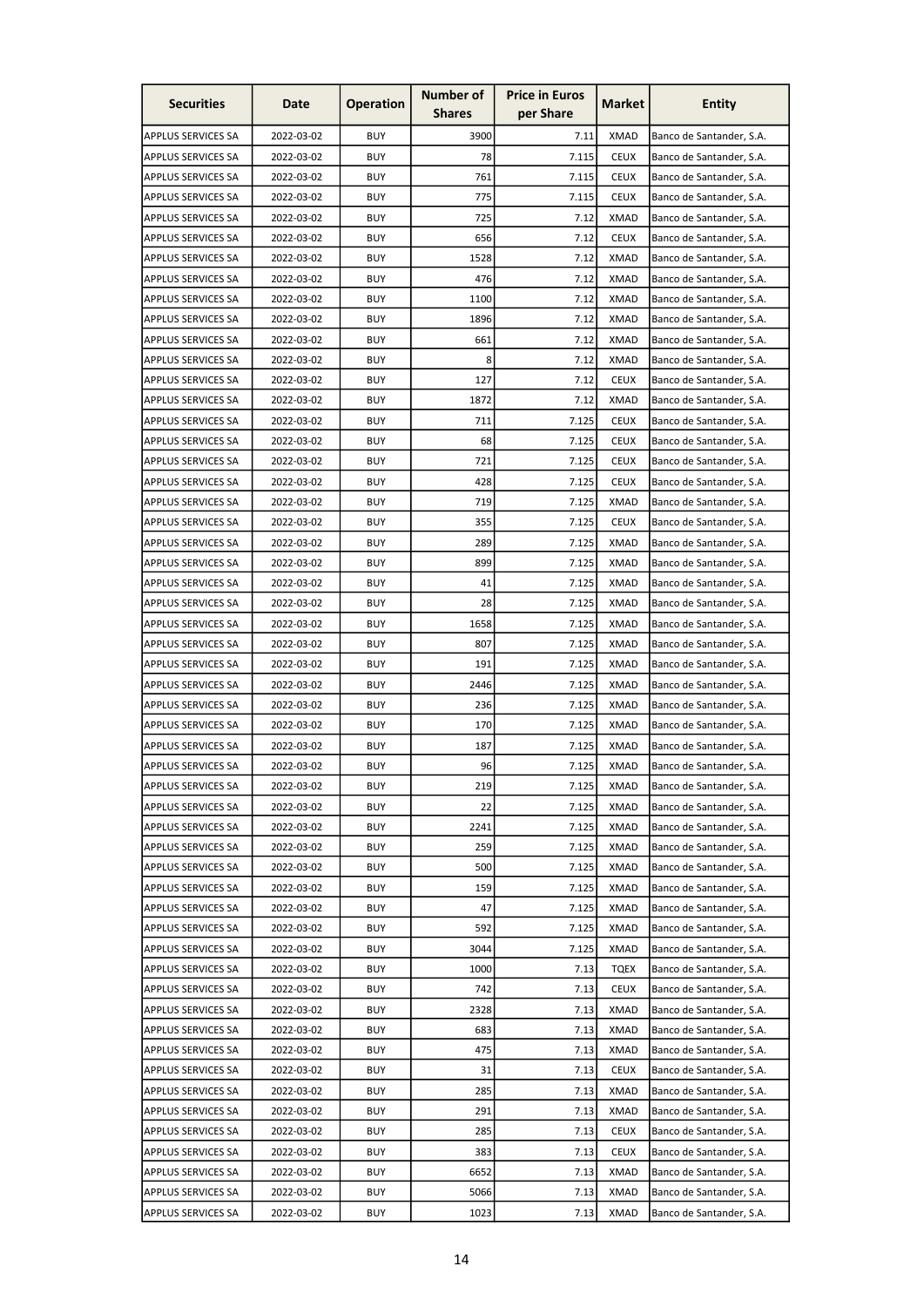| <b>Securities</b>         | Date       | <b>Operation</b> | Number of     | <b>Price in Euros</b> | <b>Market</b> | <b>Entity</b>            |
|---------------------------|------------|------------------|---------------|-----------------------|---------------|--------------------------|
|                           |            |                  | <b>Shares</b> | per Share             |               |                          |
| APPLUS SERVICES SA        | 2022-03-02 | <b>BUY</b>       | 360           | 7.13                  | <b>XMAD</b>   | Banco de Santander, S.A. |
| APPLUS SERVICES SA        | 2022-03-02 | <b>BUY</b>       | 743           | 7.13                  | <b>XMAD</b>   | Banco de Santander, S.A. |
| <b>APPLUS SERVICES SA</b> | 2022-03-02 | <b>BUY</b>       | 881           | 7.13                  | <b>XMAD</b>   | Banco de Santander, S.A. |
| APPLUS SERVICES SA        | 2022-03-02 | <b>BUY</b>       | 1320          | 7.13                  | <b>XMAD</b>   | Banco de Santander, S.A. |
| <b>APPLUS SERVICES SA</b> | 2022-03-02 | <b>BUY</b>       | 867           | 7.135                 | <b>CEUX</b>   | Banco de Santander, S.A. |
| <b>APPLUS SERVICES SA</b> | 2022-03-02 | <b>BUY</b>       | 771           | 7.135                 | <b>XMAD</b>   | Banco de Santander, S.A. |
| <b>APPLUS SERVICES SA</b> | 2022-03-02 | <b>BUY</b>       | 64            | 7.135                 | <b>CEUX</b>   | Banco de Santander, S.A. |
| APPLUS SERVICES SA        | 2022-03-02 | <b>BUY</b>       | 773           | 7.14                  | <b>CEUX</b>   | Banco de Santander, S.A. |
| <b>APPLUS SERVICES SA</b> | 2022-03-02 | <b>BUY</b>       | 725           | 7.14                  | <b>XMAD</b>   | Banco de Santander, S.A. |
| APPLUS SERVICES SA        | 2022-03-02 | <b>BUY</b>       | 669           | 7.14                  | <b>XMAD</b>   | Banco de Santander, S.A. |
| <b>APPLUS SERVICES SA</b> | 2022-03-02 | <b>BUY</b>       | 222           | 7.14                  | <b>CEUX</b>   | Banco de Santander, S.A. |
| <b>APPLUS SERVICES SA</b> | 2022-03-02 | <b>BUY</b>       | 725           | 7.14                  | <b>XMAD</b>   | Banco de Santander, S.A. |
| APPLUS SERVICES SA        | 2022-03-02 | <b>BUY</b>       | 1898          | 7.14                  | <b>CEUX</b>   | Banco de Santander, S.A. |
| APPLUS SERVICES SA        | 2022-03-02 | <b>BUY</b>       | 211           | 7.145                 | <b>CEUX</b>   | Banco de Santander, S.A. |
| APPLUS SERVICES SA        | 2022-03-02 | <b>BUY</b>       | 649           | 7.145                 | <b>CEUX</b>   | Banco de Santander, S.A. |
| <b>APPLUS SERVICES SA</b> | 2022-03-02 | <b>BUY</b>       | 725           | 7.145                 | <b>CEUX</b>   | Banco de Santander, S.A. |
| APPLUS SERVICES SA        | 2022-03-02 | <b>BUY</b>       | 309           | 7.145                 | <b>CEUX</b>   | Banco de Santander, S.A. |
| APPLUS SERVICES SA        | 2022-03-02 | <b>BUY</b>       | 666           | 7.145                 | <b>CEUX</b>   | Banco de Santander, S.A. |
| <b>APPLUS SERVICES SA</b> | 2022-03-02 | <b>BUY</b>       | 693           | 7.145                 | <b>CEUX</b>   | Banco de Santander, S.A. |
| <b>APPLUS SERVICES SA</b> | 2022-03-02 | <b>BUY</b>       | 680           | 7.145                 | <b>CEUX</b>   | Banco de Santander, S.A. |
| APPLUS SERVICES SA        | 2022-03-02 | <b>BUY</b>       | 389           | 7.145                 | <b>CEUX</b>   | Banco de Santander, S.A. |
| <b>APPLUS SERVICES SA</b> | 2022-03-02 | <b>BUY</b>       | 148           | 7.145                 | <b>CEUX</b>   | Banco de Santander, S.A. |
| <b>APPLUS SERVICES SA</b> | 2022-03-02 | <b>BUY</b>       | 672           | 7.145                 | <b>CEUX</b>   | Banco de Santander, S.A. |
| <b>APPLUS SERVICES SA</b> | 2022-03-02 | <b>BUY</b>       | 625           | 7.145                 | <b>XMAD</b>   | Banco de Santander, S.A. |
| APPLUS SERVICES SA        | 2022-03-02 | <b>BUY</b>       | 612           | 7.145                 | <b>CEUX</b>   | Banco de Santander, S.A. |
| <b>APPLUS SERVICES SA</b> | 2022-03-02 | <b>BUY</b>       | 696           | 7.145                 | <b>CEUX</b>   | Banco de Santander, S.A. |
| <b>APPLUS SERVICES SA</b> | 2022-03-02 | <b>BUY</b>       | 5             | 7.145                 | <b>CEUX</b>   | Banco de Santander, S.A. |
| <b>APPLUS SERVICES SA</b> | 2022-03-02 | <b>BUY</b>       | 976           | 7.145                 | <b>CEUX</b>   | Banco de Santander, S.A. |
| <b>APPLUS SERVICES SA</b> | 2022-03-02 | <b>BUY</b>       | 61            | 7.145                 | <b>CEUX</b>   | Banco de Santander, S.A. |
| <b>APPLUS SERVICES SA</b> | 2022-03-02 | <b>BUY</b>       | 97            | 7.145                 | <b>CEUX</b>   | Banco de Santander, S.A. |
| APPLUS SERVICES SA        | 2022-03-02 | <b>BUY</b>       | 732           | 7.145                 | <b>XMAD</b>   | Banco de Santander, S.A. |
| <b>APPLUS SERVICES SA</b> | 2022-03-02 | <b>BUY</b>       | 702           | 7.145                 | <b>XMAD</b>   | Banco de Santander, S.A. |
| <b>APPLUS SERVICES SA</b> | 2022-03-02 | <b>BUY</b>       | 765           | 7.145                 | XMAD          | Banco de Santander, S.A. |
| <b>APPLUS SERVICES SA</b> | 2022-03-02 | <b>BUY</b>       | 785           | 7.15                  | <b>CEUX</b>   | Banco de Santander, S.A. |
| APPLUS SERVICES SA        | 2022-03-02 | <b>BUY</b>       | 252           | 7.15                  | <b>CEUX</b>   | Banco de Santander, S.A. |
| <b>APPLUS SERVICES SA</b> | 2022-03-02 | <b>BUY</b>       | 805           | 7.15                  | <b>CEUX</b>   | Banco de Santander, S.A. |
| APPLUS SERVICES SA        | 2022-03-02 | <b>BUY</b>       | 898           | 7.15                  | <b>CEUX</b>   | Banco de Santander, S.A. |
| <b>APPLUS SERVICES SA</b> | 2022-03-02 | <b>BUY</b>       | 708           | 7.15                  | <b>CEUX</b>   | Banco de Santander, S.A. |
| <b>APPLUS SERVICES SA</b> | 2022-03-02 | <b>BUY</b>       | 744           | 7.15                  | <b>CEUX</b>   | Banco de Santander, S.A. |
| APPLUS SERVICES SA        | 2022-03-02 | <b>BUY</b>       | 804           | 7.15                  | <b>CEUX</b>   | Banco de Santander, S.A. |
| <b>APPLUS SERVICES SA</b> | 2022-03-02 | <b>BUY</b>       | 724           | 7.15                  | <b>CEUX</b>   | Banco de Santander, S.A. |
| <b>APPLUS SERVICES SA</b> | 2022-03-02 | <b>BUY</b>       | 711           | 7.15                  | <b>CEUX</b>   | Banco de Santander, S.A. |
| <b>APPLUS SERVICES SA</b> | 2022-03-02 | <b>BUY</b>       | 289           | 7.15                  | <b>CEUX</b>   | Banco de Santander, S.A. |
| <b>APPLUS SERVICES SA</b> | 2022-03-02 | <b>BUY</b>       | 715           | 7.15                  | <b>XMAD</b>   | Banco de Santander, S.A. |
| <b>APPLUS SERVICES SA</b> | 2022-03-02 | <b>BUY</b>       | 2674          | 7.15                  | <b>CEUX</b>   | Banco de Santander, S.A. |
| APPLUS SERVICES SA        | 2022-03-02 | <b>BUY</b>       | 754           | 7.15                  | <b>XMAD</b>   | Banco de Santander, S.A. |
| <b>APPLUS SERVICES SA</b> | 2022-03-02 | <b>BUY</b>       | 4000          | 7.15                  | <b>CEUX</b>   | Banco de Santander, S.A. |
| APPLUS SERVICES SA        | 2022-03-02 | <b>BUY</b>       | 682           | 7.15                  | <b>XMAD</b>   | Banco de Santander, S.A. |
| <b>APPLUS SERVICES SA</b> | 2022-03-02 | <b>BUY</b>       | 694           | 7.155                 | <b>XMAD</b>   | Banco de Santander, S.A. |
| <b>APPLUS SERVICES SA</b> | 2022-03-02 | <b>BUY</b>       | 9             | 7.155                 | <b>CEUX</b>   | Banco de Santander, S.A. |
| APPLUS SERVICES SA        | 2022-03-02 | <b>BUY</b>       | 100           | 7.155                 | <b>CEUX</b>   | Banco de Santander, S.A. |
| <b>APPLUS SERVICES SA</b> | 2022-03-02 | <b>BUY</b>       | 1034          | 7.155                 | <b>CEUX</b>   | Banco de Santander, S.A. |
| APPLUS SERVICES SA        | 2022-03-02 | <b>BUY</b>       | 712           | 7.155                 | <b>CEUX</b>   | Banco de Santander, S.A. |
| APPLUS SERVICES SA        | 2022-03-02 | <b>BUY</b>       | 363           | 7.155                 | <b>CEUX</b>   | Banco de Santander, S.A. |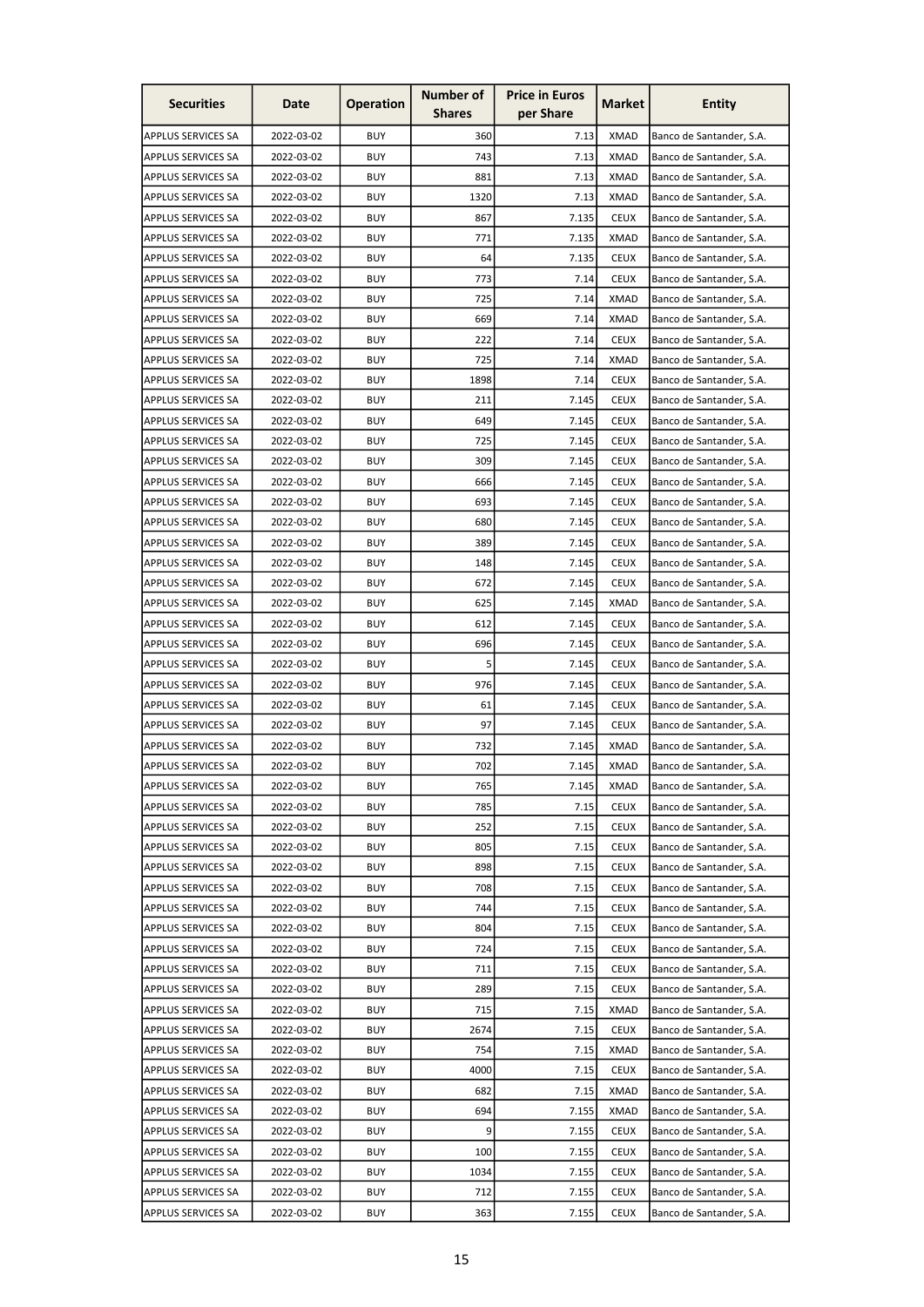| <b>Securities</b>         | Date       | <b>Operation</b> | <b>Number of</b><br><b>Shares</b> | <b>Price in Euros</b><br>per Share | Market      | <b>Entity</b>            |
|---------------------------|------------|------------------|-----------------------------------|------------------------------------|-------------|--------------------------|
|                           |            |                  |                                   |                                    |             |                          |
| APPLUS SERVICES SA        | 2022-03-02 | <b>BUY</b>       | 368                               | 7.155                              | <b>CEUX</b> | Banco de Santander, S.A. |
| <b>APPLUS SERVICES SA</b> | 2022-03-02 | <b>BUY</b>       | 375                               | 7.155                              | <b>CEUX</b> | Banco de Santander, S.A. |
| <b>APPLUS SERVICES SA</b> | 2022-03-02 | <b>BUY</b>       | 722                               | 7.155                              | <b>CEUX</b> | Banco de Santander, S.A. |
| APPLUS SERVICES SA        | 2022-03-02 | <b>BUY</b>       | 265                               | 7.155                              | <b>CEUX</b> | Banco de Santander, S.A. |
| <b>APPLUS SERVICES SA</b> | 2022-03-02 | <b>BUY</b>       | 26                                | 7.155                              | <b>XMAD</b> | Banco de Santander, S.A. |
| <b>APPLUS SERVICES SA</b> | 2022-03-02 | <b>BUY</b>       | 85                                | 7.155                              | <b>XMAD</b> | Banco de Santander, S.A. |
| <b>APPLUS SERVICES SA</b> | 2022-03-02 | <b>BUY</b>       | 518                               | 7.16                               | <b>CEUX</b> | Banco de Santander, S.A. |
| <b>APPLUS SERVICES SA</b> | 2022-03-02 | <b>BUY</b>       | 1483                              | 7.16                               | <b>XMAD</b> | Banco de Santander, S.A. |
| <b>APPLUS SERVICES SA</b> | 2022-03-02 | <b>BUY</b>       | 813                               | 7.16                               | <b>CEUX</b> | Banco de Santander, S.A. |
| <b>APPLUS SERVICES SA</b> | 2022-03-02 | <b>BUY</b>       | 708                               | 7.16                               | <b>XMAD</b> | Banco de Santander, S.A. |
| <b>APPLUS SERVICES SA</b> | 2022-03-02 | <b>BUY</b>       | 678                               | 7.16                               | <b>XMAD</b> | Banco de Santander, S.A. |
| <b>APPLUS SERVICES SA</b> | 2022-03-02 | <b>BUY</b>       | 172                               | 7.16                               | <b>XMAD</b> | Banco de Santander, S.A. |
| <b>APPLUS SERVICES SA</b> | 2022-03-02 | <b>BUY</b>       | 6                                 | 7.16                               | <b>XMAD</b> | Banco de Santander, S.A. |
| <b>APPLUS SERVICES SA</b> | 2022-03-02 | <b>BUY</b>       | 918                               | 7.16                               | <b>XMAD</b> | Banco de Santander, S.A. |
| APPLUS SERVICES SA        | 2022-03-02 | <b>BUY</b>       | 101                               | 7.16                               | <b>XMAD</b> | Banco de Santander, S.A. |
| <b>APPLUS SERVICES SA</b> | 2022-03-02 | <b>BUY</b>       | 29                                | 7.16                               | <b>XMAD</b> | Banco de Santander, S.A. |
| APPLUS SERVICES SA        | 2022-03-02 | <b>BUY</b>       | 577                               | 7.16                               | <b>XMAD</b> | Banco de Santander, S.A. |
| APPLUS SERVICES SA        | 2022-03-02 | <b>BUY</b>       | 894                               | 7.16                               | <b>XMAD</b> | Banco de Santander, S.A. |
| <b>APPLUS SERVICES SA</b> | 2022-03-02 | <b>BUY</b>       | 522                               | 7.16                               | <b>XMAD</b> | Banco de Santander, S.A. |
| <b>APPLUS SERVICES SA</b> | 2022-03-02 | <b>BUY</b>       | 98                                | 7.16                               | <b>XMAD</b> | Banco de Santander, S.A. |
| APPLUS SERVICES SA        | 2022-03-02 | <b>BUY</b>       | 103                               | 7.16                               | <b>XMAD</b> | Banco de Santander, S.A. |
| <b>APPLUS SERVICES SA</b> | 2022-03-02 | <b>BUY</b>       | 745                               | 7.16                               | <b>XMAD</b> | Banco de Santander, S.A. |
| <b>APPLUS SERVICES SA</b> | 2022-03-02 | <b>BUY</b>       | 799                               | 7.165                              | <b>CEUX</b> | Banco de Santander, S.A. |
| <b>APPLUS SERVICES SA</b> | 2022-03-02 | <b>BUY</b>       | 808                               | 7.165                              | <b>XMAD</b> | Banco de Santander, S.A. |
| <b>APPLUS SERVICES SA</b> | 2022-03-02 | <b>BUY</b>       | 867                               | 7.165                              | <b>CEUX</b> | Banco de Santander, S.A. |
| <b>APPLUS SERVICES SA</b> | 2022-03-02 | <b>BUY</b>       | 597                               | 7.165                              | <b>CEUX</b> | Banco de Santander, S.A. |
| <b>APPLUS SERVICES SA</b> | 2022-03-02 | <b>BUY</b>       | 716                               | 7.165                              | <b>CEUX</b> | Banco de Santander, S.A. |
| APPLUS SERVICES SA        | 2022-03-02 | <b>BUY</b>       | 307                               | 7.165                              | <b>CEUX</b> |                          |
|                           | 2022-03-02 |                  |                                   |                                    | <b>XMAD</b> | Banco de Santander, S.A. |
| APPLUS SERVICES SA        |            | <b>BUY</b>       | 12                                | 7.165                              |             | Banco de Santander, S.A. |
| <b>APPLUS SERVICES SA</b> | 2022-03-02 | <b>BUY</b>       | 1637                              | 7.165                              | <b>XMAD</b> | Banco de Santander, S.A. |
| APPLUS SERVICES SA        | 2022-03-02 | <b>BUY</b>       | 17                                | 7.17                               | <b>XMAD</b> | Banco de Santander, S.A. |
| <b>APPLUS SERVICES SA</b> | 2022-03-02 | <b>BUY</b>       | 966                               | 7.17                               | <b>XMAD</b> | Banco de Santander, S.A. |
| APPLUS SERVICES SA        | 2022-03-02 | <b>BUY</b>       | 968                               | 7.17                               | XMAD        | Banco de Santander, S.A. |
| <b>APPLUS SERVICES SA</b> | 2022-03-02 | <b>BUY</b>       | 431                               | 7.17                               | <b>XMAD</b> | Banco de Santander, S.A. |
| <b>APPLUS SERVICES SA</b> | 2022-03-02 | <b>BUY</b>       | 589                               | 7.17                               | <b>XMAD</b> | Banco de Santander, S.A. |
| <b>APPLUS SERVICES SA</b> | 2022-03-02 | <b>BUY</b>       | 419                               | 7.17                               | <b>XMAD</b> | Banco de Santander, S.A. |
| APPLUS SERVICES SA        | 2022-03-02 | <b>BUY</b>       | 869                               | 7.17                               | <b>XMAD</b> | Banco de Santander, S.A. |
| <b>APPLUS SERVICES SA</b> | 2022-03-02 | <b>BUY</b>       | 362                               | 7.17                               | <b>XMAD</b> | Banco de Santander, S.A. |
| <b>APPLUS SERVICES SA</b> | 2022-03-02 | <b>BUY</b>       | 782                               | 7.17                               | <b>XMAD</b> | Banco de Santander, S.A. |
| APPLUS SERVICES SA        | 2022-03-02 | <b>BUY</b>       | 67                                | 7.17                               | <b>XMAD</b> | Banco de Santander, S.A. |
| <b>APPLUS SERVICES SA</b> | 2022-03-02 | <b>BUY</b>       | 4763                              | 7.17                               | <b>XMAD</b> | Banco de Santander, S.A. |
| APPLUS SERVICES SA        | 2022-03-02 | <b>BUY</b>       | 122                               | 7.175                              | <b>CEUX</b> | Banco de Santander, S.A. |
| <b>APPLUS SERVICES SA</b> | 2022-03-02 | <b>BUY</b>       | 640                               | 7.175                              | <b>CEUX</b> | Banco de Santander, S.A. |
| <b>APPLUS SERVICES SA</b> | 2022-03-02 | <b>BUY</b>       | 713                               | 7.175                              | <b>CEUX</b> | Banco de Santander, S.A. |
| <b>APPLUS SERVICES SA</b> | 2022-03-02 | <b>BUY</b>       | 666                               | 7.175                              | <b>CEUX</b> | Banco de Santander, S.A. |
| <b>APPLUS SERVICES SA</b> | 2022-03-02 | <b>BUY</b>       | 1200                              | 7.175                              | <b>CEUX</b> | Banco de Santander, S.A. |
| <b>APPLUS SERVICES SA</b> | 2022-03-02 | <b>BUY</b>       | 616                               | 7.18                               | <b>XMAD</b> | Banco de Santander, S.A. |
| APPLUS SERVICES SA        | 2022-03-02 | <b>BUY</b>       | 731                               | 7.18                               | <b>CEUX</b> | Banco de Santander, S.A. |
| <b>APPLUS SERVICES SA</b> | 2022-03-02 | <b>BUY</b>       | 125                               | 7.185                              | <b>CEUX</b> | Banco de Santander, S.A. |
| <b>APPLUS SERVICES SA</b> | 2022-03-02 | <b>BUY</b>       | 743                               | 7.185                              | <b>CEUX</b> | Banco de Santander, S.A. |
| APPLUS SERVICES SA        | 2022-03-02 | <b>BUY</b>       | 306                               | 7.19                               | <b>CEUX</b> | Banco de Santander, S.A. |
| <b>APPLUS SERVICES SA</b> | 2022-03-02 | <b>BUY</b>       | 385                               | 7.19                               | <b>CEUX</b> | Banco de Santander, S.A. |
| APPLUS SERVICES SA        | 2022-03-02 | <b>BUY</b>       | 748                               | 7.19                               | <b>XMAD</b> | Banco de Santander, S.A. |
| APPLUS SERVICES SA        | 2022-03-02 | <b>BUY</b>       | 763                               | 7.195                              | <b>CEUX</b> | Banco de Santander, S.A. |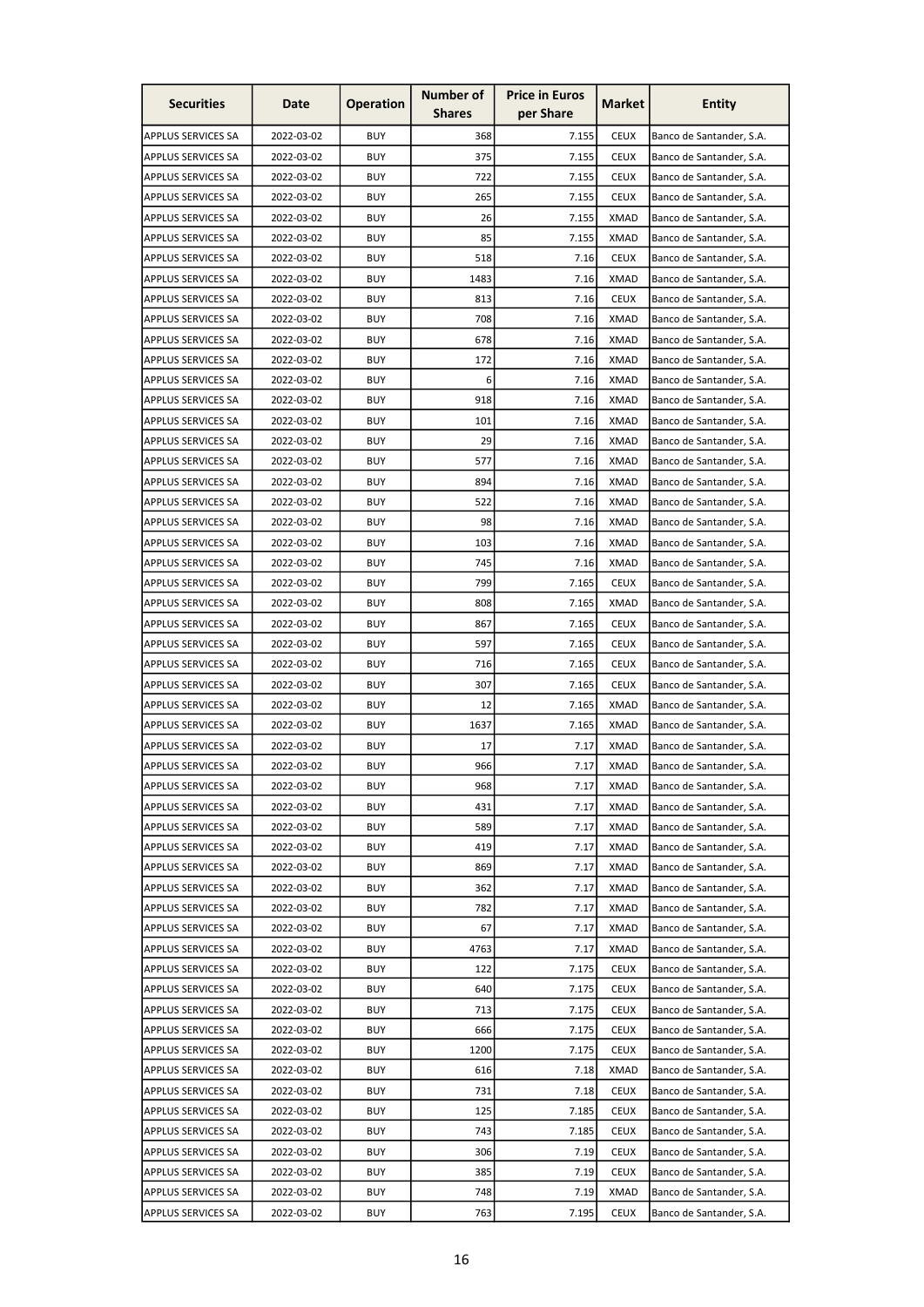| <b>Securities</b>         | Date       | <b>Operation</b> | <b>Number of</b><br><b>Shares</b> | <b>Price in Euros</b><br>per Share | Market      | <b>Entity</b>            |
|---------------------------|------------|------------------|-----------------------------------|------------------------------------|-------------|--------------------------|
|                           |            |                  |                                   |                                    |             |                          |
| APPLUS SERVICES SA        | 2022-03-02 | <b>BUY</b>       | 725                               | 7.195                              | <b>CEUX</b> | Banco de Santander, S.A. |
| <b>APPLUS SERVICES SA</b> | 2022-03-02 | <b>BUY</b>       | 697                               | 7.195                              | <b>CEUX</b> | Banco de Santander, S.A. |
| <b>APPLUS SERVICES SA</b> | 2022-03-02 | <b>BUY</b>       | 558                               | 7.195                              | <b>CEUX</b> | Banco de Santander, S.A. |
| APPLUS SERVICES SA        | 2022-03-02 | <b>BUY</b>       | 696                               | 7.2                                | <b>CEUX</b> | Banco de Santander, S.A. |
| <b>APPLUS SERVICES SA</b> | 2022-03-02 | <b>BUY</b>       | 1866                              | 7.2                                | <b>CEUX</b> | Banco de Santander, S.A. |
| <b>APPLUS SERVICES SA</b> | 2022-03-02 | <b>BUY</b>       | 27                                | 7.205                              | <b>CEUX</b> | Banco de Santander, S.A. |
| APPLUS SERVICES SA        | 2022-03-02 | <b>BUY</b>       | 679                               | 7.21                               | <b>CEUX</b> | Banco de Santander, S.A. |
| <b>APPLUS SERVICES SA</b> | 2022-03-02 | <b>BUY</b>       | 850                               | 7.21                               | <b>CEUX</b> | Banco de Santander, S.A. |
| <b>APPLUS SERVICES SA</b> | 2022-03-02 | <b>BUY</b>       | 1116                              | 7.215                              | <b>TQEX</b> | Banco de Santander, S.A. |
| APPLUS SERVICES SA        | 2022-03-02 | <b>BUY</b>       | 869                               | 7.215                              | <b>CEUX</b> | Banco de Santander, S.A. |
| <b>APPLUS SERVICES SA</b> | 2022-03-02 | <b>BUY</b>       | 708                               | 7.22                               | <b>XMAD</b> | Banco de Santander, S.A. |
| <b>APPLUS SERVICES SA</b> | 2022-03-02 | <b>BUY</b>       | 739                               | 7.22                               | <b>XMAD</b> | Banco de Santander, S.A. |
| <b>APPLUS SERVICES SA</b> | 2022-03-02 | <b>BUY</b>       | 399                               | 7.24                               | <b>XMAD</b> | Banco de Santander, S.A. |
| APPLUS SERVICES SA        | 2022-03-02 | <b>BUY</b>       | 95                                | 7.24                               | <b>CEUX</b> | Banco de Santander, S.A. |
| APPLUS SERVICES SA        | 2022-03-02 | <b>BUY</b>       | 335                               | 7.24                               | <b>CEUX</b> | Banco de Santander, S.A. |
| <b>APPLUS SERVICES SA</b> | 2022-03-02 | <b>BUY</b>       | 562                               | 7.25                               | <b>XMAD</b> | Banco de Santander, S.A. |
| APPLUS SERVICES SA        | 2022-03-02 | <b>BUY</b>       | 314                               | 7.25                               | <b>XMAD</b> | Banco de Santander, S.A. |
| APPLUS SERVICES SA        | 2022-03-02 | <b>BUY</b>       | 256                               | 7.25                               | <b>TQEX</b> | Banco de Santander, S.A. |
| <b>APPLUS SERVICES SA</b> | 2022-03-02 | <b>BUY</b>       | 1628                              | 7.255                              | <b>TQEX</b> | Banco de Santander, S.A. |
| <b>APPLUS SERVICES SA</b> | 2022-03-02 | <b>BUY</b>       | 859                               | 7.27                               | <b>CEUX</b> | Banco de Santander, S.A. |
| APPLUS SERVICES SA        | 2022-03-02 | <b>BUY</b>       | 667                               | 7.28                               | <b>CEUX</b> | Banco de Santander, S.A. |
| <b>APPLUS SERVICES SA</b> | 2022-03-03 | <b>BUY</b>       | 2000                              | 7.05                               | <b>XMAD</b> | Banco de Santander, S.A. |
| <b>APPLUS SERVICES SA</b> | 2022-03-03 | <b>BUY</b>       | 500                               | 7.05                               | <b>XMAD</b> | Banco de Santander, S.A. |
| <b>APPLUS SERVICES SA</b> | 2022-03-03 | <b>BUY</b>       | 667                               | 7.065                              | <b>XMAD</b> | Banco de Santander, S.A. |
| <b>APPLUS SERVICES SA</b> | 2022-03-03 | <b>BUY</b>       | 829                               | 7.075                              | <b>CEUX</b> | Banco de Santander, S.A. |
| <b>APPLUS SERVICES SA</b> | 2022-03-03 | <b>BUY</b>       | 463                               | 7.075                              | <b>CEUX</b> | Banco de Santander, S.A. |
| <b>APPLUS SERVICES SA</b> | 2022-03-03 | <b>BUY</b>       | 310                               | 7.08                               | <b>CEUX</b> | Banco de Santander, S.A. |
| APPLUS SERVICES SA        | 2022-03-03 | <b>BUY</b>       | 721                               | 7.08                               | <b>CEUX</b> | Banco de Santander, S.A. |
| APPLUS SERVICES SA        | 2022-03-03 | <b>BUY</b>       | 876                               | 7.085                              | <b>XMAD</b> | Banco de Santander, S.A. |
| APPLUS SERVICES SA        | 2022-03-03 | <b>BUY</b>       | 679                               | 7.085                              | <b>CEUX</b> | Banco de Santander, S.A. |
|                           | 2022-03-03 | <b>BUY</b>       |                                   | 7.085                              | <b>CEUX</b> | Banco de Santander, S.A. |
| APPLUS SERVICES SA        |            |                  | 686                               |                                    |             |                          |
| <b>APPLUS SERVICES SA</b> | 2022-03-03 | <b>BUY</b>       | 53                                | 7.09                               | <b>CEUX</b> | Banco de Santander, S.A. |
| APPLUS SERVICES SA        | 2022-03-03 | <b>BUY</b>       | 66                                | 7.09                               | <b>CEUX</b> | Banco de Santander, S.A. |
| <b>APPLUS SERVICES SA</b> | 2022-03-03 | <b>BUY</b>       | 59                                | 7.09                               | <b>CEUX</b> | Banco de Santander, S.A. |
| <b>APPLUS SERVICES SA</b> | 2022-03-03 | <b>BUY</b>       | 48                                | 7.09                               | <b>CEUX</b> | Banco de Santander, S.A. |
| <b>APPLUS SERVICES SA</b> | 2022-03-03 | <b>BUY</b>       | 666                               | 7.1                                | <b>CEUX</b> | Banco de Santander, S.A. |
| APPLUS SERVICES SA        | 2022-03-03 | <b>BUY</b>       | 761                               | 7.1                                | <b>XMAD</b> | Banco de Santander, S.A. |
| <b>APPLUS SERVICES SA</b> | 2022-03-03 | <b>BUY</b>       | 725                               | 7.1                                | <b>CEUX</b> | Banco de Santander, S.A. |
| <b>APPLUS SERVICES SA</b> | 2022-03-03 | <b>BUY</b>       | 860                               | 7.105                              | <b>XMAD</b> | Banco de Santander, S.A. |
| APPLUS SERVICES SA        | 2022-03-03 | <b>BUY</b>       | 859                               | 7.105                              | <b>CEUX</b> | Banco de Santander, S.A. |
| <b>APPLUS SERVICES SA</b> | 2022-03-03 | <b>BUY</b>       | 946                               | 7.105                              | <b>TQEX</b> | Banco de Santander, S.A. |
| APPLUS SERVICES SA        | 2022-03-03 | <b>BUY</b>       | 1572                              | 7.105                              | <b>TQEX</b> | Banco de Santander, S.A. |
| <b>APPLUS SERVICES SA</b> | 2022-03-03 | <b>BUY</b>       | 226                               | 7.11                               | <b>XMAD</b> | Banco de Santander, S.A. |
| <b>APPLUS SERVICES SA</b> | 2022-03-03 | <b>BUY</b>       | 563                               | 7.11                               | <b>XMAD</b> | Banco de Santander, S.A. |
| <b>APPLUS SERVICES SA</b> | 2022-03-03 | <b>BUY</b>       | 711                               | 7.11                               | <b>XMAD</b> | Banco de Santander, S.A. |
| <b>APPLUS SERVICES SA</b> | 2022-03-03 | <b>BUY</b>       | 147                               | 7.11                               | <b>XMAD</b> | Banco de Santander, S.A. |
| <b>APPLUS SERVICES SA</b> | 2022-03-03 | <b>BUY</b>       | 61                                | 7.11                               | <b>XMAD</b> | Banco de Santander, S.A. |
| APPLUS SERVICES SA        | 2022-03-03 | <b>BUY</b>       | 171                               | 7.11                               | <b>XMAD</b> | Banco de Santander, S.A. |
| <b>APPLUS SERVICES SA</b> | 2022-03-03 | <b>BUY</b>       | 121                               | 7.11                               | <b>XMAD</b> | Banco de Santander, S.A. |
| <b>APPLUS SERVICES SA</b> | 2022-03-03 | <b>BUY</b>       | 1456                              | 7.11                               | <b>XMAD</b> | Banco de Santander, S.A. |
| APPLUS SERVICES SA        | 2022-03-03 | <b>BUY</b>       | 44                                | 7.11                               | <b>XMAD</b> | Banco de Santander, S.A. |
| <b>APPLUS SERVICES SA</b> | 2022-03-03 | <b>BUY</b>       | 24                                | 7.11                               | <b>XMAD</b> | Banco de Santander, S.A. |
| APPLUS SERVICES SA        | 2022-03-03 | <b>BUY</b>       | 749                               | 7.11                               | <b>XMAD</b> | Banco de Santander, S.A. |
| APPLUS SERVICES SA        | 2022-03-03 | <b>BUY</b>       | 66                                | 7.11                               | <b>XMAD</b> | Banco de Santander, S.A. |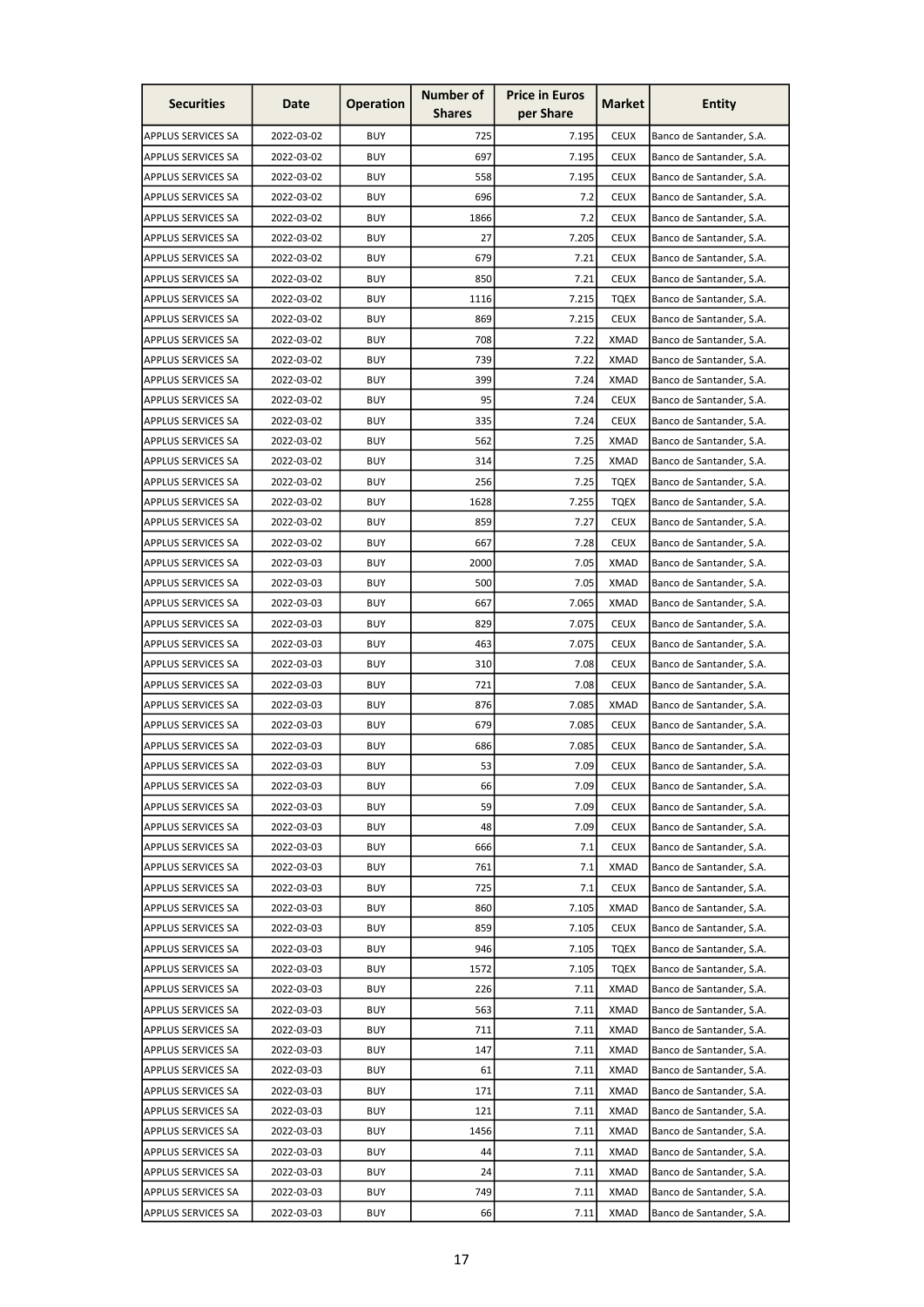| <b>Securities</b>         | Date       | <b>Operation</b> | Number of<br><b>Shares</b> | <b>Price in Euros</b><br>per Share | Market      | <b>Entity</b>            |
|---------------------------|------------|------------------|----------------------------|------------------------------------|-------------|--------------------------|
|                           |            |                  |                            |                                    |             |                          |
| APPLUS SERVICES SA        | 2022-03-03 | <b>BUY</b>       | 169                        | 7.11                               | <b>XMAD</b> | Banco de Santander, S.A. |
| <b>APPLUS SERVICES SA</b> | 2022-03-03 | <b>BUY</b>       | 492                        | 7.11                               | <b>XMAD</b> | Banco de Santander, S.A. |
| <b>APPLUS SERVICES SA</b> | 2022-03-03 | <b>BUY</b>       | 3500                       | 7.11                               | <b>XMAD</b> | Banco de Santander, S.A. |
| APPLUS SERVICES SA        | 2022-03-03 | <b>BUY</b>       | 96                         | 7.11                               | <b>XMAD</b> | Banco de Santander, S.A. |
| <b>APPLUS SERVICES SA</b> | 2022-03-03 | <b>BUY</b>       | 295                        | 7.11                               | <b>XMAD</b> | Banco de Santander, S.A. |
| <b>APPLUS SERVICES SA</b> | 2022-03-03 | <b>BUY</b>       | 109                        | 7.11                               | <b>XMAD</b> | Banco de Santander, S.A. |
| <b>APPLUS SERVICES SA</b> | 2022-03-03 | <b>BUY</b>       | 555                        | 7.11                               | <b>XMAD</b> | Banco de Santander, S.A. |
| <b>APPLUS SERVICES SA</b> | 2022-03-03 | <b>BUY</b>       | 293                        | 7.11                               | <b>XMAD</b> | Banco de Santander, S.A. |
| <b>APPLUS SERVICES SA</b> | 2022-03-03 | <b>BUY</b>       | 65                         | 7.11                               | <b>XMAD</b> | Banco de Santander, S.A. |
| APPLUS SERVICES SA        | 2022-03-03 | <b>BUY</b>       | 10                         | 7.11                               | <b>XMAD</b> | Banco de Santander, S.A. |
| <b>APPLUS SERVICES SA</b> | 2022-03-03 | <b>BUY</b>       | 77                         | 7.11                               | <b>XMAD</b> | Banco de Santander, S.A. |
| <b>APPLUS SERVICES SA</b> | 2022-03-03 | <b>BUY</b>       | 52                         | 7.11                               | <b>XMAD</b> | Banco de Santander, S.A. |
| <b>APPLUS SERVICES SA</b> | 2022-03-03 | <b>BUY</b>       | 89                         | 7.11                               | <b>XMAD</b> | Banco de Santander, S.A. |
| APPLUS SERVICES SA        | 2022-03-03 | <b>BUY</b>       | 133                        | 7.11                               | <b>XMAD</b> | Banco de Santander, S.A. |
| APPLUS SERVICES SA        | 2022-03-03 | <b>BUY</b>       | 2042                       | 7.11                               | <b>XMAD</b> | Banco de Santander, S.A. |
| <b>APPLUS SERVICES SA</b> | 2022-03-03 | <b>BUY</b>       | 85                         | 7.11                               | <b>XMAD</b> | Banco de Santander, S.A. |
| APPLUS SERVICES SA        | 2022-03-03 | <b>BUY</b>       | 99                         | 7.11                               | <b>XMAD</b> | Banco de Santander, S.A. |
| APPLUS SERVICES SA        | 2022-03-03 | <b>BUY</b>       | 673                        | 7.115                              | <b>CEUX</b> | Banco de Santander, S.A. |
| <b>APPLUS SERVICES SA</b> | 2022-03-03 | <b>BUY</b>       | 757                        | 7.115                              | <b>XMAD</b> | Banco de Santander, S.A. |
| <b>APPLUS SERVICES SA</b> | 2022-03-03 | <b>BUY</b>       | 172                        | 7.115                              | <b>XMAD</b> | Banco de Santander, S.A. |
| APPLUS SERVICES SA        | 2022-03-03 | <b>BUY</b>       | 1628                       | 7.115                              | <b>XMAD</b> | Banco de Santander, S.A. |
| <b>APPLUS SERVICES SA</b> | 2022-03-03 | <b>BUY</b>       | 151                        | 7.115                              | <b>XMAD</b> | Banco de Santander, S.A. |
| <b>APPLUS SERVICES SA</b> | 2022-03-03 | <b>BUY</b>       | 428                        | 7.115                              | <b>XMAD</b> | Banco de Santander, S.A. |
| <b>APPLUS SERVICES SA</b> | 2022-03-03 | <b>BUY</b>       | 683                        | 7.12                               | <b>CEUX</b> | Banco de Santander, S.A. |
| APPLUS SERVICES SA        | 2022-03-03 | BUY              | 646                        | 7.12                               | <b>CEUX</b> | Banco de Santander, S.A. |
| <b>APPLUS SERVICES SA</b> | 2022-03-03 | <b>BUY</b>       | 250                        | 7.12                               | <b>XMAD</b> | Banco de Santander, S.A. |
| <b>APPLUS SERVICES SA</b> | 2022-03-03 | <b>BUY</b>       | 113                        | 7.12                               | <b>XMAD</b> | Banco de Santander, S.A. |
| APPLUS SERVICES SA        | 2022-03-03 | <b>BUY</b>       | 398                        | 7.12                               | <b>XMAD</b> |                          |
|                           |            |                  |                            |                                    |             | Banco de Santander, S.A. |
| <b>APPLUS SERVICES SA</b> | 2022-03-03 | <b>BUY</b>       | 568                        | 7.12                               | <b>CEUX</b> | Banco de Santander, S.A. |
| <b>APPLUS SERVICES SA</b> | 2022-03-03 | <b>BUY</b>       | 318                        | 7.12                               | <b>CEUX</b> | Banco de Santander, S.A. |
| <b>APPLUS SERVICES SA</b> | 2022-03-03 | <b>BUY</b>       | 444                        | 7.12                               | <b>CEUX</b> | Banco de Santander, S.A. |
| <b>APPLUS SERVICES SA</b> | 2022-03-03 | <b>BUY</b>       | 724                        | 7.12                               | <b>CEUX</b> | Banco de Santander, S.A. |
| APPLUS SERVICES SA        | 2022-03-03 | <b>BUY</b>       | 693                        | 7.12                               | <b>CEUX</b> | Banco de Santander, S.A. |
| <b>APPLUS SERVICES SA</b> | 2022-03-03 | <b>BUY</b>       | 725                        | 7.12                               | <b>XMAD</b> | Banco de Santander, S.A. |
| <b>APPLUS SERVICES SA</b> | 2022-03-03 | <b>BUY</b>       | 725                        | 7.125                              | <b>CEUX</b> | Banco de Santander, S.A. |
| <b>APPLUS SERVICES SA</b> | 2022-03-03 | <b>BUY</b>       | 207                        | 7.125                              | <b>CEUX</b> | Banco de Santander, S.A. |
| APPLUS SERVICES SA        | 2022-03-03 | <b>BUY</b>       | 1106                       | 7.125                              | <b>CEUX</b> | Banco de Santander, S.A. |
| <b>APPLUS SERVICES SA</b> | 2022-03-03 | <b>BUY</b>       | 490                        | 7.125                              | <b>CEUX</b> | Banco de Santander, S.A. |
| <b>APPLUS SERVICES SA</b> | 2022-03-03 | <b>BUY</b>       | 281                        | 7.125                              | <b>CEUX</b> | Banco de Santander, S.A. |
| APPLUS SERVICES SA        | 2022-03-03 | <b>BUY</b>       | 49                         | 7.125                              | <b>XMAD</b> | Banco de Santander, S.A. |
| <b>APPLUS SERVICES SA</b> | 2022-03-03 | <b>BUY</b>       | 731                        | 7.125                              | <b>CEUX</b> | Banco de Santander, S.A. |
| APPLUS SERVICES SA        | 2022-03-03 | <b>BUY</b>       | 589                        | 7.125                              | <b>CEUX</b> | Banco de Santander, S.A. |
| <b>APPLUS SERVICES SA</b> | 2022-03-03 | <b>BUY</b>       | 691                        | 7.125                              | <b>XMAD</b> | Banco de Santander, S.A. |
| <b>APPLUS SERVICES SA</b> | 2022-03-03 | <b>BUY</b>       | 697                        | 7.125                              | <b>XMAD</b> | Banco de Santander, S.A. |
| <b>APPLUS SERVICES SA</b> | 2022-03-03 | <b>BUY</b>       | 696                        | 7.125                              | <b>CEUX</b> | Banco de Santander, S.A. |
| <b>APPLUS SERVICES SA</b> | 2022-03-03 | <b>BUY</b>       | 666                        | 7.125                              | <b>CEUX</b> | Banco de Santander, S.A. |
| <b>APPLUS SERVICES SA</b> | 2022-03-03 | <b>BUY</b>       | 678                        | 7.125                              | <b>XMAD</b> | Banco de Santander, S.A. |
| APPLUS SERVICES SA        | 2022-03-03 | <b>BUY</b>       | 857                        | 7.13                               | <b>CEUX</b> | Banco de Santander, S.A. |
| <b>APPLUS SERVICES SA</b> | 2022-03-03 | <b>BUY</b>       | 72                         | 7.13                               | <b>CEUX</b> | Banco de Santander, S.A. |
| <b>APPLUS SERVICES SA</b> | 2022-03-03 | <b>BUY</b>       | 698                        | 7.13                               | <b>CEUX</b> | Banco de Santander, S.A. |
| APPLUS SERVICES SA        | 2022-03-03 | <b>BUY</b>       | 805                        | 7.13                               | <b>CEUX</b> | Banco de Santander, S.A. |
| <b>APPLUS SERVICES SA</b> | 2022-03-03 | <b>BUY</b>       | 1497                       | 7.13                               | <b>XMAD</b> | Banco de Santander, S.A. |
| APPLUS SERVICES SA        | 2022-03-03 | <b>BUY</b>       | 711                        | 7.13                               | <b>XMAD</b> | Banco de Santander, S.A. |
| APPLUS SERVICES SA        | 2022-03-03 | <b>BUY</b>       | 731                        | 7.13                               | <b>XMAD</b> | Banco de Santander, S.A. |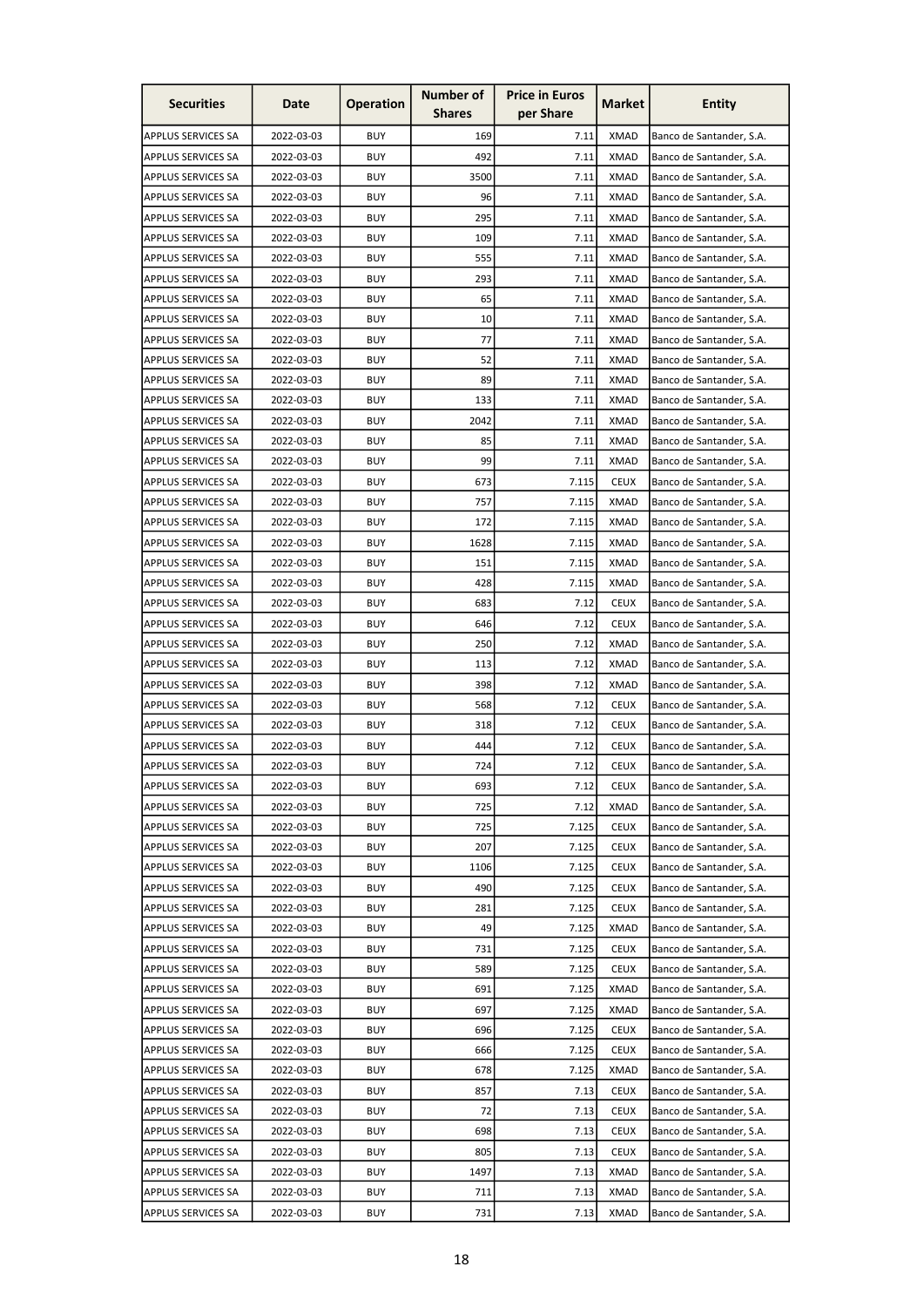| <b>Securities</b>         | Date       | <b>Operation</b> | <b>Number of</b> | <b>Price in Euros</b> | Market      | <b>Entity</b>            |
|---------------------------|------------|------------------|------------------|-----------------------|-------------|--------------------------|
|                           |            |                  | <b>Shares</b>    | per Share             |             |                          |
| APPLUS SERVICES SA        | 2022-03-03 | <b>BUY</b>       | 713              | 7.13                  | <b>CEUX</b> | Banco de Santander, S.A. |
| <b>APPLUS SERVICES SA</b> | 2022-03-03 | <b>BUY</b>       | 77               | 7.13                  | <b>XMAD</b> | Banco de Santander, S.A. |
| APPLUS SERVICES SA        | 2022-03-03 | <b>BUY</b>       | 748              | 7.13                  | <b>CEUX</b> | Banco de Santander, S.A. |
| APPLUS SERVICES SA        | 2022-03-03 | <b>BUY</b>       | 3                | 7.13                  | <b>CEUX</b> | Banco de Santander, S.A. |
| <b>APPLUS SERVICES SA</b> | 2022-03-03 | <b>BUY</b>       | 680              | 7.13                  | <b>CEUX</b> | Banco de Santander, S.A. |
| <b>APPLUS SERVICES SA</b> | 2022-03-03 | <b>BUY</b>       | 83               | 7.13                  | <b>CEUX</b> | Banco de Santander, S.A. |
| <b>APPLUS SERVICES SA</b> | 2022-03-03 | <b>BUY</b>       | 771              | 7.13                  | <b>XMAD</b> | Banco de Santander, S.A. |
| <b>APPLUS SERVICES SA</b> | 2022-03-03 | <b>BUY</b>       | 712              | 7.135                 | <b>XMAD</b> | Banco de Santander, S.A. |
| <b>APPLUS SERVICES SA</b> | 2022-03-03 | <b>BUY</b>       | 712              | 7.135                 | <b>XMAD</b> | Banco de Santander, S.A. |
| APPLUS SERVICES SA        | 2022-03-03 | <b>BUY</b>       | 755              | 7.135                 | <b>XMAD</b> | Banco de Santander, S.A. |
| <b>APPLUS SERVICES SA</b> | 2022-03-03 | <b>BUY</b>       | 791              | 7.135                 | <b>CEUX</b> | Banco de Santander, S.A. |
| <b>APPLUS SERVICES SA</b> | 2022-03-03 | <b>BUY</b>       | 526              | 7.135                 | <b>CEUX</b> | Banco de Santander, S.A. |
| <b>APPLUS SERVICES SA</b> | 2022-03-03 | <b>BUY</b>       | 59               | 7.135                 | <b>CEUX</b> | Banco de Santander, S.A. |
| <b>APPLUS SERVICES SA</b> | 2022-03-03 | <b>BUY</b>       | 60               | 7.135                 | <b>CEUX</b> | Banco de Santander, S.A. |
| APPLUS SERVICES SA        | 2022-03-03 | <b>BUY</b>       | 416              | 7.135                 | <b>CEUX</b> | Banco de Santander, S.A. |
| <b>APPLUS SERVICES SA</b> | 2022-03-03 | <b>BUY</b>       | 775              | 7.14                  | <b>CEUX</b> | Banco de Santander, S.A. |
| APPLUS SERVICES SA        | 2022-03-03 | <b>BUY</b>       | 763              | 7.14                  | <b>XMAD</b> | Banco de Santander, S.A. |
| APPLUS SERVICES SA        | 2022-03-03 | <b>BUY</b>       | 708              | 7.14                  | <b>CEUX</b> | Banco de Santander, S.A. |
| <b>APPLUS SERVICES SA</b> | 2022-03-03 | <b>BUY</b>       | 739              | 7.14                  | <b>CEUX</b> | Banco de Santander, S.A. |
| <b>APPLUS SERVICES SA</b> | 2022-03-03 | <b>BUY</b>       | 1404             | 7.14                  | <b>XMAD</b> | Banco de Santander, S.A. |
| APPLUS SERVICES SA        | 2022-03-03 | <b>BUY</b>       | 118              | 7.14                  | <b>CEUX</b> | Banco de Santander, S.A. |
| <b>APPLUS SERVICES SA</b> | 2022-03-03 | <b>BUY</b>       | 54               | 7.14                  | <b>CEUX</b> | Banco de Santander, S.A. |
| <b>APPLUS SERVICES SA</b> | 2022-03-03 | <b>BUY</b>       | 636              | 7.14                  | <b>CEUX</b> | Banco de Santander, S.A. |
| <b>APPLUS SERVICES SA</b> | 2022-03-03 | <b>BUY</b>       | $\overline{2}$   | 7.14                  | <b>CEUX</b> | Banco de Santander, S.A. |
|                           |            |                  |                  |                       |             |                          |
| <b>APPLUS SERVICES SA</b> | 2022-03-03 | <b>BUY</b>       | 5681             | 7.14                  | <b>CEUX</b> | Banco de Santander, S.A. |
| <b>APPLUS SERVICES SA</b> | 2022-03-03 | <b>BUY</b>       | 2613             | 7.14                  | <b>XMAD</b> | Banco de Santander, S.A. |
| <b>APPLUS SERVICES SA</b> | 2022-03-03 | <b>BUY</b>       | 1699             | 7.14                  | <b>XMAD</b> | Banco de Santander, S.A. |
| APPLUS SERVICES SA        | 2022-03-03 | <b>BUY</b>       | 188              | 7.14                  | <b>XMAD</b> | Banco de Santander, S.A. |
| APPLUS SERVICES SA        | 2022-03-03 | <b>BUY</b>       | 1155             | 7.14                  | <b>XMAD</b> | Banco de Santander, S.A. |
| <b>APPLUS SERVICES SA</b> | 2022-03-03 | <b>BUY</b>       | 302              | 7.14                  | <b>XMAD</b> | Banco de Santander, S.A. |
| <b>APPLUS SERVICES SA</b> | 2022-03-03 | <b>BUY</b>       | 193              | 7.14                  | <b>XMAD</b> | Banco de Santander, S.A. |
| <b>APPLUS SERVICES SA</b> | 2022-03-03 | <b>BUY</b>       | 12               | 7.14                  | <b>XMAD</b> | Banco de Santander, S.A. |
| APPLUS SERVICES SA        | 2022-03-03 | <b>BUY</b>       | 82               | 7.14                  | XMAD        | Banco de Santander, S.A. |
| <b>APPLUS SERVICES SA</b> | 2022-03-03 | <b>BUY</b>       | 126              | 7.14                  | <b>XMAD</b> | Banco de Santander, S.A. |
| <b>APPLUS SERVICES SA</b> | 2022-03-03 | <b>BUY</b>       | 1130             | 7.14                  | <b>XMAD</b> | Banco de Santander, S.A. |
| <b>APPLUS SERVICES SA</b> | 2022-03-03 | <b>BUY</b>       | $\overline{2}$   | 7.14                  | <b>XMAD</b> | Banco de Santander, S.A. |
| APPLUS SERVICES SA        | 2022-03-03 | <b>BUY</b>       | 163              | 7.14                  | <b>XMAD</b> | Banco de Santander, S.A. |
| <b>APPLUS SERVICES SA</b> | 2022-03-03 | <b>BUY</b>       | 744              | 7.145                 | <b>CEUX</b> | Banco de Santander, S.A. |
| <b>APPLUS SERVICES SA</b> | 2022-03-03 | <b>BUY</b>       | 650              | 7.145                 | <b>XMAD</b> | Banco de Santander, S.A. |
| <b>APPLUS SERVICES SA</b> | 2022-03-03 | <b>BUY</b>       | 350              | 7.145                 | XMAD        | Banco de Santander, S.A. |
| <b>APPLUS SERVICES SA</b> | 2022-03-03 | <b>BUY</b>       | 198              | 7.145                 | <b>XMAD</b> | Banco de Santander, S.A. |
| APPLUS SERVICES SA        | 2022-03-03 | <b>BUY</b>       | 355              | 7.145                 | <b>XMAD</b> | Banco de Santander, S.A. |
| <b>APPLUS SERVICES SA</b> | 2022-03-03 | <b>BUY</b>       | 643              | 7.145                 | <b>XMAD</b> | Banco de Santander, S.A. |
| <b>APPLUS SERVICES SA</b> | 2022-03-03 | <b>BUY</b>       | 134              | 7.145                 | <b>XMAD</b> | Banco de Santander, S.A. |
| <b>APPLUS SERVICES SA</b> | 2022-03-03 | <b>BUY</b>       | 44               | 7.145                 | <b>XMAD</b> | Banco de Santander, S.A. |
| <b>APPLUS SERVICES SA</b> | 2022-03-03 | <b>BUY</b>       | 66               | 7.145                 | <b>XMAD</b> | Banco de Santander, S.A. |
| <b>APPLUS SERVICES SA</b> | 2022-03-03 | <b>BUY</b>       | 119              | 7.145                 | <b>XMAD</b> | Banco de Santander, S.A. |
| APPLUS SERVICES SA        | 2022-03-03 | <b>BUY</b>       | 96               | 7.145                 | <b>XMAD</b> | Banco de Santander, S.A. |
| <b>APPLUS SERVICES SA</b> | 2022-03-03 | <b>BUY</b>       | 297              | 7.145                 | <b>XMAD</b> | Banco de Santander, S.A. |
| <b>APPLUS SERVICES SA</b> | 2022-03-03 | <b>BUY</b>       | 123              | 7.145                 | <b>XMAD</b> | Banco de Santander, S.A. |
| APPLUS SERVICES SA        | 2022-03-03 | <b>BUY</b>       | 350              | 7.145                 | XMAD        | Banco de Santander, S.A. |
| <b>APPLUS SERVICES SA</b> | 2022-03-03 | <b>BUY</b>       | 159              | 7.145                 | <b>XMAD</b> | Banco de Santander, S.A. |
| <b>APPLUS SERVICES SA</b> | 2022-03-03 | <b>BUY</b>       | 859              | 7.145                 | <b>XMAD</b> | Banco de Santander, S.A. |
| APPLUS SERVICES SA        | 2022-03-03 | <b>BUY</b>       | 62               | 7.145                 | <b>XMAD</b> | Banco de Santander, S.A. |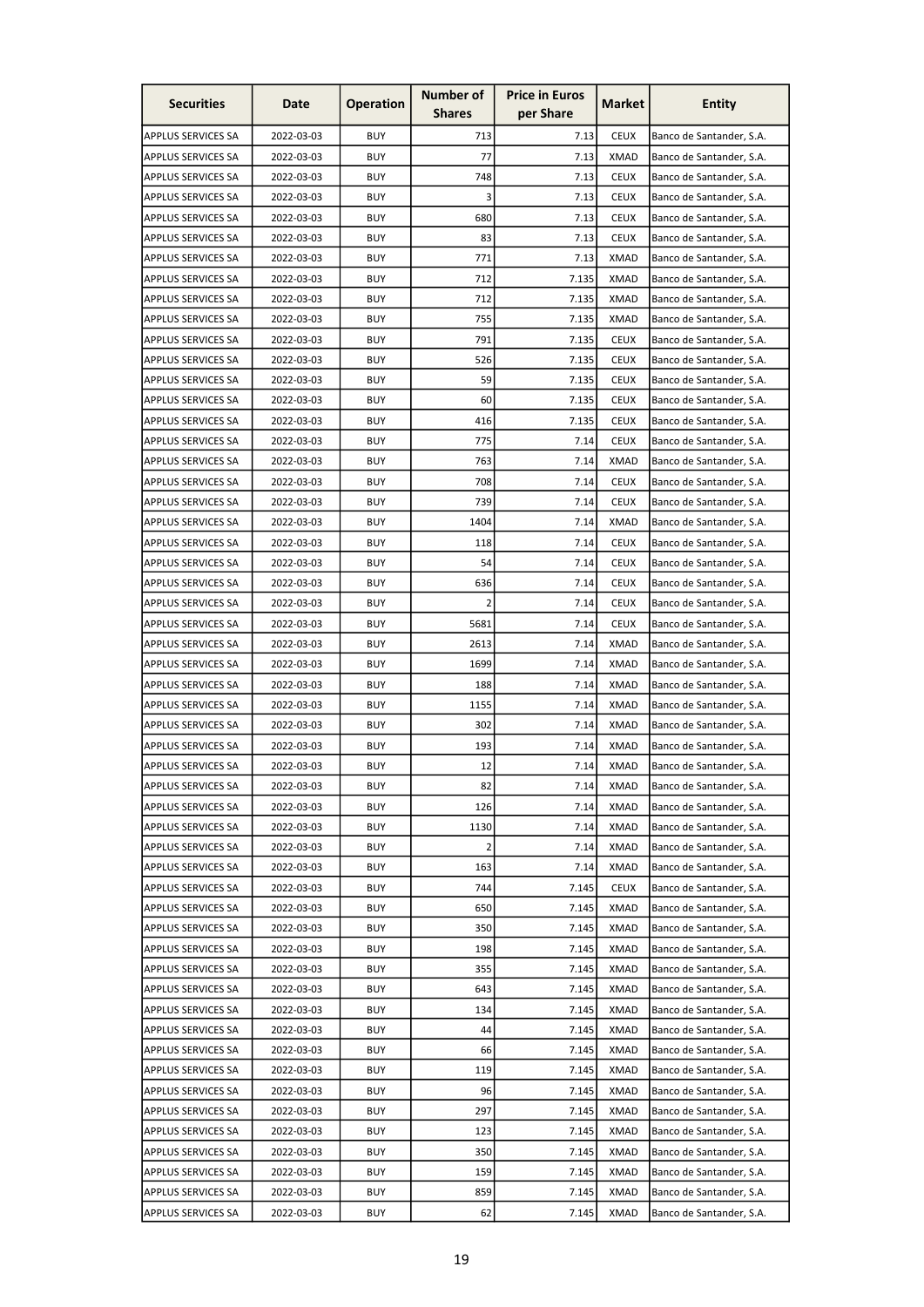| <b>Securities</b>         | Date       | <b>Operation</b> | <b>Number of</b><br><b>Shares</b> | <b>Price in Euros</b><br>per Share | Market      | <b>Entity</b>            |
|---------------------------|------------|------------------|-----------------------------------|------------------------------------|-------------|--------------------------|
|                           |            |                  |                                   |                                    |             |                          |
| APPLUS SERVICES SA        | 2022-03-03 | <b>BUY</b>       | 448                               | 7.145                              | <b>XMAD</b> | Banco de Santander, S.A. |
| <b>APPLUS SERVICES SA</b> | 2022-03-03 | <b>BUY</b>       | 47                                | 7.145                              | <b>XMAD</b> | Banco de Santander, S.A. |
| <b>APPLUS SERVICES SA</b> | 2022-03-03 | <b>BUY</b>       | 799                               | 7.15                               | <b>CEUX</b> | Banco de Santander, S.A. |
| APPLUS SERVICES SA        | 2022-03-03 | <b>BUY</b>       | 363                               | 7.15                               | <b>CEUX</b> | Banco de Santander, S.A. |
| <b>APPLUS SERVICES SA</b> | 2022-03-03 | <b>BUY</b>       | 387                               | 7.15                               | <b>CEUX</b> | Banco de Santander, S.A. |
| <b>APPLUS SERVICES SA</b> | 2022-03-03 | <b>BUY</b>       | 165                               | 7.15                               | <b>XMAD</b> | Banco de Santander, S.A. |
| <b>APPLUS SERVICES SA</b> | 2022-03-03 | <b>BUY</b>       | 577                               | 7.15                               | <b>XMAD</b> | Banco de Santander, S.A. |
| APPLUS SERVICES SA        | 2022-03-03 | <b>BUY</b>       | 1200                              | 7.15                               | <b>CEUX</b> | Banco de Santander, S.A. |
| <b>APPLUS SERVICES SA</b> | 2022-03-03 | <b>BUY</b>       | 3895                              | 7.15                               | <b>XMAD</b> | Banco de Santander, S.A. |
| APPLUS SERVICES SA        | 2022-03-03 | <b>BUY</b>       | 658                               | 7.15                               | <b>CEUX</b> | Banco de Santander, S.A. |
| <b>APPLUS SERVICES SA</b> | 2022-03-03 | <b>BUY</b>       | 55                                | 7.15                               | <b>CEUX</b> | Banco de Santander, S.A. |
| <b>APPLUS SERVICES SA</b> | 2022-03-03 | <b>BUY</b>       | 667                               | 7.15                               | <b>CEUX</b> | Banco de Santander, S.A. |
| <b>APPLUS SERVICES SA</b> | 2022-03-03 | <b>BUY</b>       | 408                               | 7.15                               | <b>XMAD</b> | Banco de Santander, S.A. |
| APPLUS SERVICES SA        | 2022-03-03 | <b>BUY</b>       | 1092                              | 7.15                               | <b>XMAD</b> | Banco de Santander, S.A. |
| APPLUS SERVICES SA        | 2022-03-03 | <b>BUY</b>       | 5991                              | 7.15                               | <b>XMAD</b> | Banco de Santander, S.A. |
| <b>APPLUS SERVICES SA</b> | 2022-03-03 | <b>BUY</b>       | 1007                              | 7.15                               | <b>XMAD</b> | Banco de Santander, S.A. |
| APPLUS SERVICES SA        | 2022-03-03 | <b>BUY</b>       | 1502                              | 7.15                               | <b>XMAD</b> | Banco de Santander, S.A. |
| APPLUS SERVICES SA        | 2022-03-03 | <b>BUY</b>       | 79                                | 7.155                              | <b>CEUX</b> | Banco de Santander, S.A. |
| <b>APPLUS SERVICES SA</b> | 2022-03-03 | <b>BUY</b>       | 756                               | 7.155                              | <b>CEUX</b> | Banco de Santander, S.A. |
| <b>APPLUS SERVICES SA</b> | 2022-03-03 | <b>BUY</b>       | 1683                              | 7.155                              | <b>TQEX</b> | Banco de Santander, S.A. |
| APPLUS SERVICES SA        | 2022-03-03 | <b>BUY</b>       | 71                                | 7.155                              | <b>TQEX</b> | Banco de Santander, S.A. |
| <b>APPLUS SERVICES SA</b> | 2022-03-03 | <b>BUY</b>       | 860                               | 7.155                              | <b>TQEX</b> | Banco de Santander, S.A. |
| <b>APPLUS SERVICES SA</b> | 2022-03-03 | <b>BUY</b>       | 577                               | 7.155                              | <b>TQEX</b> | Banco de Santander, S.A. |
| <b>APPLUS SERVICES SA</b> | 2022-03-03 | <b>BUY</b>       | 38                                | 7.155                              | <b>TQEX</b> | Banco de Santander, S.A. |
| APPLUS SERVICES SA        | 2022-03-03 | <b>BUY</b>       | 83                                | 7.155                              | <b>TQEX</b> |                          |
| <b>APPLUS SERVICES SA</b> | 2022-03-03 | <b>BUY</b>       | 143                               | 7.155                              | <b>TQEX</b> | Banco de Santander, S.A. |
| <b>APPLUS SERVICES SA</b> | 2022-03-03 | <b>BUY</b>       | 19                                | 7.155                              | <b>TQEX</b> | Banco de Santander, S.A. |
|                           |            |                  |                                   |                                    |             | Banco de Santander, S.A. |
| APPLUS SERVICES SA        | 2022-03-03 | <b>BUY</b>       | 970                               | 7.155                              | <b>CEUX</b> | Banco de Santander, S.A. |
| <b>APPLUS SERVICES SA</b> | 2022-03-03 | <b>BUY</b>       | 708                               | 7.16                               | <b>XMAD</b> | Banco de Santander, S.A. |
| <b>APPLUS SERVICES SA</b> | 2022-03-03 | <b>BUY</b>       | 676                               | 7.16                               | <b>CEUX</b> | Banco de Santander, S.A. |
| APPLUS SERVICES SA        | 2022-03-03 | <b>BUY</b>       | 2911                              | 7.16                               | <b>CEUX</b> | Banco de Santander, S.A. |
| <b>APPLUS SERVICES SA</b> | 2022-03-03 | <b>BUY</b>       | 1999                              | 7.16                               | <b>CEUX</b> | Banco de Santander, S.A. |
| APPLUS SERVICES SA        | 2022-03-03 | <b>BUY</b>       | 179                               | 7.16                               | <b>CEUX</b> | Banco de Santander, S.A. |
| <b>APPLUS SERVICES SA</b> | 2022-03-03 | <b>BUY</b>       | 2381                              | 7.16                               | <b>CEUX</b> | Banco de Santander, S.A. |
| <b>APPLUS SERVICES SA</b> | 2022-03-03 | <b>BUY</b>       | 198                               | 7.16                               | <b>CEUX</b> | Banco de Santander, S.A. |
| <b>APPLUS SERVICES SA</b> | 2022-03-03 | <b>BUY</b>       | 785                               | 7.165                              | <b>CEUX</b> | Banco de Santander, S.A. |
| APPLUS SERVICES SA        | 2022-03-03 | <b>BUY</b>       | 366                               | 7.165                              | <b>CEUX</b> | Banco de Santander, S.A. |
| <b>APPLUS SERVICES SA</b> | 2022-03-03 | <b>BUY</b>       | 694                               | 7.165                              | <b>CEUX</b> | Banco de Santander, S.A. |
| <b>APPLUS SERVICES SA</b> | 2022-03-03 | <b>BUY</b>       | 898                               | 7.165                              | <b>CEUX</b> | Banco de Santander, S.A. |
| APPLUS SERVICES SA        | 2022-03-03 | <b>BUY</b>       | 867                               | 7.165                              | <b>XMAD</b> | Banco de Santander, S.A. |
| APPLUS SERVICES SA        | 2022-03-03 | <b>BUY</b>       | 867                               | 7.165                              | <b>CEUX</b> | Banco de Santander, S.A. |
| APPLUS SERVICES SA        | 2022-03-03 | <b>BUY</b>       | 140                               | 7.165                              | <b>XMAD</b> | Banco de Santander, S.A. |
| <b>APPLUS SERVICES SA</b> | 2022-03-03 | <b>BUY</b>       | 1882                              | 7.165                              | <b>XMAD</b> | Banco de Santander, S.A. |
| <b>APPLUS SERVICES SA</b> | 2022-03-03 | <b>BUY</b>       | 672                               | 7.17                               | <b>XMAD</b> | Banco de Santander, S.A. |
| <b>APPLUS SERVICES SA</b> | 2022-03-03 | <b>BUY</b>       | 696                               | 7.17                               | <b>CEUX</b> | Banco de Santander, S.A. |
| <b>APPLUS SERVICES SA</b> | 2022-03-03 | <b>BUY</b>       | 1457                              | 7.17                               | <b>CEUX</b> | Banco de Santander, S.A. |
| <b>APPLUS SERVICES SA</b> | 2022-03-03 | <b>BUY</b>       | 850                               | 7.17                               | <b>XMAD</b> | Banco de Santander, S.A. |
| APPLUS SERVICES SA        | 2022-03-03 | <b>BUY</b>       | 594                               | 7.17                               | <b>CEUX</b> | Banco de Santander, S.A. |
| <b>APPLUS SERVICES SA</b> | 2022-03-03 | <b>BUY</b>       | 790                               | 7.175                              | <b>CEUX</b> | Banco de Santander, S.A. |
| <b>APPLUS SERVICES SA</b> | 2022-03-03 | <b>BUY</b>       | 699                               | 7.185                              | <b>XMAD</b> | Banco de Santander, S.A. |
| APPLUS SERVICES SA        | 2022-03-03 | <b>BUY</b>       | 704                               | 7.195                              | <b>CEUX</b> | Banco de Santander, S.A. |
| <b>APPLUS SERVICES SA</b> | 2022-03-03 | <b>BUY</b>       | 912                               | 7.195                              | <b>CEUX</b> | Banco de Santander, S.A. |
| APPLUS SERVICES SA        | 2022-03-03 | <b>BUY</b>       | 400                               | 7.195                              | <b>CEUX</b> | Banco de Santander, S.A. |
| APPLUS SERVICES SA        | 2022-03-03 | <b>BUY</b>       | 600                               | 7.195                              | <b>CEUX</b> | Banco de Santander, S.A. |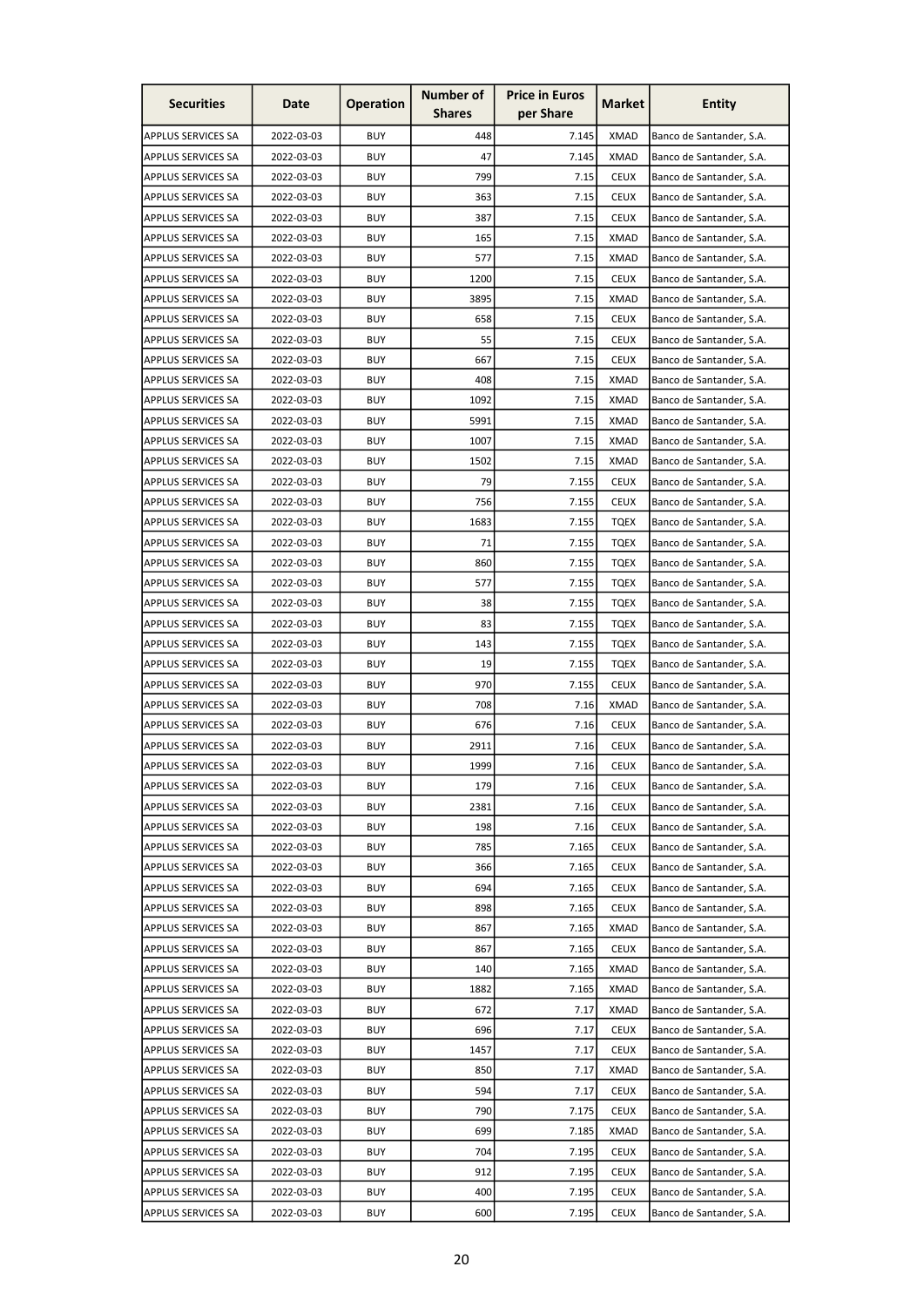| <b>Securities</b>         | Date       | <b>Operation</b> | <b>Number of</b><br><b>Shares</b> | <b>Price in Euros</b><br>per Share | Market      | <b>Entity</b>                                        |
|---------------------------|------------|------------------|-----------------------------------|------------------------------------|-------------|------------------------------------------------------|
|                           |            |                  |                                   |                                    |             |                                                      |
| APPLUS SERVICES SA        | 2022-03-03 | <b>BUY</b>       | 1066                              | 7.195                              | <b>CEUX</b> | Banco de Santander, S.A.                             |
| <b>APPLUS SERVICES SA</b> | 2022-03-03 | <b>BUY</b>       | 605                               | 7.195                              | <b>CEUX</b> | Banco de Santander, S.A.                             |
| <b>APPLUS SERVICES SA</b> | 2022-03-03 | <b>BUY</b>       | 88                                | 7.195                              | <b>CEUX</b> | Banco de Santander, S.A.                             |
| APPLUS SERVICES SA        | 2022-03-03 | <b>BUY</b>       | 5931                              | 7.195                              | <b>CEUX</b> | Banco de Santander, S.A.                             |
| <b>APPLUS SERVICES SA</b> | 2022-03-03 | <b>BUY</b>       | 3118                              | 7.195                              | <b>XMAD</b> | Banco de Santander, S.A.                             |
| <b>APPLUS SERVICES SA</b> | 2022-03-03 | <b>BUY</b>       | 749                               | 7.2                                | <b>CEUX</b> | Banco de Santander, S.A.                             |
| APPLUS SERVICES SA        | 2022-03-03 | <b>BUY</b>       | 65                                | 7.2                                | <b>CEUX</b> | Banco de Santander, S.A.                             |
| <b>APPLUS SERVICES SA</b> | 2022-03-03 | <b>BUY</b>       | 68                                | 7.2                                | <b>CEUX</b> | Banco de Santander, S.A.                             |
| <b>APPLUS SERVICES SA</b> | 2022-03-03 | <b>BUY</b>       | 71                                | 7.2                                | <b>CEUX</b> | Banco de Santander, S.A.                             |
| APPLUS SERVICES SA        | 2022-03-03 | <b>BUY</b>       | 385                               | 7.2                                | <b>CEUX</b> | Banco de Santander, S.A.                             |
| <b>APPLUS SERVICES SA</b> | 2022-03-03 | <b>BUY</b>       | 24                                | 7.2                                | <b>CEUX</b> | Banco de Santander, S.A.                             |
| <b>APPLUS SERVICES SA</b> | 2022-03-03 | <b>BUY</b>       | 275                               | 7.2                                | <b>CEUX</b> | Banco de Santander, S.A.                             |
| <b>APPLUS SERVICES SA</b> | 2022-03-03 | <b>BUY</b>       | 179                               | 7.2                                | <b>XMAD</b> | Banco de Santander, S.A.                             |
| APPLUS SERVICES SA        | 2022-03-03 | <b>BUY</b>       | 828                               | 7.2                                | <b>CEUX</b> | Banco de Santander, S.A.                             |
| APPLUS SERVICES SA        | 2022-03-03 | <b>BUY</b>       | 455                               | 7.2                                | <b>XMAD</b> | Banco de Santander, S.A.                             |
| <b>APPLUS SERVICES SA</b> | 2022-03-03 | <b>BUY</b>       | 69                                | 7.2                                | <b>XMAD</b> | Banco de Santander, S.A.                             |
| APPLUS SERVICES SA        | 2022-03-03 | <b>BUY</b>       | 1547                              | 7.21                               | <b>XMAD</b> | Banco de Santander, S.A.                             |
| APPLUS SERVICES SA        | 2022-03-03 | <b>BUY</b>       | 2 <sup>1</sup>                    | 7.215                              | <b>CEUX</b> | Banco de Santander, S.A.                             |
| <b>APPLUS SERVICES SA</b> | 2022-03-03 | <b>BUY</b>       | 1003                              | 7.215                              | <b>TQEX</b> | Banco de Santander, S.A.                             |
| <b>APPLUS SERVICES SA</b> | 2022-03-03 | <b>BUY</b>       | 875                               | 7.22                               | <b>CEUX</b> | Banco de Santander, S.A.                             |
| APPLUS SERVICES SA        | 2022-03-03 | <b>BUY</b>       | 721                               | 7.22                               | <b>XMAD</b> | Banco de Santander, S.A.                             |
| <b>APPLUS SERVICES SA</b> | 2022-03-03 | <b>BUY</b>       | 12                                | 7.225                              | <b>CEUX</b> | Banco de Santander, S.A.                             |
| <b>APPLUS SERVICES SA</b> | 2022-03-03 | <b>BUY</b>       | 718                               | 7.225                              | <b>CEUX</b> | Banco de Santander, S.A.                             |
| <b>APPLUS SERVICES SA</b> | 2022-03-03 | <b>BUY</b>       | 262                               | 7.24                               | <b>XMAD</b> | Banco de Santander, S.A.                             |
| APPLUS SERVICES SA        | 2022-03-03 | <b>BUY</b>       | 492                               | 7.24                               | XMAD        | Banco de Santander, S.A.                             |
| <b>APPLUS SERVICES SA</b> | 2022-03-04 | <b>BUY</b>       | 500                               | 6.445                              | XMAD        | Banco de Santander, S.A.                             |
| <b>APPLUS SERVICES SA</b> | 2022-03-04 | <b>BUY</b>       | 1000                              | 6.445                              | <b>XMAD</b> | Banco de Santander, S.A.                             |
| APPLUS SERVICES SA        | 2022-03-04 | <b>BUY</b>       | 387                               | 6.445                              | XMAD        | Banco de Santander, S.A.                             |
| APPLUS SERVICES SA        | 2022-03-04 | <b>BUY</b>       | 1113                              | 6.445                              | <b>XMAD</b> | Banco de Santander, S.A.                             |
| <b>APPLUS SERVICES SA</b> | 2022-03-04 | <b>BUY</b>       | 748                               | 6.445                              | <b>XMAD</b> | Banco de Santander, S.A.                             |
| APPLUS SERVICES SA        | 2022-03-04 | <b>BUY</b>       | 252                               | 6.445                              | <b>XMAD</b> | Banco de Santander, S.A.                             |
| <b>APPLUS SERVICES SA</b> | 2022-03-04 | <b>BUY</b>       | 362                               | 6.445                              | <b>XMAD</b> | Banco de Santander, S.A.                             |
| <b>APPLUS SERVICES SA</b> | 2022-03-04 | <b>BUY</b>       | 1372                              | 6.475                              | XMAD        | Banco de Santander, S.A.                             |
| <b>APPLUS SERVICES SA</b> | 2022-03-04 | <b>BUY</b>       | 36                                | 6.475                              | <b>XMAD</b> | Banco de Santander, S.A.                             |
| APPLUS SERVICES SA        | 2022-03-04 | <b>BUY</b>       | 184                               | 6.475                              | <b>XMAD</b> | Banco de Santander, S.A.                             |
|                           | 2022-03-04 | <b>BUY</b>       | 1761                              | 6.475                              | <b>XMAD</b> |                                                      |
| <b>APPLUS SERVICES SA</b> |            |                  |                                   |                                    |             | Banco de Santander, S.A.<br>Banco de Santander, S.A. |
| APPLUS SERVICES SA        | 2022-03-04 | <b>BUY</b>       | 242                               | 6.475                              | <b>XMAD</b> |                                                      |
| <b>APPLUS SERVICES SA</b> | 2022-03-04 | <b>BUY</b>       | 354                               | 6.475                              | <b>XMAD</b> | Banco de Santander, S.A.                             |
| <b>APPLUS SERVICES SA</b> | 2022-03-04 | <b>BUY</b>       | 1051                              | 6.475                              | XMAD        | Banco de Santander, S.A.                             |
| APPLUS SERVICES SA        | 2022-03-04 | <b>BUY</b>       | 5726                              | 6.48                               | XMAD        | Banco de Santander, S.A.                             |
| <b>APPLUS SERVICES SA</b> | 2022-03-04 | <b>BUY</b>       | 2944                              | 6.48                               | <b>XMAD</b> | Banco de Santander, S.A.                             |
| <b>APPLUS SERVICES SA</b> | 2022-03-04 | <b>BUY</b>       | 550                               | 6.48                               | <b>XMAD</b> | Banco de Santander, S.A.                             |
| <b>APPLUS SERVICES SA</b> | 2022-03-04 | <b>BUY</b>       | 1686                              | 6.48                               | <b>XMAD</b> | Banco de Santander, S.A.                             |
| <b>APPLUS SERVICES SA</b> | 2022-03-04 | <b>BUY</b>       | 207                               | 6.48                               | <b>XMAD</b> | Banco de Santander, S.A.                             |
| <b>APPLUS SERVICES SA</b> | 2022-03-04 | <b>BUY</b>       | 89                                | 6.48                               | <b>XMAD</b> | Banco de Santander, S.A.                             |
| <b>APPLUS SERVICES SA</b> | 2022-03-04 | <b>BUY</b>       | 436                               | 6.48                               | <b>XMAD</b> | Banco de Santander, S.A.                             |
| <b>APPLUS SERVICES SA</b> | 2022-03-04 | <b>BUY</b>       | 750                               | 6.52                               | <b>CEUX</b> | Banco de Santander, S.A.                             |
| APPLUS SERVICES SA        | 2022-03-04 | <b>BUY</b>       | 140                               | 6.52                               | <b>CEUX</b> | Banco de Santander, S.A.                             |
| <b>APPLUS SERVICES SA</b> | 2022-03-04 | <b>BUY</b>       | 459                               | 6.52                               | <b>CEUX</b> | Banco de Santander, S.A.                             |
| <b>APPLUS SERVICES SA</b> | 2022-03-04 | <b>BUY</b>       | 1036                              | 6.52                               | <b>CEUX</b> | Banco de Santander, S.A.                             |
| APPLUS SERVICES SA        | 2022-03-04 | <b>BUY</b>       | 465                               | 6.52                               | <b>CEUX</b> | Banco de Santander, S.A.                             |
| <b>APPLUS SERVICES SA</b> | 2022-03-04 | <b>BUY</b>       | 3823                              | 6.52                               | <b>CEUX</b> | Banco de Santander, S.A.                             |
| APPLUS SERVICES SA        | 2022-03-04 | <b>BUY</b>       | 533                               | 6.52                               | <b>CEUX</b> | Banco de Santander, S.A.                             |
| APPLUS SERVICES SA        | 2022-03-04 | <b>BUY</b>       | 3433                              | 6.52                               | <b>CEUX</b> | Banco de Santander, S.A.                             |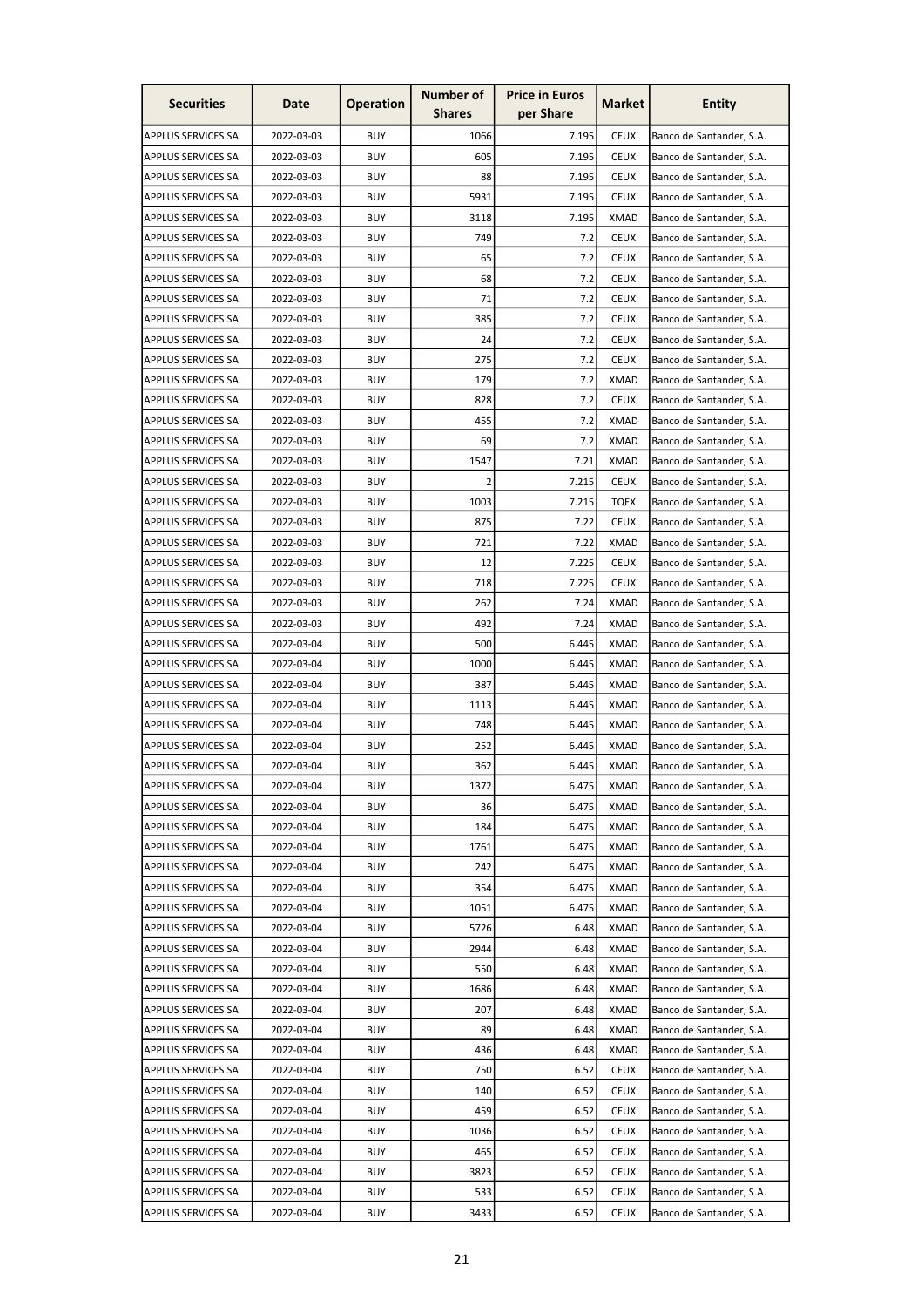| <b>Securities</b>         | Date       | <b>Operation</b> | Number of     | <b>Price in Euros</b> | <b>Market</b> | <b>Entity</b>            |
|---------------------------|------------|------------------|---------------|-----------------------|---------------|--------------------------|
|                           |            |                  | <b>Shares</b> | per Share             |               |                          |
| APPLUS SERVICES SA        | 2022-03-04 | <b>BUY</b>       | 108           | 6.52                  | <b>CEUX</b>   | Banco de Santander, S.A. |
| <b>APPLUS SERVICES SA</b> | 2022-03-04 | <b>BUY</b>       | 1993          | 6.52                  | <b>CEUX</b>   | Banco de Santander, S.A. |
| APPLUS SERVICES SA        | 2022-03-04 | <b>BUY</b>       | 539           | 6.52                  | <b>CEUX</b>   | Banco de Santander, S.A. |
| APPLUS SERVICES SA        | 2022-03-04 | <b>BUY</b>       | 833           | 6.565                 | <b>XMAD</b>   | Banco de Santander, S.A. |
| <b>APPLUS SERVICES SA</b> | 2022-03-04 | <b>BUY</b>       | 599           | 6.58                  | <b>CEUX</b>   | Banco de Santander, S.A. |
| <b>APPLUS SERVICES SA</b> | 2022-03-04 | <b>BUY</b>       | 1000          | 6.58                  | <b>XMAD</b>   | Banco de Santander, S.A. |
| APPLUS SERVICES SA        | 2022-03-04 | <b>BUY</b>       | 414           | 6.58                  | <b>CEUX</b>   | Banco de Santander, S.A. |
| APPLUS SERVICES SA        | 2022-03-04 | <b>BUY</b>       | 321           | 6.58                  | XMAD          | Banco de Santander, S.A. |
| <b>APPLUS SERVICES SA</b> | 2022-03-04 | <b>BUY</b>       | 177           | 6.58                  | <b>CEUX</b>   | Banco de Santander, S.A. |
| APPLUS SERVICES SA        | 2022-03-04 | <b>BUY</b>       | 225           | 6.58                  | <b>XMAD</b>   | Banco de Santander, S.A. |
| <b>APPLUS SERVICES SA</b> | 2022-03-04 | <b>BUY</b>       | 938           | 6.595                 | <b>CEUX</b>   | Banco de Santander, S.A. |
| <b>APPLUS SERVICES SA</b> | 2022-03-04 | <b>BUY</b>       | 500           | 6.6                   | <b>XMAD</b>   | Banco de Santander, S.A. |
| <b>APPLUS SERVICES SA</b> | 2022-03-04 | <b>BUY</b>       | 4500          | 6.6                   | <b>XMAD</b>   | Banco de Santander, S.A. |
| APPLUS SERVICES SA        | 2022-03-04 | <b>BUY</b>       | 819           | 6.6                   | <b>CEUX</b>   | Banco de Santander, S.A. |
| <b>APPLUS SERVICES SA</b> | 2022-03-04 | <b>BUY</b>       | 5000          | 6.6                   | <b>XMAD</b>   | Banco de Santander, S.A. |
| <b>APPLUS SERVICES SA</b> | 2022-03-04 | <b>BUY</b>       | 5623          | 6.6                   | <b>XMAD</b>   | Banco de Santander, S.A. |
| APPLUS SERVICES SA        | 2022-03-04 | <b>BUY</b>       | 506           | 6.605                 | <b>XMAD</b>   | Banco de Santander, S.A. |
| APPLUS SERVICES SA        | 2022-03-04 | <b>BUY</b>       | 214           | 6.605                 | <b>XMAD</b>   | Banco de Santander, S.A. |
| APPLUS SERVICES SA        | 2022-03-04 | <b>BUY</b>       | 709           | 6.61                  | <b>CEUX</b>   | Banco de Santander, S.A. |
| <b>APPLUS SERVICES SA</b> | 2022-03-04 | <b>BUY</b>       | 47            | 6.61                  | <b>CEUX</b>   | Banco de Santander, S.A. |
| APPLUS SERVICES SA        | 2022-03-04 | <b>BUY</b>       | 165           | 6.61                  | <b>CEUX</b>   | Banco de Santander, S.A. |
| <b>APPLUS SERVICES SA</b> | 2022-03-04 | <b>BUY</b>       | 1068          | 6.61                  | <b>CEUX</b>   | Banco de Santander, S.A. |
| <b>APPLUS SERVICES SA</b> | 2022-03-04 | <b>BUY</b>       | 1421          | 6.61                  | <b>CEUX</b>   | Banco de Santander, S.A. |
| <b>APPLUS SERVICES SA</b> | 2022-03-04 | <b>BUY</b>       | 526           | 6.61                  | <b>XMAD</b>   | Banco de Santander, S.A. |
| APPLUS SERVICES SA        | 2022-03-04 | BUY              | 523           | 6.61                  | <b>CEUX</b>   | Banco de Santander, S.A. |
| <b>APPLUS SERVICES SA</b> | 2022-03-04 | <b>BUY</b>       | 674           | 6.615                 | XMAD          | Banco de Santander, S.A. |
| <b>APPLUS SERVICES SA</b> | 2022-03-04 | <b>BUY</b>       | 562           | 6.615                 | <b>CEUX</b>   | Banco de Santander, S.A. |
| APPLUS SERVICES SA        | 2022-03-04 | <b>BUY</b>       | 806           | 6.615                 | <b>CEUX</b>   | Banco de Santander, S.A. |
| <b>APPLUS SERVICES SA</b> | 2022-03-04 | <b>BUY</b>       | 757           | 6.62                  | <b>CEUX</b>   | Banco de Santander, S.A. |
| <b>APPLUS SERVICES SA</b> | 2022-03-04 | <b>BUY</b>       | 621           | 6.62                  | <b>CEUX</b>   | Banco de Santander, S.A. |
| <b>APPLUS SERVICES SA</b> | 2022-03-04 | <b>BUY</b>       | 644           | 6.62                  | <b>CEUX</b>   | Banco de Santander, S.A. |
| APPLUS SERVICES SA        | 2022-03-04 | <b>BUY</b>       | 720           | 6.62                  | <b>CEUX</b>   | Banco de Santander, S.A. |
| <b>APPLUS SERVICES SA</b> | 2022-03-04 | <b>BUY</b>       | 1359          | 6.62                  | XMAD          | Banco de Santander, S.A. |
| <b>APPLUS SERVICES SA</b> | 2022-03-04 | <b>BUY</b>       | 456           | 6.62                  | <b>CEUX</b>   | Banco de Santander, S.A. |
| <b>APPLUS SERVICES SA</b> | 2022-03-04 | <b>BUY</b>       | 703           | 6.625                 | <b>CEUX</b>   | Banco de Santander, S.A. |
| <b>APPLUS SERVICES SA</b> | 2022-03-04 | <b>BUY</b>       | 734           | 6.625                 | XMAD          | Banco de Santander, S.A. |
| APPLUS SERVICES SA        | 2022-03-04 | <b>BUY</b>       | 346           | 6.625                 | <b>CEUX</b>   | Banco de Santander, S.A. |
| <b>APPLUS SERVICES SA</b> | 2022-03-04 | <b>BUY</b>       | 353           | 6.625                 | <b>CEUX</b>   | Banco de Santander, S.A. |
| <b>APPLUS SERVICES SA</b> | 2022-03-04 | <b>BUY</b>       | 451           | 6.625                 | <b>CEUX</b>   | Banco de Santander, S.A. |
| APPLUS SERVICES SA        | 2022-03-04 | <b>BUY</b>       | 528           | 6.625                 | <b>CEUX</b>   | Banco de Santander, S.A. |
| <b>APPLUS SERVICES SA</b> | 2022-03-04 | <b>BUY</b>       | 544           | 6.625                 | <b>XMAD</b>   | Banco de Santander, S.A. |
| <b>APPLUS SERVICES SA</b> | 2022-03-04 | <b>BUY</b>       | 584           | 6.625                 | <b>CEUX</b>   | Banco de Santander, S.A. |
| <b>APPLUS SERVICES SA</b> | 2022-03-04 | <b>BUY</b>       | 869           | 6.625                 | XMAD          | Banco de Santander, S.A. |
| <b>APPLUS SERVICES SA</b> | 2022-03-04 | <b>BUY</b>       | 508           | 6.625                 | <b>CEUX</b>   | Banco de Santander, S.A. |
| <b>APPLUS SERVICES SA</b> | 2022-03-04 | <b>BUY</b>       | 504           | 6.63                  | <b>CEUX</b>   | Banco de Santander, S.A. |
| <b>APPLUS SERVICES SA</b> | 2022-03-04 | <b>BUY</b>       | 718           | 6.63                  | <b>CEUX</b>   | Banco de Santander, S.A. |
| <b>APPLUS SERVICES SA</b> | 2022-03-04 | <b>BUY</b>       | 726           | 6.63                  | <b>CEUX</b>   | Banco de Santander, S.A. |
| APPLUS SERVICES SA        | 2022-03-04 | <b>BUY</b>       | 241           | 6.63                  | <b>CEUX</b>   | Banco de Santander, S.A. |
| <b>APPLUS SERVICES SA</b> | 2022-03-04 | <b>BUY</b>       | 843           | 6.63                  | <b>XMAD</b>   | Banco de Santander, S.A. |
| <b>APPLUS SERVICES SA</b> | 2022-03-04 | <b>BUY</b>       | 517           | 6.63                  | <b>CEUX</b>   | Banco de Santander, S.A. |
| APPLUS SERVICES SA        | 2022-03-04 | <b>BUY</b>       | 500           | 6.63                  | <b>XMAD</b>   | Banco de Santander, S.A. |
| <b>APPLUS SERVICES SA</b> | 2022-03-04 | <b>BUY</b>       | 379           | 6.63                  | <b>XMAD</b>   | Banco de Santander, S.A. |
| <b>APPLUS SERVICES SA</b> | 2022-03-04 | <b>BUY</b>       | 158           | 6.63                  | <b>XMAD</b>   | Banco de Santander, S.A. |
| APPLUS SERVICES SA        | 2022-03-04 | <b>BUY</b>       | 463           | 6.63                  | <b>XMAD</b>   | Banco de Santander, S.A. |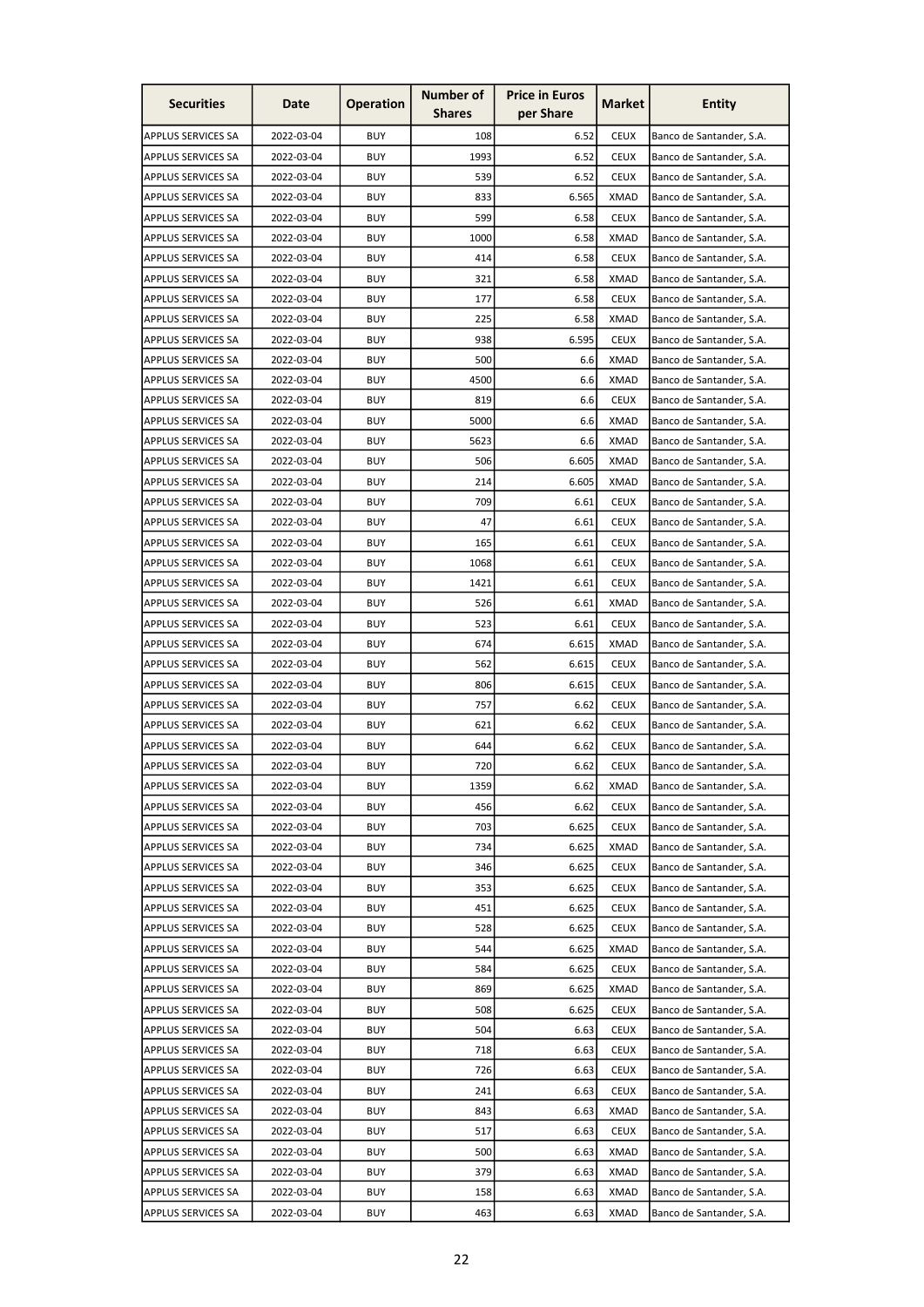| <b>Securities</b>         | Date       | <b>Operation</b> | <b>Number of</b><br><b>Shares</b> | <b>Price in Euros</b><br>per Share | Market      | <b>Entity</b>            |
|---------------------------|------------|------------------|-----------------------------------|------------------------------------|-------------|--------------------------|
| APPLUS SERVICES SA        | 2022-03-04 | <b>BUY</b>       | 122                               | 6.63                               | <b>XMAD</b> | Banco de Santander, S.A. |
| <b>APPLUS SERVICES SA</b> | 2022-03-04 | <b>BUY</b>       | 508                               | 6.63                               | <b>CEUX</b> | Banco de Santander, S.A. |
| APPLUS SERVICES SA        | 2022-03-04 | <b>BUY</b>       | 2108                              | 6.63                               | XMAD        | Banco de Santander, S.A. |
| APPLUS SERVICES SA        | 2022-03-04 | <b>BUY</b>       | 2000                              | 6.63                               | <b>XMAD</b> | Banco de Santander, S.A. |
| <b>APPLUS SERVICES SA</b> | 2022-03-04 | <b>BUY</b>       | 702                               | 6.63                               | <b>CEUX</b> | Banco de Santander, S.A. |
| <b>APPLUS SERVICES SA</b> | 2022-03-04 | <b>BUY</b>       | 47                                | 6.635                              | <b>CEUX</b> | Banco de Santander, S.A. |
| APPLUS SERVICES SA        | 2022-03-04 | <b>BUY</b>       | 1160                              | 6.635                              | <b>XMAD</b> | Banco de Santander, S.A. |
| <b>APPLUS SERVICES SA</b> | 2022-03-04 | <b>BUY</b>       | 425                               | 6.635                              | <b>XMAD</b> | Banco de Santander, S.A. |
| <b>APPLUS SERVICES SA</b> | 2022-03-04 | <b>BUY</b>       | 78                                | 6.635                              | <b>XMAD</b> | Banco de Santander, S.A. |
| APPLUS SERVICES SA        | 2022-03-04 | <b>BUY</b>       | 724                               | 6.635                              | <b>XMAD</b> | Banco de Santander, S.A. |
| <b>APPLUS SERVICES SA</b> | 2022-03-04 | <b>BUY</b>       | 852                               | 6.635                              | <b>XMAD</b> |                          |
|                           |            |                  |                                   |                                    |             | Banco de Santander, S.A. |
| <b>APPLUS SERVICES SA</b> | 2022-03-04 | <b>BUY</b>       | 2500                              | 6.635                              | <b>XMAD</b> | Banco de Santander, S.A. |
| <b>APPLUS SERVICES SA</b> | 2022-03-04 | <b>BUY</b>       | 252                               | 6.635                              | <b>CEUX</b> | Banco de Santander, S.A. |
| APPLUS SERVICES SA        | 2022-03-04 | <b>BUY</b>       | 708                               | 6.635                              | XMAD        | Banco de Santander, S.A. |
| APPLUS SERVICES SA        | 2022-03-04 | <b>BUY</b>       | 508                               | 6.635                              | <b>CEUX</b> | Banco de Santander, S.A. |
| <b>APPLUS SERVICES SA</b> | 2022-03-04 | <b>BUY</b>       | 74                                | 6.635                              | <b>CEUX</b> | Banco de Santander, S.A. |
| APPLUS SERVICES SA        | 2022-03-04 | <b>BUY</b>       | 1078                              | 6.635                              | <b>XMAD</b> | Banco de Santander, S.A. |
| APPLUS SERVICES SA        | 2022-03-04 | <b>BUY</b>       | 480                               | 6.635                              | <b>XMAD</b> | Banco de Santander, S.A. |
| <b>APPLUS SERVICES SA</b> | 2022-03-04 | <b>BUY</b>       | 119                               | 6.635                              | <b>XMAD</b> | Banco de Santander, S.A. |
| <b>APPLUS SERVICES SA</b> | 2022-03-04 | <b>BUY</b>       | 676                               | 6.635                              | <b>CEUX</b> | Banco de Santander, S.A. |
| APPLUS SERVICES SA        | 2022-03-04 | <b>BUY</b>       | 78                                | 6.635                              | <b>XMAD</b> | Banco de Santander, S.A. |
| <b>APPLUS SERVICES SA</b> | 2022-03-04 | <b>BUY</b>       | 660                               | 6.635                              | <b>XMAD</b> | Banco de Santander, S.A. |
| <b>APPLUS SERVICES SA</b> | 2022-03-04 | <b>BUY</b>       | 511                               | 6.64                               | <b>CEUX</b> | Banco de Santander, S.A. |
| <b>APPLUS SERVICES SA</b> | 2022-03-04 | <b>BUY</b>       | 98                                | 6.64                               | <b>XMAD</b> | Banco de Santander, S.A. |
| APPLUS SERVICES SA        | 2022-03-04 | BUY              | 218                               | 6.64                               | CEUX        | Banco de Santander, S.A. |
| <b>APPLUS SERVICES SA</b> | 2022-03-04 | <b>BUY</b>       | 726                               | 6.64                               | <b>CEUX</b> | Banco de Santander, S.A. |
| <b>APPLUS SERVICES SA</b> | 2022-03-04 | <b>BUY</b>       | 309                               | 6.64                               | <b>CEUX</b> | Banco de Santander, S.A. |
| APPLUS SERVICES SA        | 2022-03-04 | <b>BUY</b>       | 498                               | 6.64                               | <b>CEUX</b> | Banco de Santander, S.A. |
| APPLUS SERVICES SA        | 2022-03-04 | <b>BUY</b>       | 737                               | 6.64                               | <b>XMAD</b> | Banco de Santander, S.A. |
| <b>APPLUS SERVICES SA</b> | 2022-03-04 | <b>BUY</b>       | 27                                | 6.64                               | <b>CEUX</b> | Banco de Santander, S.A. |
| <b>APPLUS SERVICES SA</b> | 2022-03-04 | <b>BUY</b>       | 582                               | 6.64                               | <b>CEUX</b> | Banco de Santander, S.A. |
| APPLUS SERVICES SA        | 2022-03-04 | <b>BUY</b>       | 65                                | 6.64                               | <b>XMAD</b> | Banco de Santander, S.A. |
| <b>APPLUS SERVICES SA</b> | 2022-03-04 | <b>BUY</b>       | $\overline{7}$                    | 6.64                               | XMAD        | Banco de Santander, S.A. |
| <b>APPLUS SERVICES SA</b> | 2022-03-04 | <b>BUY</b>       | 67                                | 6.64                               | <b>XMAD</b> | Banco de Santander, S.A. |
| APPLUS SERVICES SA        | 2022-03-04 | <b>BUY</b>       | 373                               | 6.64                               | <b>XMAD</b> | Banco de Santander, S.A. |
| <b>APPLUS SERVICES SA</b> | 2022-03-04 | <b>BUY</b>       | 74                                | 6.64                               | <b>CEUX</b> | Banco de Santander, S.A. |
| APPLUS SERVICES SA        | 2022-03-04 | <b>BUY</b>       | 510                               | 6.64                               | <b>XMAD</b> | Banco de Santander, S.A. |
| <b>APPLUS SERVICES SA</b> | 2022-03-04 | <b>BUY</b>       | 766                               | 6.645                              | <b>CEUX</b> | Banco de Santander, S.A. |
| <b>APPLUS SERVICES SA</b> | 2022-03-04 | <b>BUY</b>       | 12                                | 6.645                              | <b>CEUX</b> | Banco de Santander, S.A. |
| APPLUS SERVICES SA        | 2022-03-04 | <b>BUY</b>       | 1853                              | 6.645                              | <b>CEUX</b> | Banco de Santander, S.A. |
| <b>APPLUS SERVICES SA</b> | 2022-03-04 | <b>BUY</b>       | 890                               | 6.645                              | <b>XMAD</b> | Banco de Santander, S.A. |
| <b>APPLUS SERVICES SA</b> | 2022-03-04 | <b>BUY</b>       | 155                               | 6.645                              | <b>XMAD</b> | Banco de Santander, S.A. |
| <b>APPLUS SERVICES SA</b> | 2022-03-04 | <b>BUY</b>       | 467                               | 6.645                              | <b>XMAD</b> | Banco de Santander, S.A. |
| <b>APPLUS SERVICES SA</b> | 2022-03-04 | <b>BUY</b>       | 540                               | 6.645                              | <b>CEUX</b> | Banco de Santander, S.A. |
| <b>APPLUS SERVICES SA</b> | 2022-03-04 | <b>BUY</b>       | 74                                | 6.645                              | <b>CEUX</b> | Banco de Santander, S.A. |
| <b>APPLUS SERVICES SA</b> | 2022-03-04 | <b>BUY</b>       | 621                               | 6.645                              | <b>CEUX</b> | Banco de Santander, S.A. |
| <b>APPLUS SERVICES SA</b> | 2022-03-04 | <b>BUY</b>       | 931                               | 6.645                              | <b>XMAD</b> | Banco de Santander, S.A. |
| APPLUS SERVICES SA        | 2022-03-04 | <b>BUY</b>       | 570                               | 6.645                              | <b>XMAD</b> | Banco de Santander, S.A. |
| <b>APPLUS SERVICES SA</b> | 2022-03-04 | <b>BUY</b>       | 122                               | 6.645                              | <b>CEUX</b> | Banco de Santander, S.A. |
| <b>APPLUS SERVICES SA</b> | 2022-03-04 | <b>BUY</b>       | 553                               | 6.645                              | <b>XMAD</b> | Banco de Santander, S.A. |
| APPLUS SERVICES SA        | 2022-03-04 | <b>BUY</b>       | 533                               | 6.645                              | <b>CEUX</b> | Banco de Santander, S.A. |
| <b>APPLUS SERVICES SA</b> | 2022-03-04 | <b>BUY</b>       | 999                               | 6.645                              | <b>CEUX</b> | Banco de Santander, S.A. |
| <b>APPLUS SERVICES SA</b> | 2022-03-04 | <b>BUY</b>       | 848                               | 6.645                              | <b>CEUX</b> | Banco de Santander, S.A. |
| APPLUS SERVICES SA        | 2022-03-04 | <b>BUY</b>       | 923                               | 6.645                              | <b>XMAD</b> | Banco de Santander, S.A. |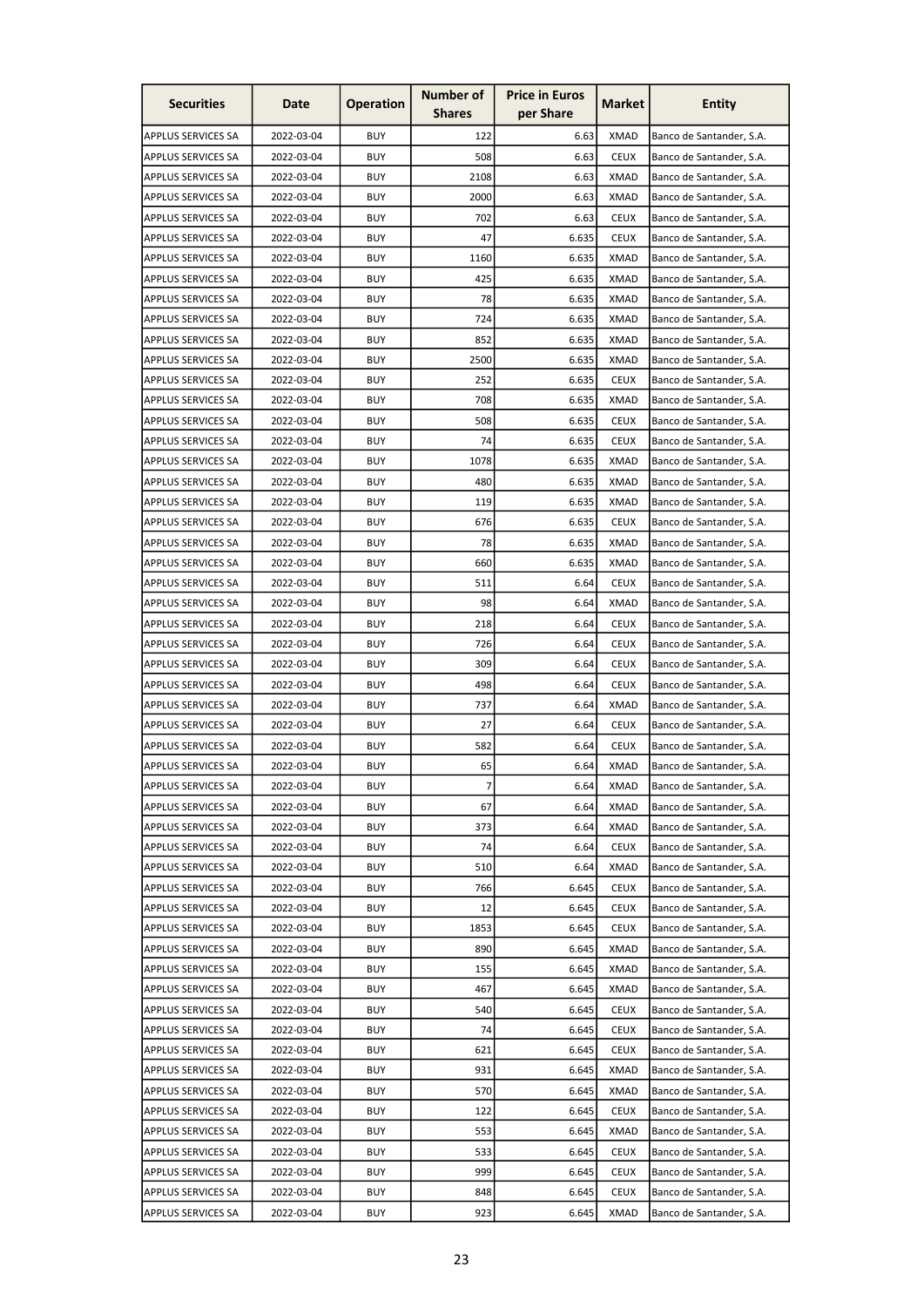| <b>Securities</b>         | Date       | <b>Operation</b> | <b>Number of</b> | <b>Price in Euros</b><br>per Share | Market      | <b>Entity</b>            |
|---------------------------|------------|------------------|------------------|------------------------------------|-------------|--------------------------|
|                           |            |                  | <b>Shares</b>    |                                    |             |                          |
| APPLUS SERVICES SA        | 2022-03-04 | <b>BUY</b>       | 534              | 6.645                              | <b>XMAD</b> | Banco de Santander, S.A. |
| <b>APPLUS SERVICES SA</b> | 2022-03-04 | <b>BUY</b>       | 809              | 6.65                               | <b>CEUX</b> | Banco de Santander, S.A. |
| <b>APPLUS SERVICES SA</b> | 2022-03-04 | <b>BUY</b>       | 19               | 6.65                               | <b>CEUX</b> | Banco de Santander, S.A. |
| APPLUS SERVICES SA        | 2022-03-04 | <b>BUY</b>       | 1285             | 6.65                               | <b>CEUX</b> | Banco de Santander, S.A. |
| <b>APPLUS SERVICES SA</b> | 2022-03-04 | <b>BUY</b>       | 743              | 6.65                               | <b>XMAD</b> | Banco de Santander, S.A. |
| <b>APPLUS SERVICES SA</b> | 2022-03-04 | <b>BUY</b>       | 48               | 6.65                               | <b>CEUX</b> | Banco de Santander, S.A. |
| APPLUS SERVICES SA        | 2022-03-04 | <b>BUY</b>       | 680              | 6.65                               | <b>CEUX</b> | Banco de Santander, S.A. |
| <b>APPLUS SERVICES SA</b> | 2022-03-04 | <b>BUY</b>       | 651              | 6.65                               | <b>XMAD</b> | Banco de Santander, S.A. |
| <b>APPLUS SERVICES SA</b> | 2022-03-04 | <b>BUY</b>       | 998              | 6.65                               | <b>CEUX</b> | Banco de Santander, S.A. |
| <b>APPLUS SERVICES SA</b> | 2022-03-04 | <b>BUY</b>       | 545              | 6.65                               | <b>XMAD</b> | Banco de Santander, S.A. |
| <b>APPLUS SERVICES SA</b> | 2022-03-04 | <b>BUY</b>       | 49               | 6.65                               | <b>CEUX</b> | Banco de Santander, S.A. |
| <b>APPLUS SERVICES SA</b> | 2022-03-04 | <b>BUY</b>       | 620              | 6.65                               | <b>CEUX</b> | Banco de Santander, S.A. |
| <b>APPLUS SERVICES SA</b> | 2022-03-04 | <b>BUY</b>       | 564              | 6.65                               | <b>XMAD</b> | Banco de Santander, S.A. |
| <b>APPLUS SERVICES SA</b> | 2022-03-04 | <b>BUY</b>       | 547              | 6.65                               | <b>CEUX</b> | Banco de Santander, S.A. |
| APPLUS SERVICES SA        | 2022-03-04 | <b>BUY</b>       | 906              | 6.65                               | <b>XMAD</b> | Banco de Santander, S.A. |
| <b>APPLUS SERVICES SA</b> | 2022-03-04 | <b>BUY</b>       | 2239             | 6.65                               | <b>XMAD</b> | Banco de Santander, S.A. |
| APPLUS SERVICES SA        | 2022-03-04 | <b>BUY</b>       | 292              | 6.65                               | <b>CEUX</b> | Banco de Santander, S.A. |
| APPLUS SERVICES SA        | 2022-03-04 | <b>BUY</b>       | 517              | 6.65                               | <b>CEUX</b> | Banco de Santander, S.A. |
| <b>APPLUS SERVICES SA</b> | 2022-03-04 | <b>BUY</b>       | 8373             | 6.65                               | <b>XMAD</b> | Banco de Santander, S.A. |
| <b>APPLUS SERVICES SA</b> | 2022-03-04 | <b>BUY</b>       | 808              | 6.655                              | <b>CEUX</b> | Banco de Santander, S.A. |
| APPLUS SERVICES SA        | 2022-03-04 | <b>BUY</b>       | 867              | 6.655                              | <b>TQEX</b> | Banco de Santander, S.A. |
| <b>APPLUS SERVICES SA</b> | 2022-03-04 | <b>BUY</b>       | 354              | 6.655                              | <b>CEUX</b> | Banco de Santander, S.A. |
| <b>APPLUS SERVICES SA</b> | 2022-03-04 | <b>BUY</b>       | 353              | 6.655                              | <b>CEUX</b> | Banco de Santander, S.A. |
| <b>APPLUS SERVICES SA</b> | 2022-03-04 | <b>BUY</b>       | 694              | 6.655                              | <b>CEUX</b> | Banco de Santander, S.A. |
| <b>APPLUS SERVICES SA</b> | 2022-03-04 | BUY              | 680              | 6.655                              | XMAD        | Banco de Santander, S.A. |
| <b>APPLUS SERVICES SA</b> | 2022-03-04 | <b>BUY</b>       | 678              | 6.655                              | <b>CEUX</b> | Banco de Santander, S.A. |
| <b>APPLUS SERVICES SA</b> | 2022-03-04 | <b>BUY</b>       | 691              | 6.655                              | <b>CEUX</b> | Banco de Santander, S.A. |
| APPLUS SERVICES SA        | 2022-03-04 | <b>BUY</b>       | 889              | 6.655                              | <b>CEUX</b> | Banco de Santander, S.A. |
| APPLUS SERVICES SA        | 2022-03-04 | <b>BUY</b>       | 534              | 6.655                              | <b>CEUX</b> | Banco de Santander, S.A. |
| <b>APPLUS SERVICES SA</b> | 2022-03-04 | <b>BUY</b>       | 1046             | 6.655                              | <b>XMAD</b> | Banco de Santander, S.A. |
| <b>APPLUS SERVICES SA</b> | 2022-03-04 | <b>BUY</b>       | 650              | 6.655                              | <b>CEUX</b> | Banco de Santander, S.A. |
| <b>APPLUS SERVICES SA</b> | 2022-03-04 | <b>BUY</b>       | 307              | 6.655                              | <b>CEUX</b> | Banco de Santander, S.A. |
| APPLUS SERVICES SA        | 2022-03-04 | <b>BUY</b>       | 92               | 6.655                              | <b>CEUX</b> | Banco de Santander, S.A. |
| APPLUS SERVICES SA        | 2022-03-04 | <b>BUY</b>       | 751              | 6.66                               | <b>CEUX</b> | Banco de Santander, S.A. |
| <b>APPLUS SERVICES SA</b> | 2022-03-04 | <b>BUY</b>       | 691              | 6.66                               | <b>CEUX</b> | Banco de Santander, S.A. |
| <b>APPLUS SERVICES SA</b> | 2022-03-04 | <b>BUY</b>       | 217              | 6.66                               | <b>CEUX</b> | Banco de Santander, S.A. |
| APPLUS SERVICES SA        | 2022-03-04 | <b>BUY</b>       | 117              | 6.67                               | <b>XMAD</b> | Banco de Santander, S.A. |
| <b>APPLUS SERVICES SA</b> | 2022-03-04 | <b>BUY</b>       | 52               | 6.67                               | <b>XMAD</b> | Banco de Santander, S.A. |
| <b>APPLUS SERVICES SA</b> | 2022-03-04 | <b>BUY</b>       | 2817             | 6.67                               | <b>XMAD</b> | Banco de Santander, S.A. |
| APPLUS SERVICES SA        | 2022-03-04 | <b>BUY</b>       | 505              | 6.67                               | <b>XMAD</b> | Banco de Santander, S.A. |
| <b>APPLUS SERVICES SA</b> | 2022-03-04 | <b>BUY</b>       | 1509             | 6.67                               | <b>XMAD</b> | Banco de Santander, S.A. |
| <b>APPLUS SERVICES SA</b> | 2022-03-04 | <b>BUY</b>       | 736              | 6.67                               | <b>CEUX</b> | Banco de Santander, S.A. |
| <b>APPLUS SERVICES SA</b> | 2022-03-04 | <b>BUY</b>       | 775              | 6.675                              | <b>CEUX</b> | Banco de Santander, S.A. |
| <b>APPLUS SERVICES SA</b> | 2022-03-04 | <b>BUY</b>       | 154              | 6.675                              | <b>CEUX</b> | Banco de Santander, S.A. |
| <b>APPLUS SERVICES SA</b> | 2022-03-04 | <b>BUY</b>       | 219              | 6.675                              | <b>XMAD</b> | Banco de Santander, S.A. |
| <b>APPLUS SERVICES SA</b> | 2022-03-04 | <b>BUY</b>       | 271              | 6.675                              | <b>XMAD</b> | Banco de Santander, S.A. |
| <b>APPLUS SERVICES SA</b> | 2022-03-04 | <b>BUY</b>       | 707              | 6.68                               | <b>CEUX</b> | Banco de Santander, S.A. |
| APPLUS SERVICES SA        | 2022-03-04 | <b>BUY</b>       | 805              | 6.685                              | <b>CEUX</b> | Banco de Santander, S.A. |
| <b>APPLUS SERVICES SA</b> | 2022-03-04 | <b>BUY</b>       | 867              | 6.685                              | <b>CEUX</b> | Banco de Santander, S.A. |
| <b>APPLUS SERVICES SA</b> | 2022-03-04 | <b>BUY</b>       | 798              | 6.685                              | <b>CEUX</b> | Banco de Santander, S.A. |
| APPLUS SERVICES SA        | 2022-03-04 | BUY              | 659              | 6.69                               | <b>TQEX</b> | Banco de Santander, S.A. |
| <b>APPLUS SERVICES SA</b> | 2022-03-04 | <b>BUY</b>       | 694              | 6.69                               | <b>CEUX</b> | Banco de Santander, S.A. |
| APPLUS SERVICES SA        | 2022-03-04 | <b>BUY</b>       | 798              | 6.695                              | <b>XMAD</b> | Banco de Santander, S.A. |
| APPLUS SERVICES SA        | 2022-03-04 | <b>BUY</b>       | 746              | 6.695                              | <b>XMAD</b> | Banco de Santander, S.A. |